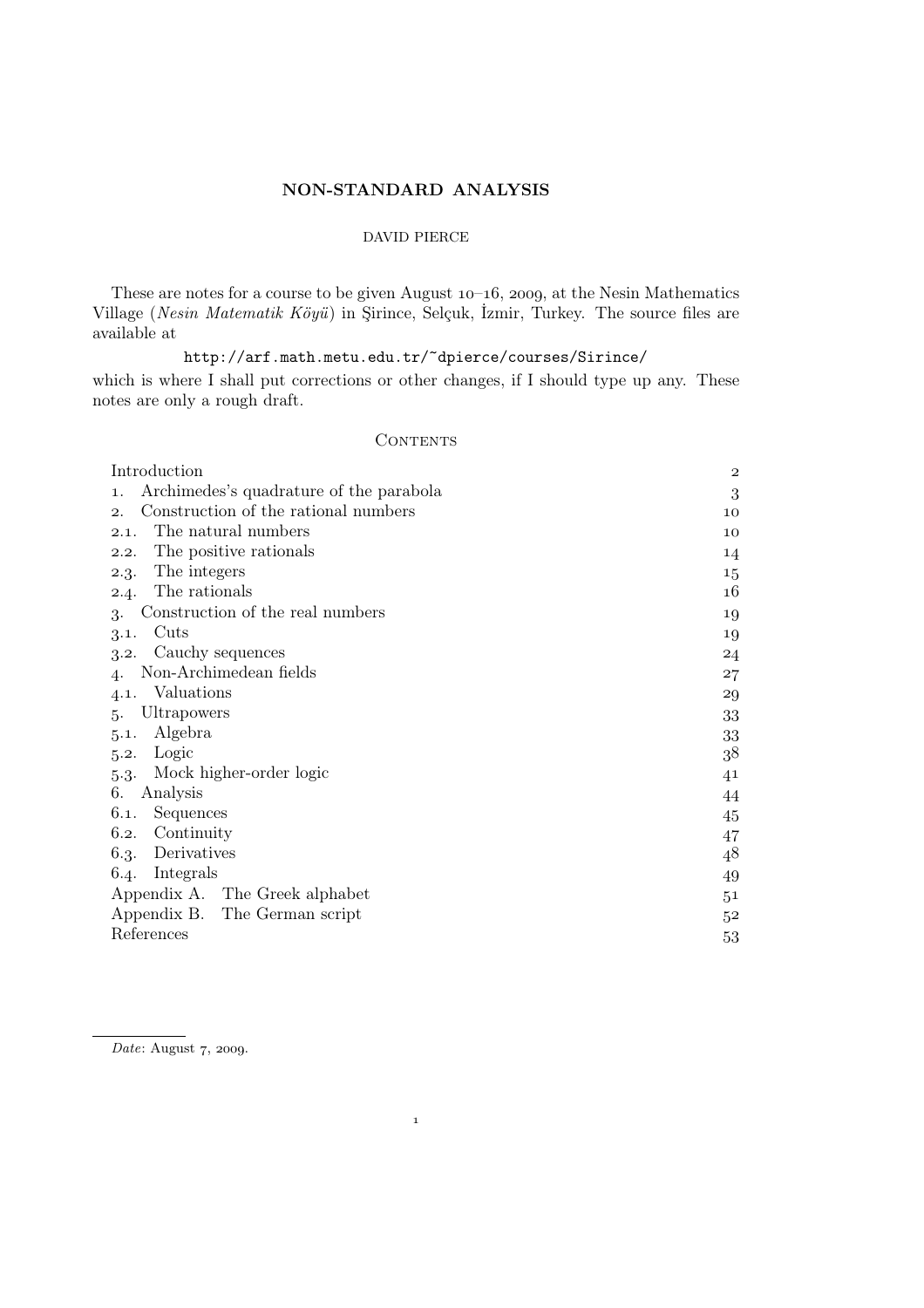### DAVID PIERCE

#### **INTRODUCTION**

Mathematical analysis is the theoretical side of calculus. Calculus consists of methods of solving certain sorts of problems; analysis studies those methods. The standard way of doing this is founded on the 'epsilon-delta' definition of *limit*. The **non-standard** approach uses *infinitesimals,* with rigorous logical justification. Abraham Robinson first gave this justification; it can be found in his book, *Non-standard Analysis* [13].

An infinitesimal is a number whose absolute value is less than than every positive rational number. If two numbers  $a$  and  $b$  differ by an infinitesimal, we write

 $a \simeq b$ .

Zero is an infinitesimal, but there are no other infinitesimals among the so-called *real numbers.*

In standard analysis, a function  $f$  is said to be **continuous** at an element  $a$  of its domain if

$$
\lim_{x \to a} f(x) = f(a);
$$

this means that, for all positive numbers  $\varepsilon$ , there is a positive number  $\delta$  such that, for all x in the domain of f, if  $|x - a| < \delta$ , then  $|f(x) - f(a)| < \varepsilon$ .

In non-standard analysis, there is an alternative formulation of continuity:  $f$  is continuous at a just in case, for all x in the domain of f, if  $x \simeq a$ , then  $f(x) \simeq f(a)$ .

The alternative formulation of continuity and many other things will be worked out in the last section,  $\S$  6, of these notes. The other sections are meant to provide logical justication and motivation for this work. Section looks at Archimedes's solution of a calculus problem, and also mentions the *Archimedean axiom,* which will come up later in various contexts. Today we think of calculus as involving the *complete ordered field* R of real numbers; this field is constructed in  $\S\S$  2 and 3. Non-standard analysis requires a certain larger ordered field, <sup>∗</sup>R, which is an example of a *non-Archimedean* ordered field. Non-Archimedean ordered fields in general, and simple examples of these and related fields, are discussed in § 4. The field <sup>\*</sup>R can be obtained as an *ultrapower* of R; this construction is treated in  $\S$  5. One can jump ahead to  $\S$  6 at any time, provided one understands the meaning of Theorem  $41$  in § 5.2.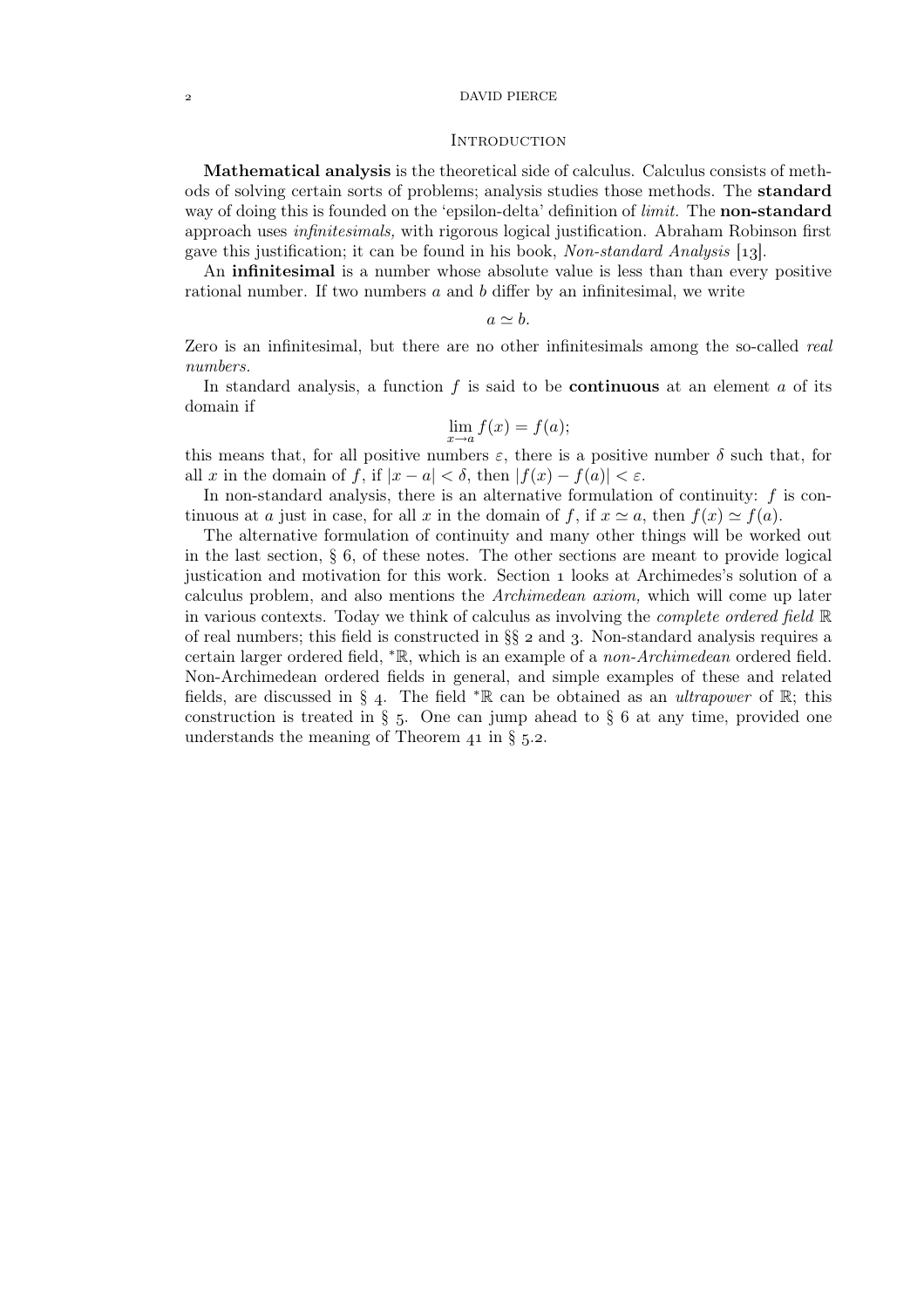#### NON-STANDARD ANALYSIS

#### . Archimedes's quadrature of the parabola

In the last chapter of *Non-standard Analysis* [13], Robinson treats the history of calculus in the light of non-standard analysis. Robinson begins with Leibniz; but I think it worthwhile to go back much further—about two thousand years further. In the work of Archimedes, both standard and non-standard approaches to calculus (in our terms) can be discerned. For example, Archimedes takes up the following

### Problem . *Find a square equal to a given segment of a parabola.*

Parabolas will be defined below; meanwhile, a segment of a parabola can be seen in Figure 1, with an inscribed triangle. A solution to Problem 1 is called a **quadrature** of



the parabola. Archimedes's solution is given by the following

**Theorem 2** (Archimedes). A parabolic segment is a third again as large<sup>1</sup> as the inscribed *triangle with the same altitude.*

In Figure 1, triangle  $ABC$  has the same altitude as the parabolic segment, because the tangent to the parabola at A is parallel to the chord  $BC$ . Archimedes proves Theorem 2 in two ways in his *Quadrature of the parabola:* in Proposition 17 (and the propositions leading up to it), and in Proposition 24. Heath  $[2]$  provides an English version of this work, though rather than translating, he rewrites Archimedes in a way intended to be more comprehensible to his readers. Selections from the Greek text of Archimedes, with more literal English translations, are provided by Thomas  $[15]$ . The first volume of a faithful translation of all of Archimedes's works by Netz  $\left[\right]$  has appeared; but this does not contain the works that we are particularly interested in here.

Insight into the *discovery* of Theorem 2 is given in Archimedes's *Method*. This work was lost until 1906. Then, in Istanbul, the Danish scholar J.L. Heiberg discovered the *Archimedes Palimpsest:* a parchment codex of the works of Archimedes that had been washed and reused for writing Christian prayers.

Archimedes does not use the word *parabola* [2, p. clxvii], but refers to a *section of an orthogonal cone.*<sup>2</sup> Let me review what this means, sometimes following also the account of Apollonius  $[1]$ . A cone is determined by a circle, called its **base**, and a point, called the

<sup>&</sup>lt;sup>1</sup> επίτριτος, one and a third times as much. See Appendix A for the Greek letters.

 $^{2}$ όρθογωνίου κώνου τομή.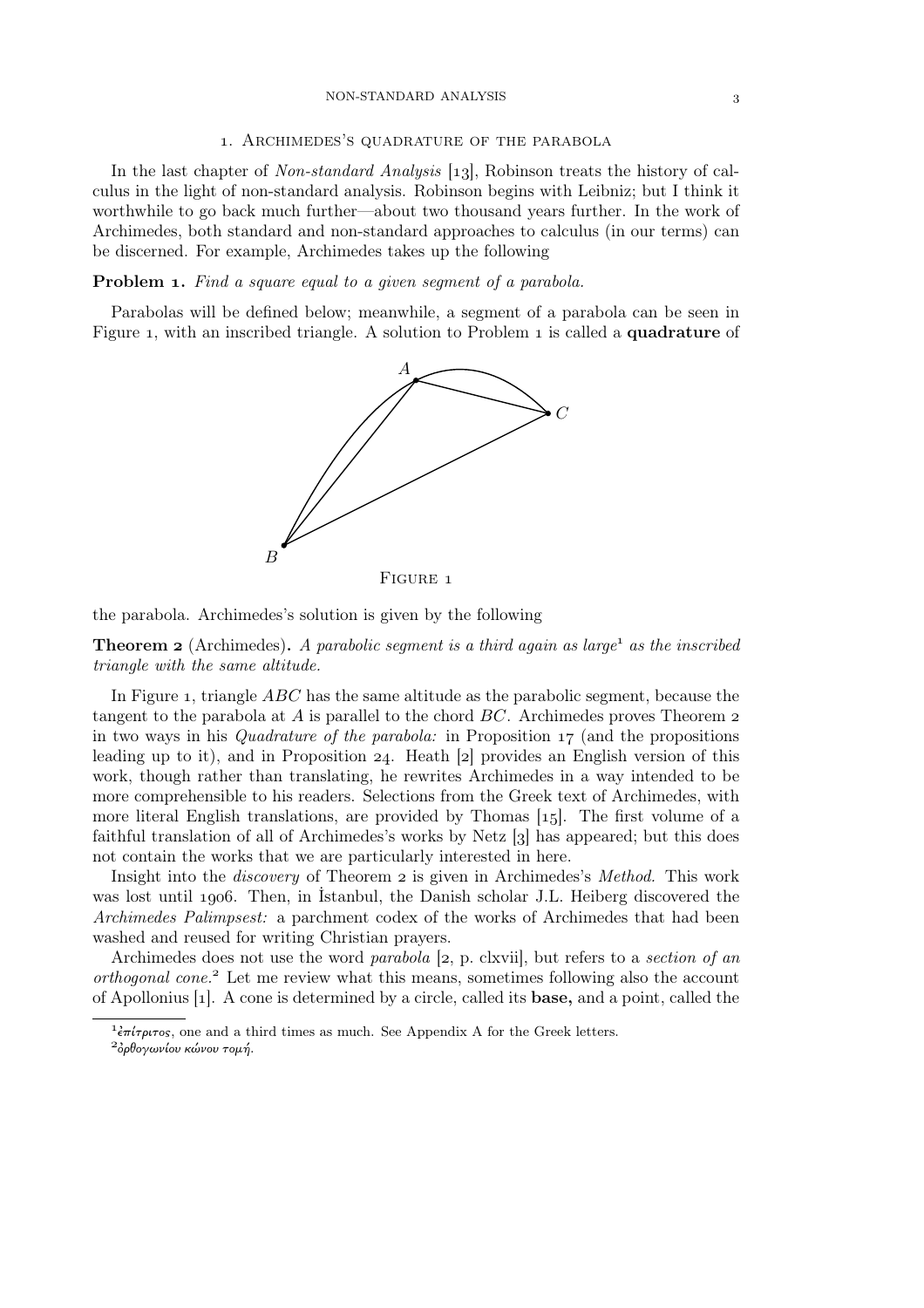### DAVID PIERCE

apex of the cone, that is not in the plane of the base. The cone is traced out by a straight line, one endpoint of which is at the apex, the other being moved about the circumference of the base. The straight line drawn from the apex to the center of the base is the axis of the cone. A plane containing the axis intersects the cone in an axial triangle. If the axis is perpendicular to the base, then the cone is right. If an axial triangle of a right cone has a right angle at the apex, then the cone is an **orthogonal**<sup>3</sup> cone. In such a cone, if a plane is perpendicular to one of the sides of the axial triangle that are about the apex, then the plane cuts the cone in a curve that—following Apollonius—we call a parabola. The intersection of the cutting plane and the axial triangle is the axis of the parabola (which is different from the axis of the cone itself); the intersection of the axis of the parabola and the parabola itself is the vertex of the parabola.

A straight line dropped from the parabola perpendicularly to the axis may be called an ordinate; the part of the axis between the foot of the ordinate and the vertex is the corresponding abscissa. The word *abscissa* means *cut off* in Latin, while the word *ordinate* is related to *order*, which is used for, among other things, any of the several classical styles of architecture. These orders feature columns standing parallel, like ordinates of a parabola. Consider for example the columns of the Ionic order erected at Priene, Söke, Aydın (which is accessible on a day trip from Sirince): see Figure 2.



FIGURE 2. The ordinate  $BC$  cuts off from the axis the abscissa  $AC$ . On the left, Priene

Apollonius's reason for using the term *parabola* is shown in Proposition 11 of his *Conics* [1, 15]. Apollonius also shows that parabolas can be obtained from *all* cones, not necessarily orthogonal, not necessarily right. What is important for us are the following properties of a parabola, whose proofs can be found in Apollonius.

Or 'right-angled'; but I want to avoid confusion with *right* cones in general.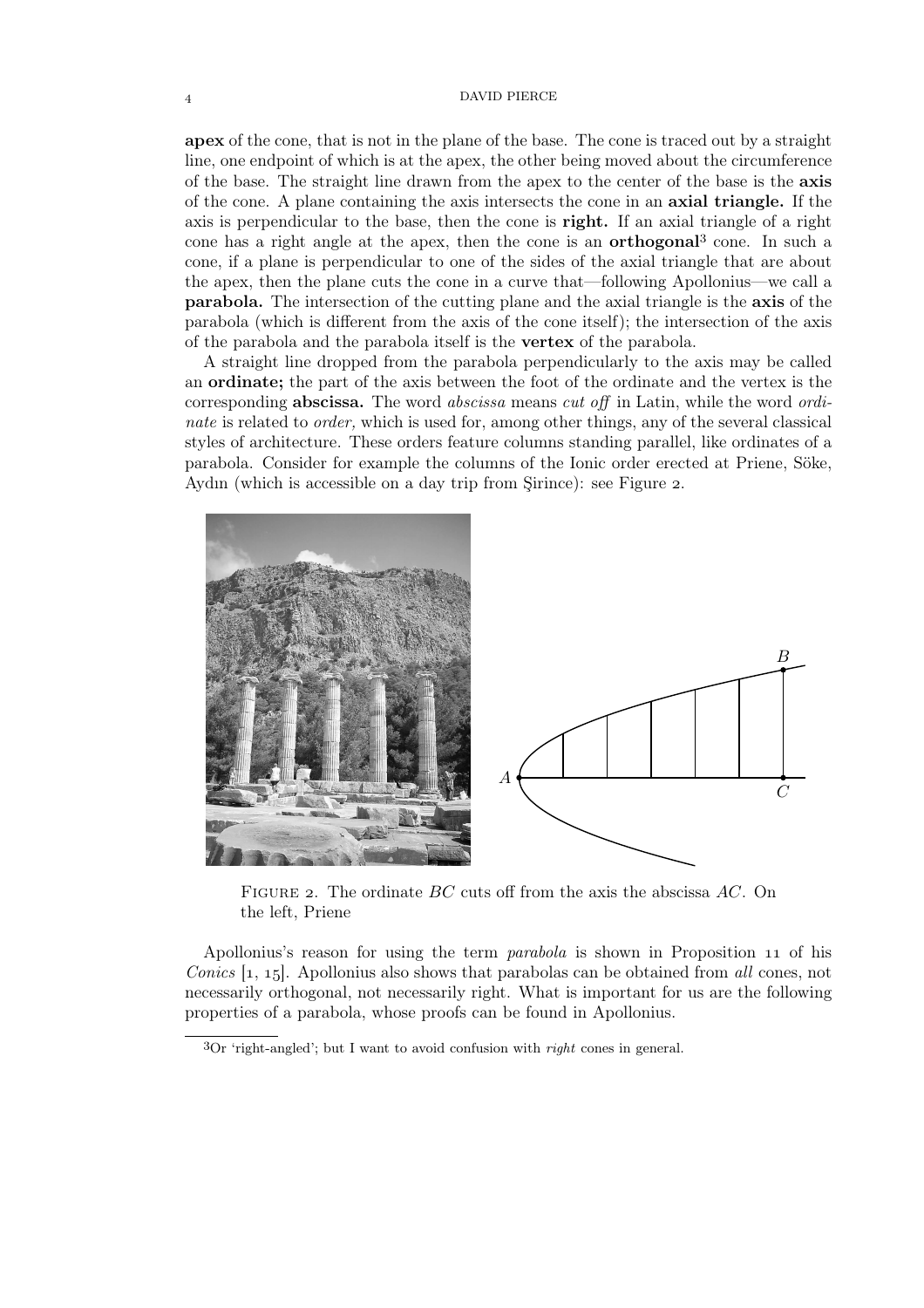1. The squares on two ordinates are in the ratio of the corresponding abscissas  $\left[1, \right]$ I.11. (Below we shall talk more about what this means.)

2. Suppose a parabola has the vertex  $A$ , and another point  $B$  is chosen on the parabola, and the ordinate  $BC$  is drawn. Extend the axis  $CA$  beyond A to a point D. The straight line BD is tangent to the parabola at B if and only if  $AD = CA$  [1, I.33, 35] (see Figure 3).



FIGURE 3. DB is tangent at B if and only if  $CA = AD$ 

. Every straight line parallel to the axis is a diameter in the following sense. Where this diameter meets the parabola, a tangent can be drawn. If a chord of the parabola is drawn parallel to this tangent, then the diameter bisects the chord  $[1, I.46]$ . Half of such a chord is an ordinate with respect to the corresponding diameter, and the squares on two such ordinates are in the ratio of the corresponding abscissas, as in  $1 \; [1, 1.49]$  (see Figure  $_4$ ).



FIGURE 4. A new diameter

In the *Method*, Archimedes solves Problem 1 as follows. We add some straight lines to Figure 1, getting Figure 5. Here D is the midpoint of  $BC$ , so that (since  $BC$  is parallel to the tangent at  $A$ ) the straight line  $AD$  must be a diameter of the parabola. The tangent to the parabola at  $C$  meets  $DA$  extended at  $E$ . Then  $A$  is the midpoint of  $DE$ , by 2 above. A straight line from B parallel to  $DA$  meets  $CE$  extended at F. Extend CA to meet BF at G, then extend further to H so that  $GH = CG$ . The idea now is to consider CH as a *lever* with *fulcrum* at G. If we conceive of our figures as having weights proportional to their sizes, then we shall show that, if we place the weight of the parabolic segment  $ABC$  at H, then it will just balance triangle  $BCF$  where it is.

Since A is the midpoint of  $DE$ , also G is the midpoint of  $BF$ . Let  $DF$  be drawn, intersecting  $CG$  at K. Since D is the midpoint of  $BC$ , we can conclude that K is the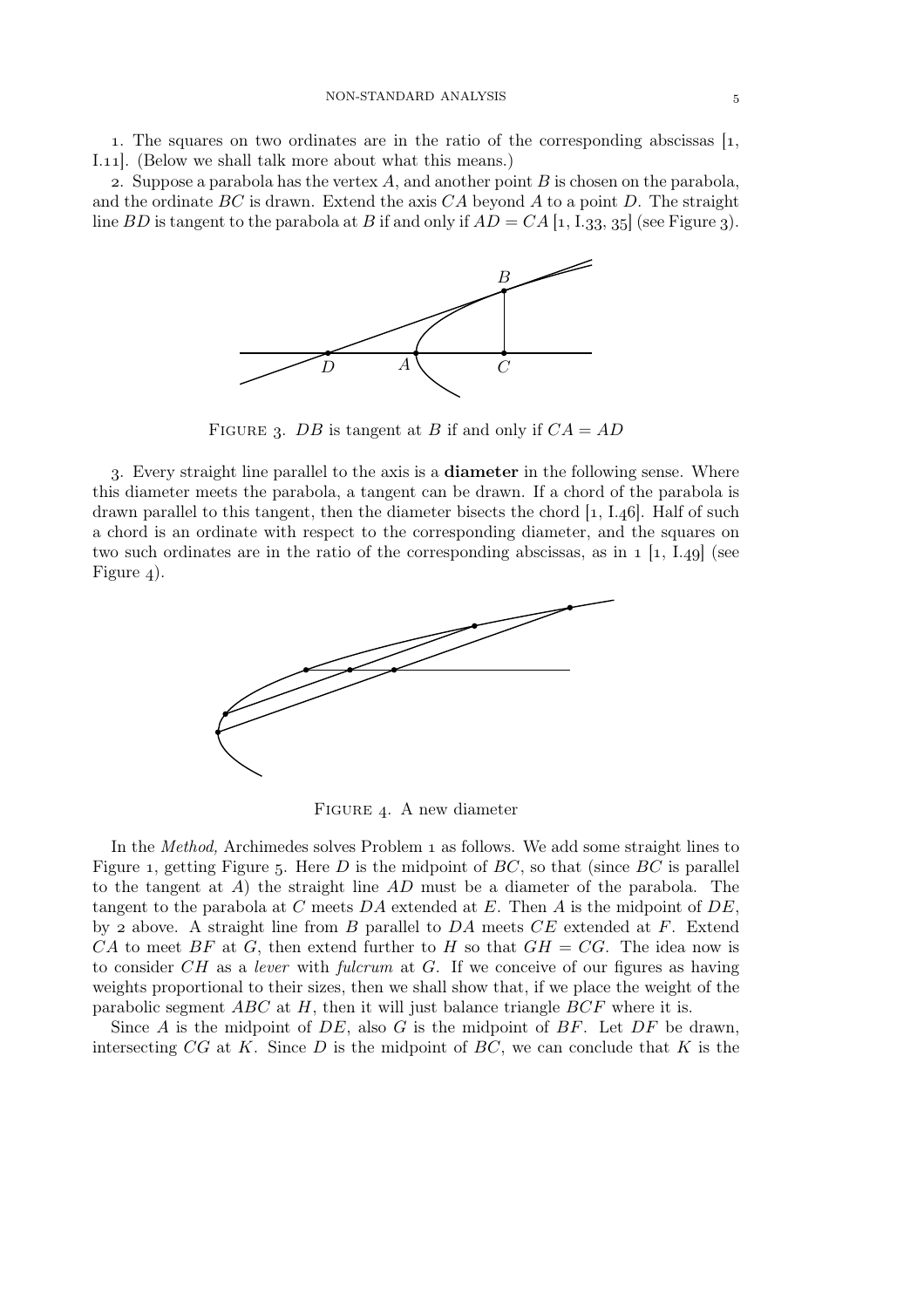

FIGURE 5

center of gravity (or centroid) of triangle  $BCF$ . Then  $GK$  is a third of  $CG$ , hence a third of  $GH$ . Therefore triangle  $BCF$  is balanced by a third of its weight at  $H$ . If we can show that the parabolic segment balances the triangle, then the segment must be a third of the triangle. But triangle  $BCF$  is four times triangle  $ABC$  (why?). Then Theorem 2 will follow.

Now, pick a point L at random on the parabola between  $B$  and  $C$ . Let the straight line drawn through  $L$  parallel to  $BF$  meet  $BC$  at  $M$  and  $CG$  at  $N$  and  $CF$  at  $P$ . It remains to show that

$$
LM : MP :: GN : GH.
$$
 (1)

This is the key point. If (1) holds, then  $LM$ , if its midpoint is placed at  $H$ , will just balance  $MP$ . Since L was chosen arbitrarily, we conclude that, if all of the parabolic segment were placed at  $H$ , then it would balance  $BCF$ . Now, Archimedes does not find this sort of argument to be sufficiently rigorous. Indeed, in the preface to the *Method,* he writes

For some things first became clear to me by mechanics, though they had later to be proved geometrically owing to the fact that investigation by this method does not amount to actual proof; but it is, of course, easier to provide the proof when some knowledge of the things sought has been acquired by this method rather than to seek it with no prior knowledge.  $[15, p.223]$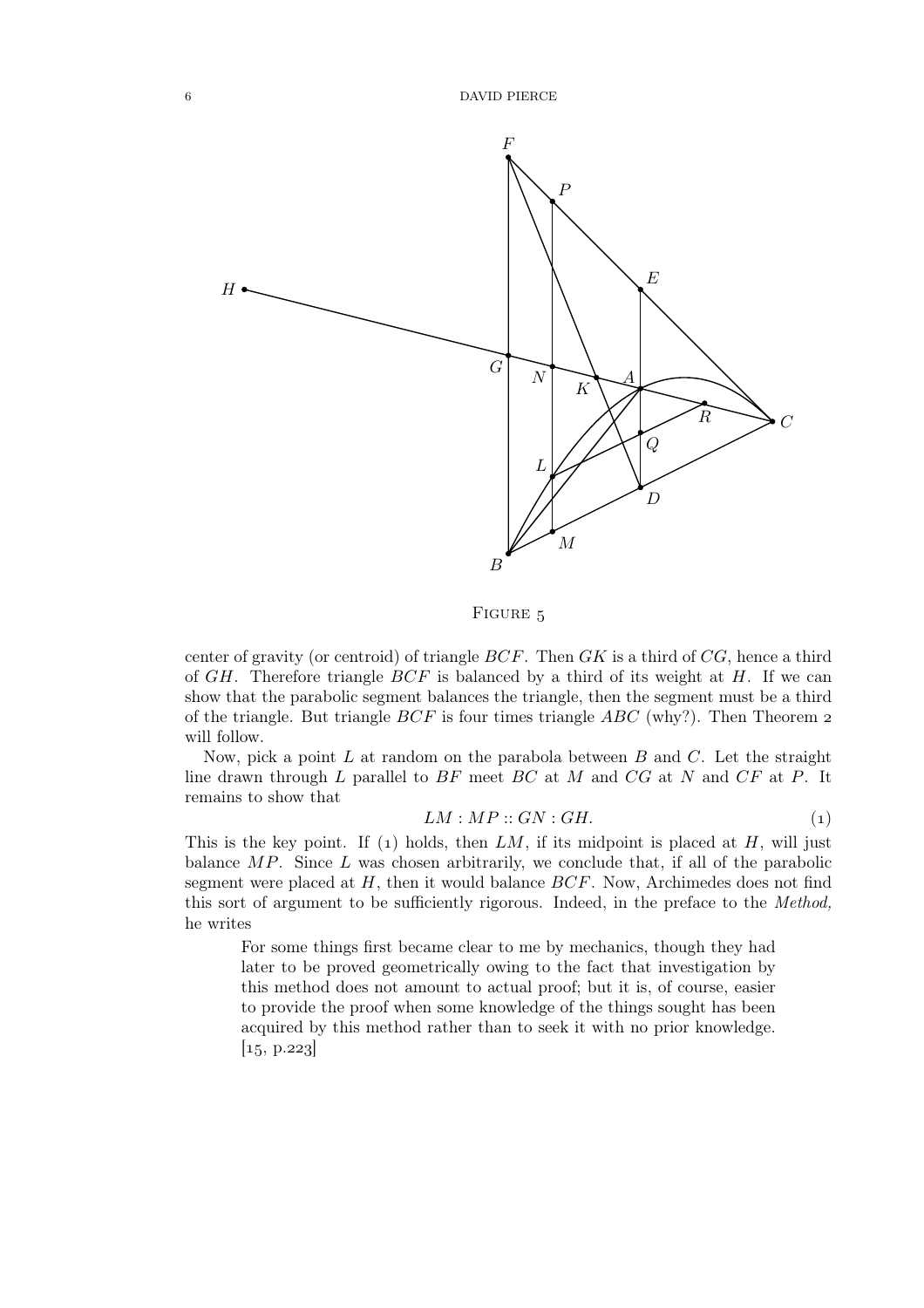I want to look at the 'actual proof' of Archimedes presently. Meanwhile, let us establish (1). You probably think of it as an equation of fractions:  $LM/MP = GN/GH$ . That is fine; but (1) simply expresses a relation of *proportionality* among four *magnitudes*. Here are Definitions  $3-6$  from Book V of Euclid's *Elements*  $[5, 6]$ .

. A ratio is a sort of relation in respect of size between two magnitudes of the same kind.

. Magnitudes are said to have a ratio to one another which are capable, when multiplied, of exceeding one another.

. Magnitudes are said to be in the same ratio, the first to the second and the third to the fourth, when, if any equimultiples whatever be taken of the first and third, and any equimultiples whatever of the second and fourth, the former equimultiples alike exceed, are alike equal to, or alike fall short of, the latter equimultiples respectively taken in corresponding order.

. Let magnitudes which have the same ratio be called proportional.

Briefly,  $\alpha$  means you can't have a ratio between a line and a square: this may be one source of the concern expressed by Archimedes in the quote above. If a and b *are* magnitudes with a ratio, and so are c and  $d$ , then by 5, we may say variously

(1) a is to b in the same ratio that c is to d,

- (2)  $a$  is to  $b$  as  $c$  is to  $d$ ,
- $(a) \ a : b :: c : d,$

provided that, whenever we take a multiple na of  $a$ , and the same multiple nc of  $c$ , and a multiple  $mb$  of b, and the same multiple  $md$  of d, then

> $na > mb$  if and only if  $nc > nd$ ,  $na = mb$  if and only if  $nc = nd$ ,  $na < mb$  if and only if  $nc < nd$ .

In Books V and VI of the *Elements,* Euclid goes on to prove the properties of proportionality that we shall need.

To return to our problem. From  $L$  draw a straight line parallel to  $BC$ , meeting  $AD$ at  $Q$  and  $AC$  at  $R$ . Then by property 1 of the parabola given above,

$$
LQ^2:CD^2::AQ:AD.
$$

Since  $LQ = MD$ , and triangle  $ACD$  is similar to  $NCM$ , while ARQ is similar to  $ACD$ , we can rewrite the proportion as

$$
NA^2: AC^2 :: AR : AC.
$$

Therefore NA is a mean proportional of AC and AR (see Euclid's VI.13, 20, and 23), so

$$
NA: AC :: AR : NA
$$
  

$$
:: NA + AR : NA + AC
$$
  

$$
:: NR : NC
$$
  

$$
:: NL : NM.
$$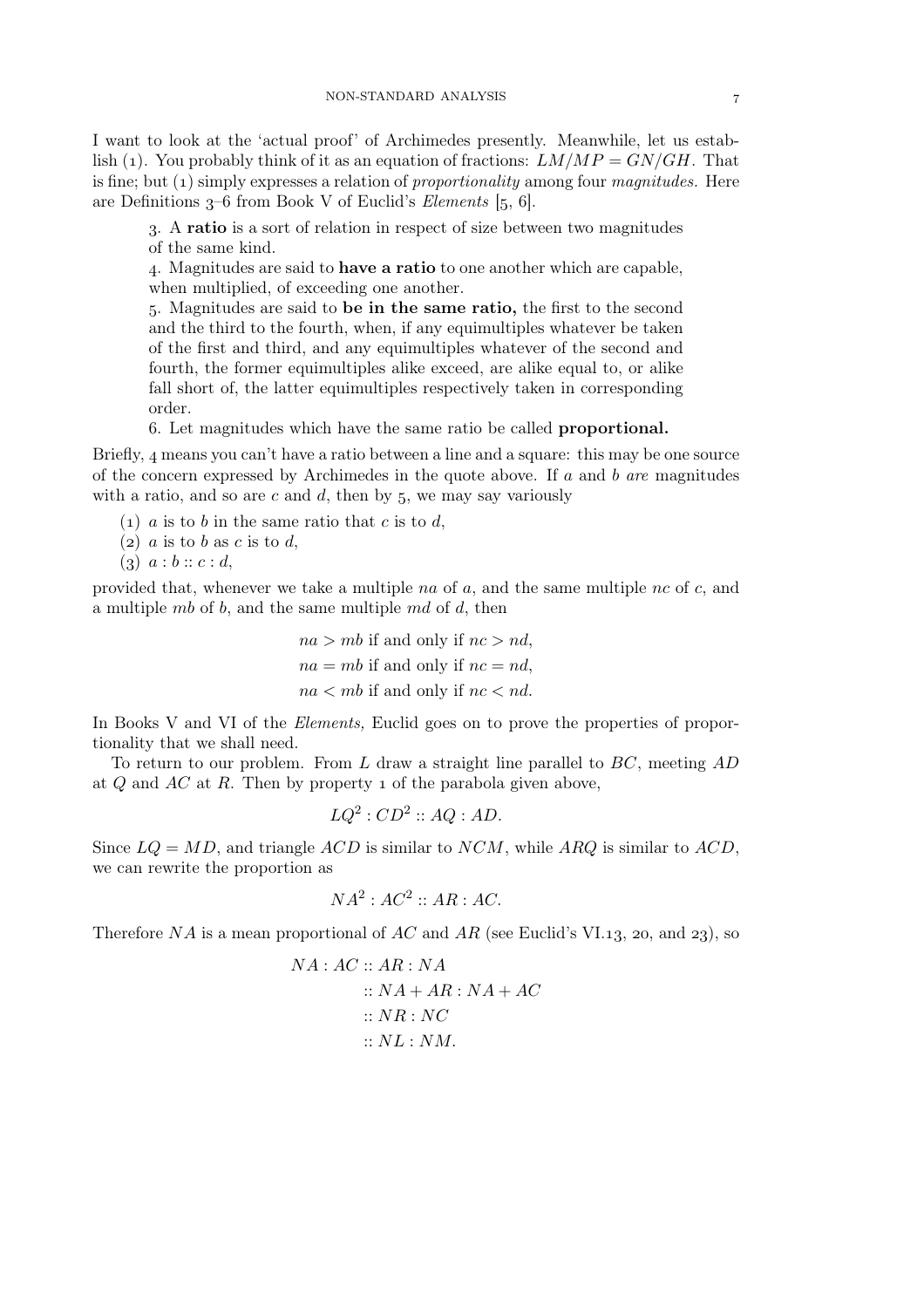Since  $AC = AG$ , and  $MN = NP$ , we obtain

$$
NA: AG:: NL: NM,
$$
  
AG-NA: AG:: NM-NL: NM,  
NG: AG:: LM: NM,  
NG: 2AG:: LM: 2NM,  
NG: GC:: LM: MP,  
NG: GH:: LM: MP,

which is  $(1)$ , as desired.

Archimedes works out a rigorous formulation of this argument in the *Quadrature of the parabola,* but I prefer now to look at the alternative proof, given for Proposition 24 of that work.

Start over from Figure 1, getting Figure 6. Here  $D$  is the midpoint of  $BC$  as before,



and E is the midpoint of AB. From E a straight line is drawn parallel to  $DA$ , meeting the parabola at  $F$ . Draw straight lines  $AF$  and  $FC$ . Then triangle  $ACF$  has the same altitude as the parabolic segment in which it is inscribed. Similarly we can find  $G$  on the parabola between A and B so that the inscribed triangle  $ABG$  has the same height as its parabolic segment. We show that triangles ACF and ABG are together one fourth of triangle ABC.

To this end, from  $E$  and  $F$  we draw parallels to  $BC$ , meeting  $AD$  at  $H$  and  $K$ respectively. Then

$$
FK^2:CD^2::AK:AD.
$$

But  $FK = EH$ , and

### $EH : CD :: EA : CA :: 1 : 2.$

Therefore AK is one fourth of AD. Consequently K is the midpoint of AH, and so L is the midpoint of  $AE$ . Hence triangle  $AKL$  is equal to triangle  $EFL$ . But  $EFL$  is one fourth of  $ACF$ , and  $AKL$  is one thirty-second of  $ABC$ . Therefore  $ACF$  is one eighth of ABC. Similarly, ABG is one eighth of ABC; so ABG and ACF together are one fourth of ABC.

We have started with the parabolic segment cut off by the chord  $BC$ , and we have removed from it the triangle ABC. Then we have removed triangles equal to a fourth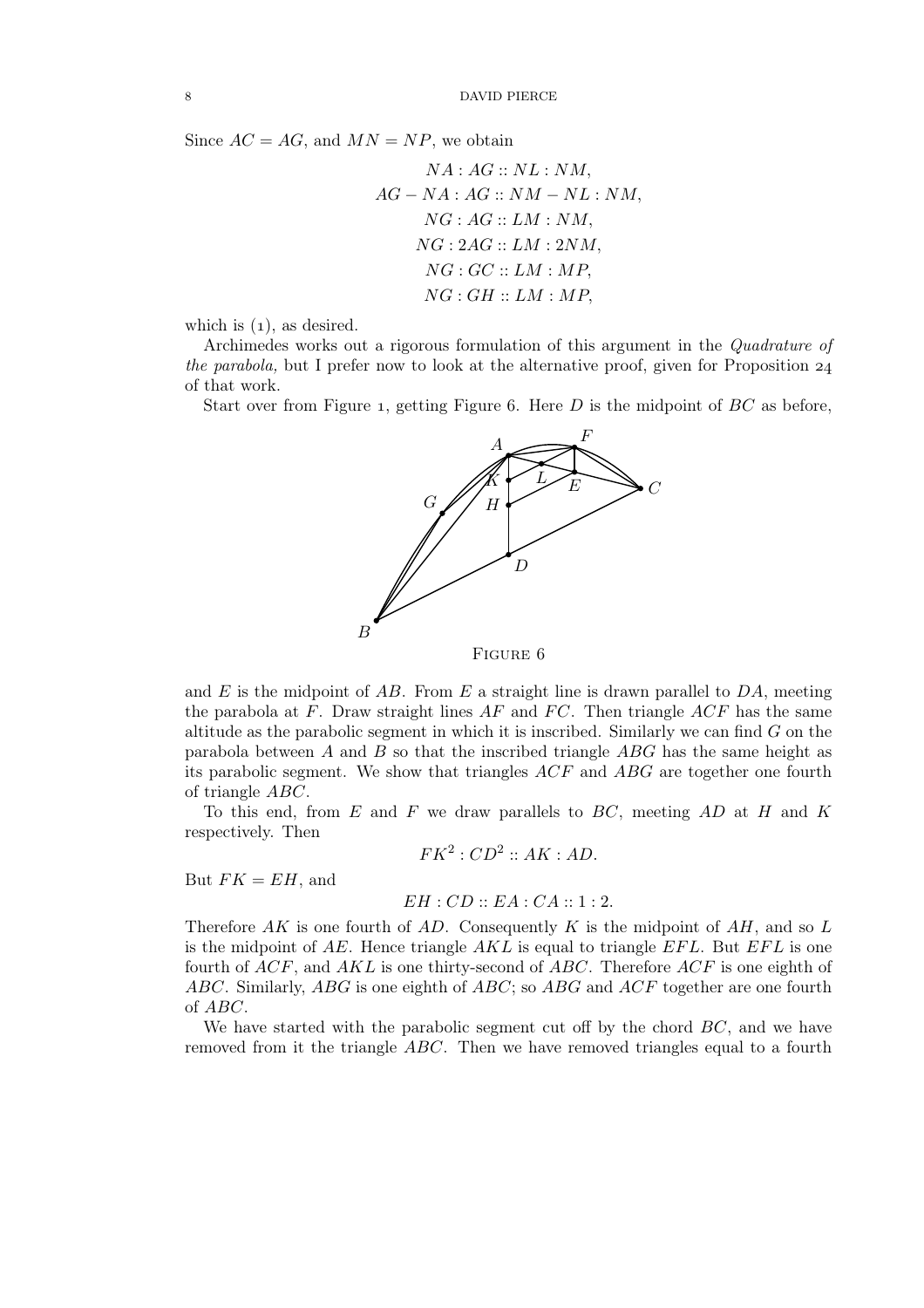of ABC. We can continue, removing triangles equal to a sixteenth of ABC, and so on. Moreover, at each step, we remove more than one half the remainder of the original parabolic segment (why?).

Therefore, if we continue long enough, we can make the remainder of the parabolic segment less than any pre-assigned area  $M$ . This is the conclusion of Euclid's Proposition X.; let us note the proof. The pre-assigned area M is assumed to *have a ratio* with the parabolic segment, so that, by Definition V.4 above, some multiple  $nM$  of M exceeds the segment. Indeed, Archimedes himself makes the assumption explicit in the preface to the *Quadrature of the parabola;* it is what we may refer to as the Archimedean axiom:

given [two] unequal areas, the exess by which the greater exceeds the less can, by being added to itself, be made to exceed any given finite area.

 $\vert 15, p.231 \vert$ 

If we take away at least half of the parabolic segment, and take  $M$  from  $nM$ , then in the latter case we are taking not more than half; so the former remainder is still less than the latter remainder. If we repeat this process  $n-1$  times, then the remainder of the parabolic segment will be less than M.

Suppose we have an area that is a third again as large as triangle ABC. If we remove triangle  $ABC$ , what is left is one third. If we then remove one fourth of triangle  $ABC$ , then what is left is one twelfth of that triangle, which is one fourth of the previous remainder. Continuing, if we remove one fourth of what we last removed, then what remains is one fourth of the previous remainder. Therefore, continuing as far as necessary, we can make the remainder as small as we like. But this is the same process as we described in the original parabolic segment.

Suppose the original parabolic segment is *not* a third again as large as ABC, but is greater. Let the difference be  $M$ . We can inscribe in the parabolic segment a rectilinear figure which differs from the segment by less than  $M$ ; so it is more than a third greater than ABC, which is absurd. There is a similar contradiction if the parabolic segment is less than a third again as large as  $ABC$ . Theorem 2 now follows.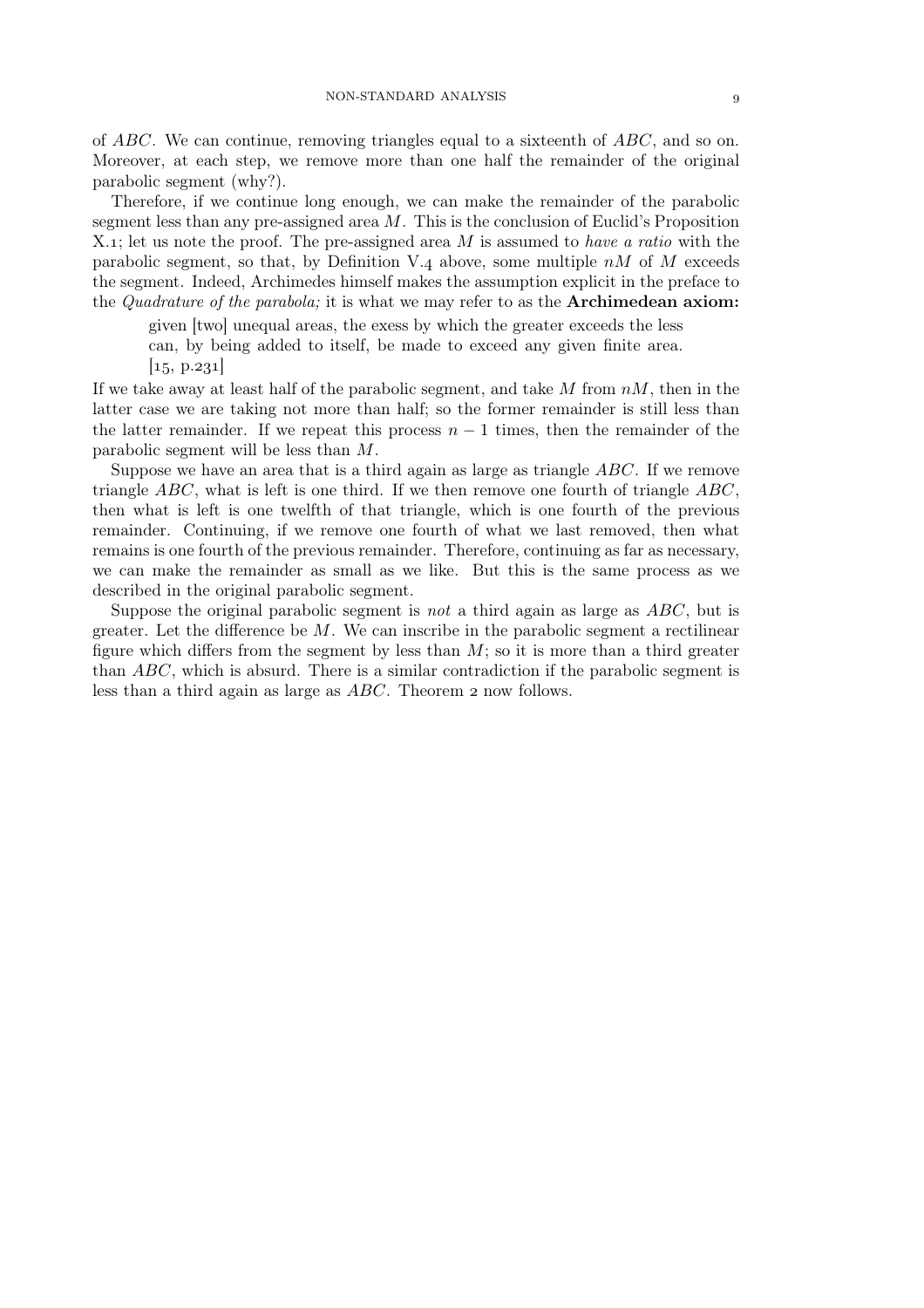### . Construction of the rational numbers

You know something about the chain

$$
N \subset \mathbb{Z} \subset \mathbb{Q} \subset \mathbb{R} \tag{2}
$$

of number systems. Here  $\mathbb N$  is the set  $\{0, 1, 2, \ldots\}$  of **natural numbers;**  $\mathbb Z$  comprises the integers;  $\mathbb{Q}$ , the rationals;  $\mathbb{R}$ , the real numbers. What comes after  $\mathbb{R}$  in (2)? It depends on how we think of R. If we think of it as a *field,* then we might think of  $\mathbb R$  as included in  $\mathbb C$ , the field of **complex numbers.** But what if we think of  $\mathbb R$  as an *ordered field?* I postpone an answer until Section 4. Meanwhile I want to look at how we obtain  $(2)$  in the first place.

### 2.1. The natural numbers. We can understand  $N$  axiomatically. First of all,

- (1) it has a distinguished **initial element** called  $0$  (**zero**);
- (2) it has a distinguished singulary operation of **succession**, denoted by  $n \mapsto n + 1$ : here  $n + 1$  is the **successor** of *n*.

I propose to refer to the ordered triple  $(\mathbb{N}, 0, n \mapsto n + 1)$  as an *iterative structure*. In general, by an iterative structure, I mean any set that has a distinuished element and a distinguished *singulary operation* (that is, a function from the set to itself). For example, modular arithmetic involves the iterative structures<sup>4</sup>  $(\mathbb{Z}/n, 0, k \mapsto k+1)$ . The iterative structure  $(\mathbb{N}, 0, n \mapsto n + 1)$  is distinguished among iterative structures for satisfying the following axioms.

- (1) 0 is not a successor:  $0 \neq n + 1$ .
- (2) Succession is injective: if  $m + 1 = n + 1$ , then  $m = n$ .
- (3) the structure admits **proof by induction**, in the sense that the only subset A with the following two closure properties is the whole set:
	- $(a)$   $0 \in A$ ;
	- (b) for all n, if  $n \in A$ , then  $n + 1 \in A$ .

These axioms seem to have been discovered originally by Dedekind  $[4, II, VI (71),$ p.  $67$ , although they were also written down by Peano  $[12]$  and are often known as the Peano axioms. From these axioms, Landau develops the rational, real, and complex numbers rigorously, over the course of a book [10]. I want to do the same here, though more quickly and in a different style. Landau's natural numbers start with 1, not 0. Also, Landau does not use the following theorem. The proof is difficult, but the result is very useful.

**Theorem 3** (Recursion). For every iterative structure  $(A, b, f)$ , there is a unique **homomorphism** to this structure from  $(\mathbb{N}, 0, n \mapsto n+1)$ : that is, there is a unique function h *from* N *to* A *such that*

 $(1)$   $h(0) = b$ , *(2)*  $h(n+1) = f(h(n))$  *for all n in* N.

*Proof.* I use the set-theoretic conception whereby a function g is just the set of ordered pairs  $(x, y)$  such that  $g(x) = y$ ; so if  $(x, y)$  and  $(x, z)$  belong to g, then  $y = z$ . We now seek h as a particular subset of  $N \times A$ .

<sup>&</sup>lt;sup>4</sup>Some people might write these structures as  $(\mathbb{Z}/n, \overline{0}, \overline{k} \mapsto \overline{k+1})$ , to make sure that the reader distinguishes a natural number k from its congruence class *modulo* n.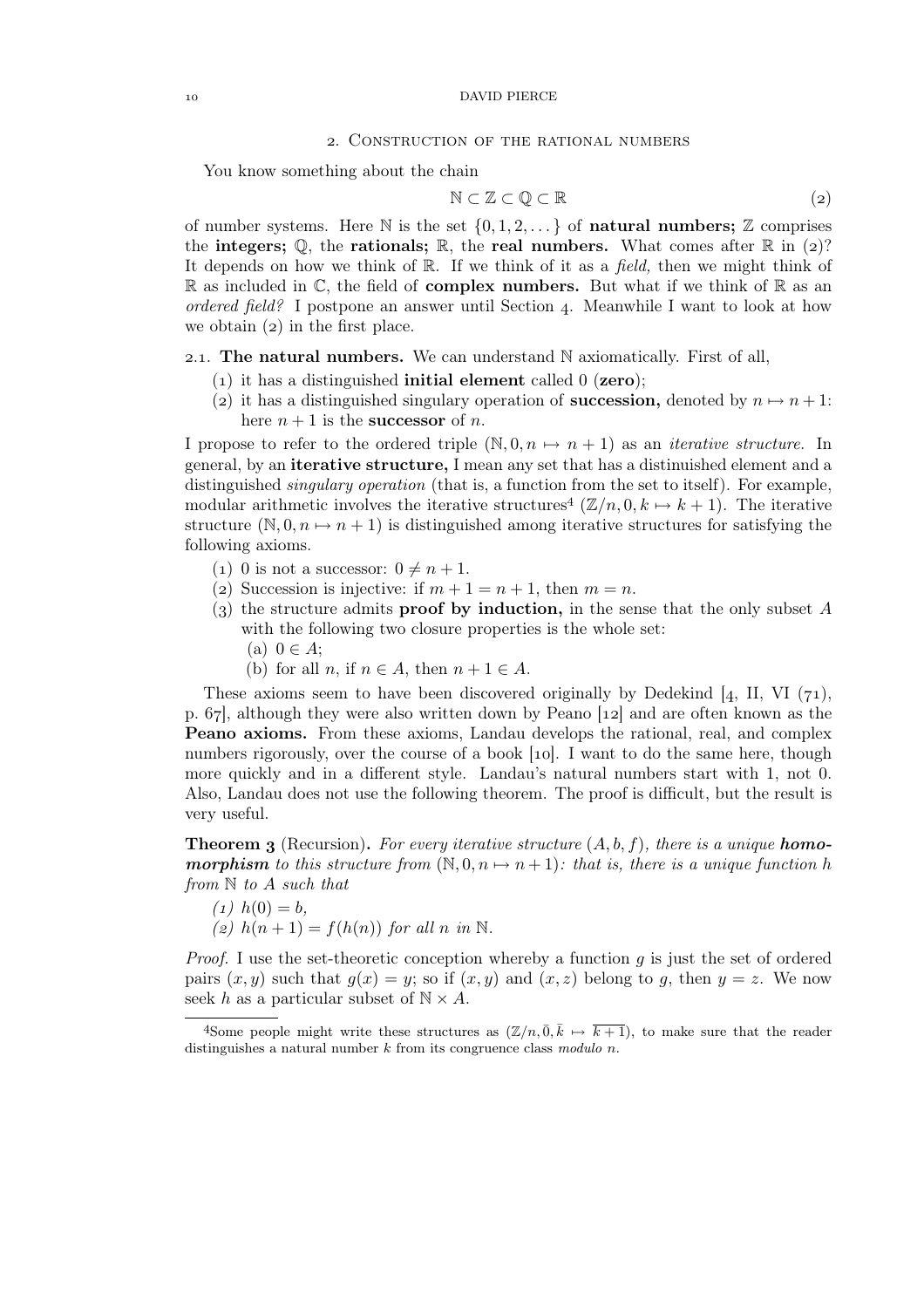Let B be the set whose elements are the subsets C of  $\mathbb{N} \times A$  such that, if  $(x, y) \in C$ , then either

 $(1)$   $(x, y) = (0, b)$  or else

(2) C has an element  $(u, v)$  such that  $(x, y) = (u + 1, f(v)).$ 

Let  $R = \bigcup B$ ; so R is a subset of  $\mathbb{N} \times A$ . We may say R is a *relation* from  $\mathbb{N}$  to A. If  $(x, y) \in R$ , we may write also

 $x R y$ .

Since  $(0, b) \in B$ , we have 0 R b. If n R y, then  $(n, y) \in C$  for some C in B, but then  $C \cup \{(n+1, f(y))\} \in B$  by definition of B, so  $(n+1)$  R  $f(y)$ . Therefore R is the desired function h, provided it is a *function* from N to A. Proving this has two stages.

1. For all n in N, there is y in A such that n R y. Indeed, let D be the set of such n. Then we have just seen that  $0 \in D$ , and if  $n \in D$ , then  $n+1 \in D$ . By induction,  $D = \mathbb{N}$ .

2. For all n in N, if n R y and n R z, then  $y = z$ . Indeed, let E be the set of such n. Suppose 0 R y. Then  $(0, y) \in C$  for some C in B. Since 0 is not a successor, we must have  $y = b$ , by definition of B. Therefore  $0 \in E$ . Suppose  $n \in E$ , and  $(n + 1) R y$ . Then  $(n+1, y) \in C$  for some C in B. Again since 0 is not a successor, we must have  $(n+1, y) = (m+1, f(v))$  for some  $(m, v)$  in C. Since succession is injective, we must have  $m = n$ . Since  $n \in E$ , we know v is *unique* such that n R v. Since  $y = f(v)$ , therefore y is unique such that  $(n+1) R y$ . Thus  $n+1 \in E$ . By induction,  $E = N$ .

So R is the desired function h. Finally, h is unique by induction.  $\Box$ 

Corollary. *For every set* A *with a distinguished element* b*, and for every function* F *from*  $N \times B$  *to* B, there is a unique function H from N to A such that

 $(1)$   $H(0) = b$ . *(a)*  $H(n+1) = F(n, H(n))$  *for all n in* N.

*Proof.* Let h be the unique homomorphism from  $(N, 0, n \mapsto n + 1)$  to  $(N \times A, (0, b), f)$ , where f is the operation  $(n, x) \mapsto (n + 1, F(n, x))$ . In particular,  $h(n)$  is always an ordered pair. By induction, the first entry of  $h(n)$  is always n; so there is a function H from N to A such that  $h(n) = (n, H(n))$ . Then H is as desired. By induction, H is  $\Box$ 

The proof of the Recursion Theorem used each of the three Peano axioms; induction alone would not enough. Indeed, if some iterative structure  $\mathfrak A$  has the property that is guaranteed to  $(N, 0, n \mapsto n + 1)$  by the Recursion Theorem, then  $\mathfrak{A}$  is **isomorphic** to  $\mathbb N$  (why?), and consequently  $\mathfrak A$  satisfies the Peano axioms.<sup>5</sup> But these axioms are independent. For example,  $(\mathbb{Z}/n, 0, k \mapsto k + 1)$  satisfies axioms 2 and 3, but not 1; and there are examples satisfying  $\bar{a}$  and  $\bar{a}$ , but not  $\bar{c}$ ; and satisfying  $\bar{a}$  and  $\bar{c}$ , but not  $\bar{c}$  (can you find them?).

Moreover, it is possible to assume the Recursion Theorem and *prove* the Peano axioms from it.

 $\frac{5 \text{Here } \mathfrak{A}$  is the Fraktur version of A. The idea is that A is just a set, but  $\mathfrak{A}$  is that set together with some other things—here a distinguished element and singulary operation. Then  $A$  is the **universe** of  $\mathfrak{A}$ . I shall not later distinguish notationally between structures and their universes. If I did want to make a distinction, I would use the letters depicted in Appendix B.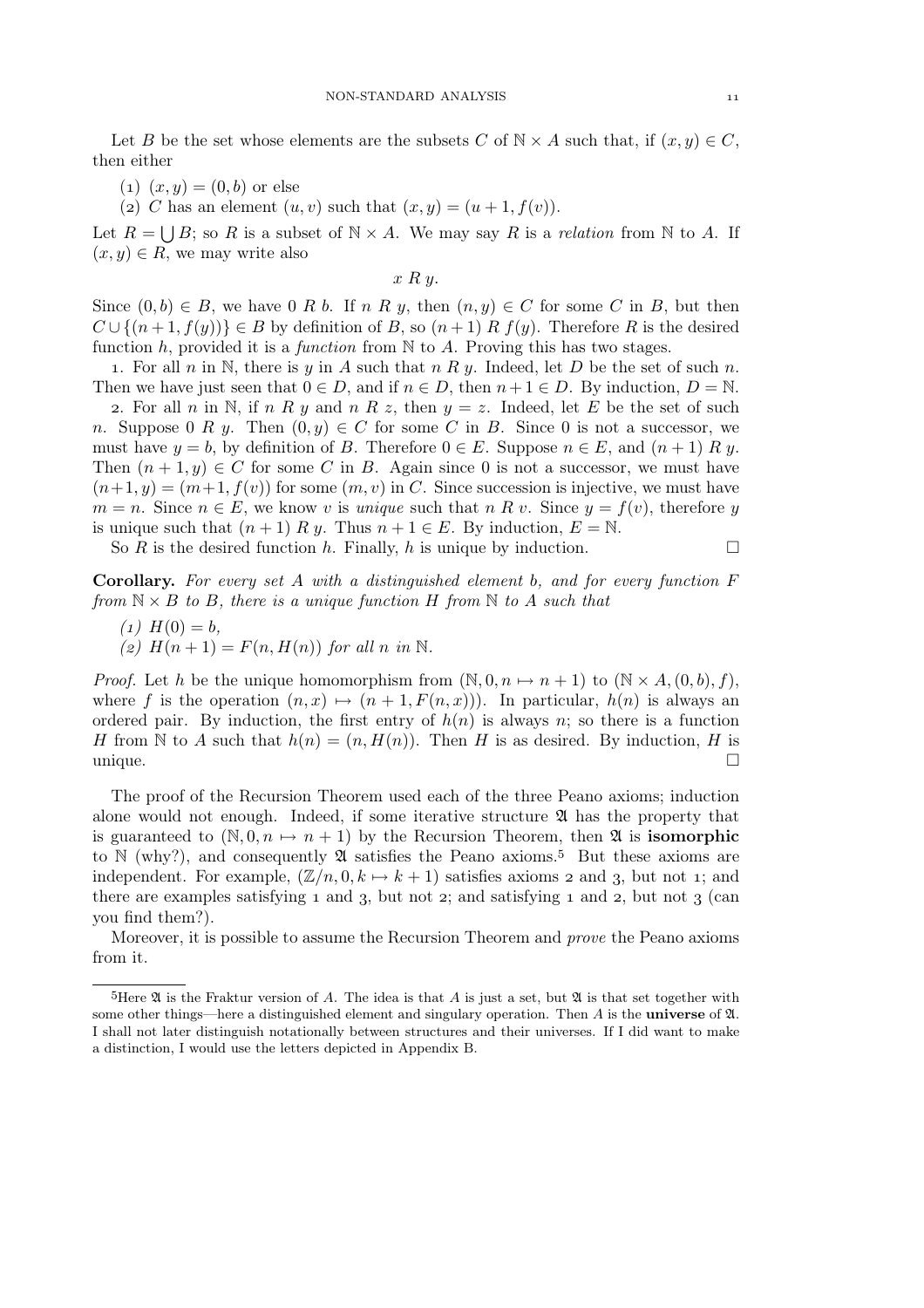We can now use recursion to *define* the binary operation  $(x, y) \mapsto x + y$  of **addition**, along with the binary operation  $(x, y) \mapsto x \cdot y$  or  $(x, y) \mapsto xy$  of **multiplication**, on N. The definitions are:

$$
n+0 = n
$$
,  $n + (m + 1) = (n + m) + 1$ ,  $n \cdot 0 = 0$ ,  $n \cdot (m + 1) = n \cdot m + n$ .

Lemma. *For all* n *and* m *in* N*,*

$$
0 + n = n, \qquad (m+1) + n = (m+n) + 1.
$$

*Proof.* Induction. □

Theorem 4. Addition on  $\mathbb N$  is

*(1)* commutative:  $n + m = m + n$ ; and

*(2)* associative:  $n + (m + k) = (n + m) + k$ .

*Proof.* Induction and the lemma. □

**Theorem 5.** Addition on N allows **cancellation:** if  $n + x = n + y$ , then  $x = y$ .

*Proof.* Induction, and injectivity of succession. □

**Lemma.** For all n and m in  $\mathbb{N}$ ,

$$
0 \cdot n = 0, \qquad (m+1) \cdot n = m \cdot n + n.
$$

*Proof.* Induction. □

Theorem 6. *Multiplication on* N *is* 

- $(1)$  *commutative:*  $nm = mn$ ;
- (*z*) distributive over addition:  $n(m + k) = nm + nk$ ; and
- $(g)$  associative:  $n(mk) = (nm)k$ .

*Proof.* Induction and the lemma. □

Landau proves *using induction alone* that  $+$  and  $\cdot$  exist as given by the recursive definitions above. Note however that Theorem  $\overline{5}$  needs more than induction (why?). Also, the existence of **exponentiation**, as an operation  $(x, y) \mapsto x^y$  such that

$$
n^0 = 1, \qquad \qquad n^{m+1} = n^m \cdot n,
$$

requires more than induction.

The usual ordering  $\lt$  of N is defined recursively as follows. First note that  $m \leq n$ means simply  $m < n$  or  $m = n$ . Then the definition of  $\lt$  is:

 $(1)$   $m \nless 0$ ;

(2)  $m < n + 1$  if and only if  $m \leq n$ .

In particular,  $n < n + 1$ . Really, it is the sets  $\{x \in \mathbb{N} : x < n\}$  that are defined by recursion:

(1)  $\{x \in \mathbb{N} : x < 0\} = \emptyset;$ 

(2)  $\{x \in \mathbb{N} : x < n+1\} = \{x \in \mathbb{N} : x < n\} \cup \{n\}.$ 

We now have  $\lt$  as a binary relation on N; we must *prove* that it is an ordering.

**Theorem 7.** The relation  $\lt$  is **transitive** on  $\mathbb{N}$ , that is, if  $k \lt m$  and  $m \lt n$ , then  $k < n$ .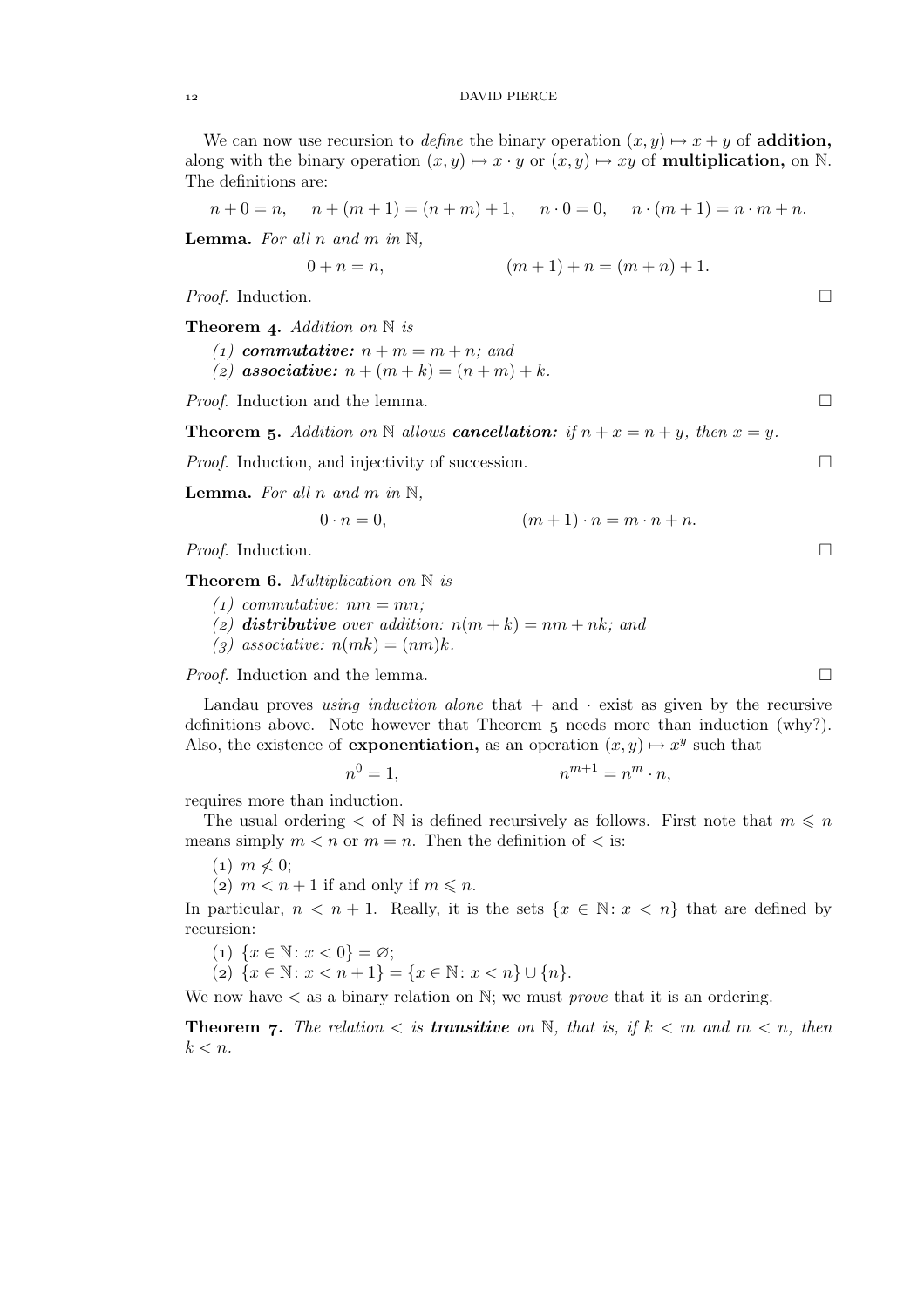*Proof.* Induction on *n*.

### **Lemma.**  $m \neq m + 1$ .

*Proof.* The claim is true when  $m = 0$ , since 0 is not a successor. Suppose the claim is true when  $m = k$ , that is,  $k \neq k+1$ . Then  $k+1 \neq (k+1)+1$ , by injectivity of succession, so the claim is true when  $m = k+1$ . By induction, the claim is true for all m. so the claim is true when  $m = k + 1$ . By induction, the claim is true for all m.

**Theorem 8.** The relation  $\lt$  is **irreflexive** on  $\mathbb{N}$ :  $m \nless m$ .

*Proof.* The claim is true when  $m = 0$ , since  $m \nless 0$  by definition. Suppose the claim *fails* when  $m = k + 1$ . This means  $k + 1 < k + 1$ . Therefore  $k + 1 \leq k$  by definition. By the previous lemma,  $k + 1 < k$ . But  $k \leq k$ , so  $k < k + 1$  by definition. So  $k < k + 1$  and  $k+1 < k$ ; hence  $k < k$  by Theorem 7, that is, the claim fails when  $m = k$ . By induction, the claim holds for all  $m$ .

**Lemma.**  $(1)$   $0 \leq m$ . (*z*) If  $k < m$ , then  $k + 1 \leq m$ .

*Proof.* (1) Induction.

(2) The claim is vacuously true when  $m = 0$ . Suppose it is true when  $m = n$ . Say  $k < n + 1$ . Then  $k \le n$ . If  $k = n$ , then  $k + 1 = n + 1 < (n + 1) + 1$ . If  $k < n$ , then  $k+1 < n+1$  by inductive hypothesis, so  $k+1 < (n+1)+1$  by transitivity. Thus the claim holds when  $m = n + 1$ . By induction, the claim holds for all m.

**Theorem 9.** The relation  $\leqslant$  is **total** on  $\mathbb{N}$ : either  $k \leqslant m$  or  $m \leqslant k$ .

*Proof.* Induction and the lemma. □

Because of Theorems 7, 8, and 9, the set  $\mathbb N$  is (strictly) ordered by  $\lt$ .

**Theorem 10.** For all m and n in N, we have  $m \leq n$  if and only if the equation

$$
m + x = n \tag{3}
$$

*is soluble in* N*.*

*Proof.* By induction on k, if  $m + k = n$ , then  $m \leq n$ .

Conversely, if  $m \le 0$ , then  $m = 0$  (why?), so  $m+0 = 0$ . Suppose the equation  $m+x = r$ is soluble whenever  $m \leq r$ , but now  $m \leq r + 1$ . If  $m = r + 1$ , then  $m + 0 = r + 1$ . If  $m < r + 1$ , then  $m \leq r$ , so the equation  $m + x = r$  has a solution k, and therefore  $m + (k + 1) = r + 1$ . Thus the equation  $m + x = r + 1$  is soluble whenever  $m \leq r + 1$ . By induction, for all n in N, if  $m \le n$ , then (3) is soluble in N.

**Theorem 11.** (1) If  $k < \ell$ , then  $k + m < \ell + m$ . (2) If  $k < \ell$  and  $m \neq 0$ , then  $km < \ell m$ .

Here part  $\bar{1}$  is a refinement of Theorem 5, and part  $\bar{2}$  yields the following analogue of Theorem 5 for multiplication.

**Corollary.** *If*  $km = \ell m$  *and*  $m \neq 0$ *, then*  $k = \ell$ *.* 

**Theorem 12.** N *is well ordered by*  $\lt$ *: every nonempty set of natural numbers has a least element.*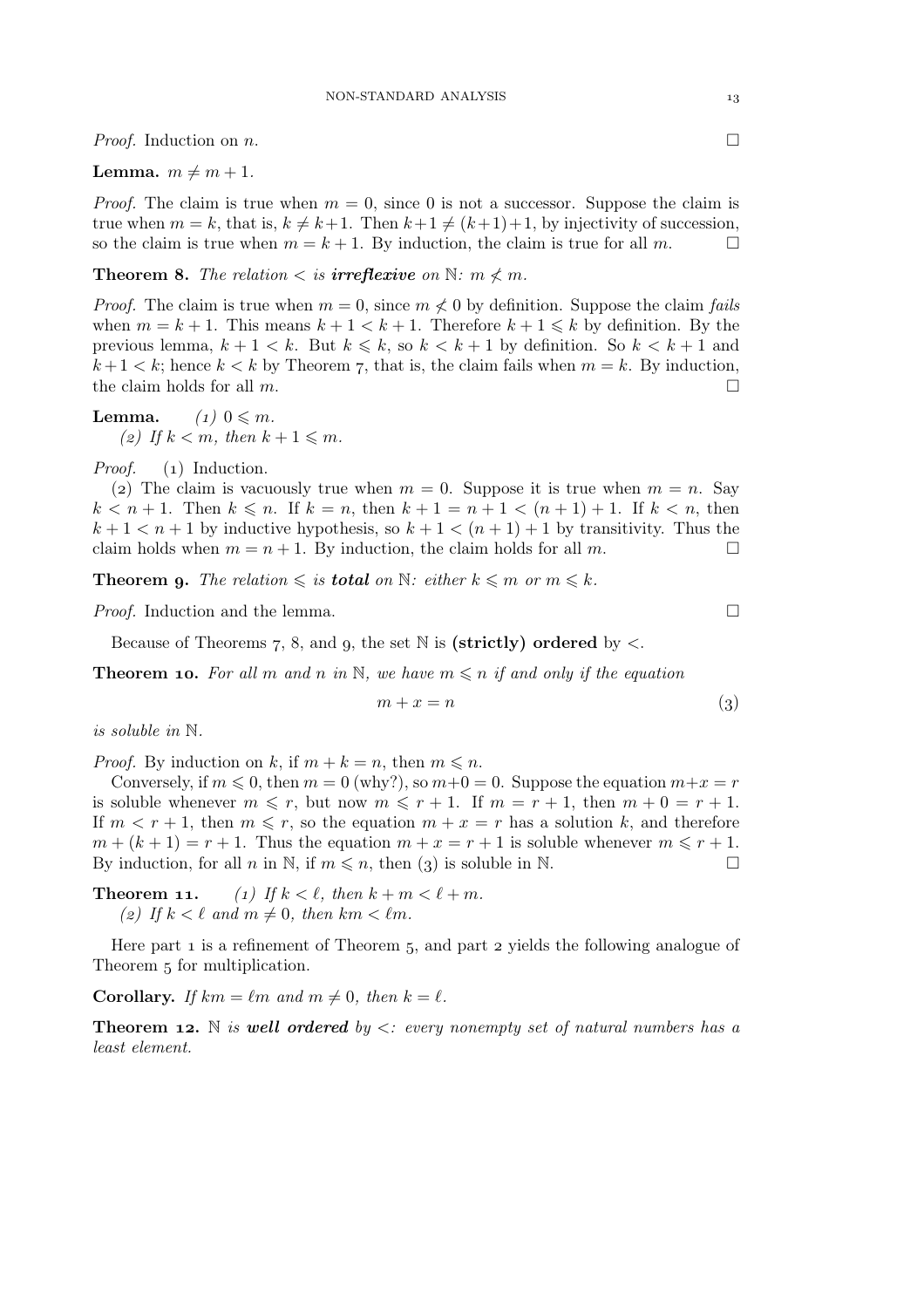*Proof.* Suppose A is a set of natural numbers with no least element. Let B be the set of natural numbers n such that, if  $m \leq n$ , then  $m \notin A$ . Then  $0 \in B$ , by the last lemma, since otherwise 0 would be the least element of A. Suppose  $m \in B$ . Then  $m+1 \in B$ , since otherwise  $m+1$  would be the least element of A. By induction  $B = N$  so  $A = \emptyset$ otherwise  $m + 1$  would be the least element of A. By induction,  $B = N$ , so  $A = \emptyset$ .

2.2. The positive rationals. The integers can be constructed from the natural numbers; and the rationals, from the integers. Since the latter construction is probably more familiar than the former, I begin with it; rather, I construct the *positive* rational numbers from the positive integers, which we already have: the are just the non-zero natural numbers.

Let us denote the set of positive integers by  $\mathbb{N}^+$ , so

$$
\mathbb{N}^+ = \mathbb{N} \setminus \{0\}.
$$

 $\mathbb{Q}^+$ 

We want to define a set

of positive rationals. These are certain fractions, namely numbers of the form

$$
\frac{a}{b}
$$

or  $a/b$ . In particular,  $a/b \in \mathbb{Q}^+$  if and only if a and b are in  $\mathbb{N}^+$ . But what does this *mean?*

One is taught in school that arithmetic of fractions obeys the following rules:

$$
\frac{a}{b} + \frac{c}{d} = \frac{ad + bc}{bd}, \qquad \frac{a}{b} \cdot \frac{c}{d} = \frac{ac}{bd}.
$$
 (4)

However, in Q+, one must *prove* that these rules are valid, because the positive rational number  $a/b$  does not uniquely determine the ordered pair  $(a, b)$  of positive integers. For example,  $1/2 = 2/4$ , although  $(1, 2) \neq (2, 4)$ .

One might try defining a new operation  $\oplus$  on  $\mathbb{Q}^+$  by writing down a formula like<sup>6</sup>

$$
\frac{a}{b} \oplus \frac{c}{d} = \frac{a+c}{b+d}.\tag{5}
$$

But this implies  $1/2 \oplus 1/3 = 2/5$ , while  $2/4 \oplus 1/3 = 3/7$ . Since  $1/2 = 2/4$ , while  $2/5 \neq 3/7$ , we conclude that  $\oplus$  is not *well defined*. This is a common loose way of speaking. The point is that there is no operation  $\oplus$  on  $\mathbb{Q}^+$  with the property required by  $(5)$ .

On the set  $\mathbb{N}^+ \times \mathbb{N}^+$  or  $(\mathbb{N}^+)^2$ , let  $\sim$  be the relation given by

$$
(a, b) \sim (c, d) \iff ad = bc. \tag{6}
$$

One checks easily that  $\sim$  is **reflexive**  $(x \sim x)$ , **symmetric**  $(x \sim y)$  if and only if  $y \sim x$ ) and **transitive** (if  $x \sim y$  and  $y \sim z$ , then  $x \sim z$ ). By definition therefore,  $\sim$  is an equivalence relation. If a and b are in  $\mathbb{N}^+$ , we can now define  $a/b$  precisely: it is the set of elements of  $(N^+)^2$  that are equivalent to  $(a, b)$  with respect to  $\sim$ . Thus

$$
\frac{a}{b} = \{(x, y) \in (\mathbb{N}^+)^2 : ay = bx\}.
$$

 ${}^{6}$ This example, and the difficulty it illustrates, are discussed on [Timothy] Gowers's Weblog at http: //gowers.wordpress.com/2009/06/08/why-arent-all-functions-well-defined/.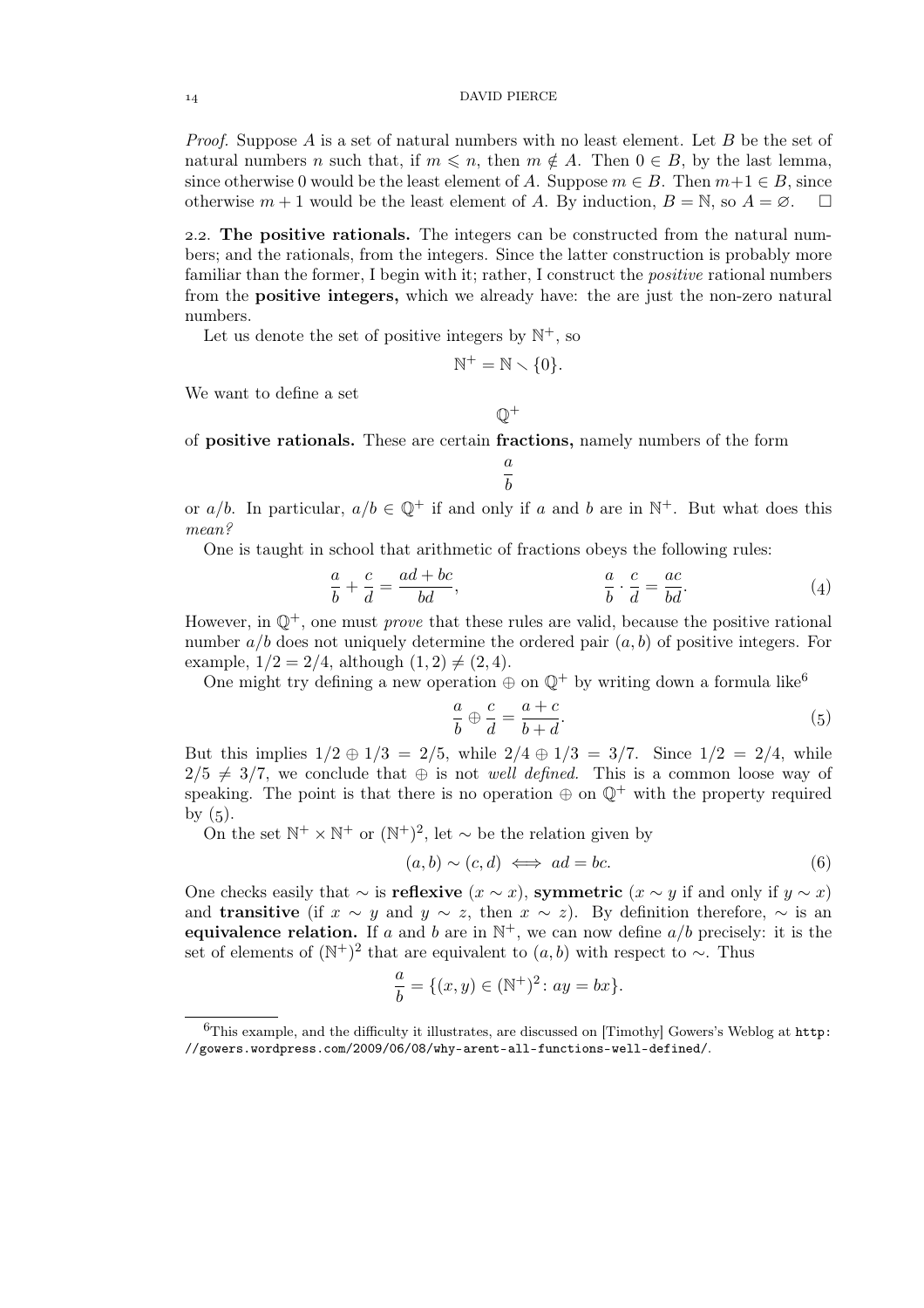Traditionally,  $a/b$  is therefore called the **equivalence class** of  $(a, b)$  with respect to  $\sim$ . Then  $\mathbb{Q}^+$  is the set of such equivalence classes; we might write

$$
\mathbb{Q}^+ = (\mathbb{N}^+)^2 / \sim.
$$

Now we can check that the rules in (4) are valid. Supposing  $a/b = a'/b'$  and  $c/d = c'/d'$ , we have  $ab' = ba'$  and  $cd' = dc'$ , so for example

$$
acb'd' = ab'cd' = ba'dc' = bda'c',
$$

and therefore  $ac/bd = a'c'/b'd'$ .

Considering (5) again, note that there is indeed a function f from  $(N^+)^2 \times (N^+)^2$  to  $\mathbb{O}^+$  given by

$$
f((x, y), (z, w)) = \frac{x + z}{y + w}.
$$

There are just no functions g from  $(N^+)^2 \times (N^+)^2$  to  $\mathbb{Q}^+ \times \mathbb{Q}^+$  and h from  $\mathbb{Q}^+ \times \mathbb{Q}^+$  to  $\mathbb{Q}^+$  such that  $f = h \circ q$ .

By our construction, a positive integer is not literally a positive rational, because a positive rational is a class of pairs of positive integers. However, the positive integers embed in the positive rationals under the map

$$
x \mapsto \frac{x}{1}.
$$

This embedding respects arithmetic:  $a/1 + b/1 = (a + b)/1$  and  $(a/1)(b/1) = (ab)/1$ . It also respects the ordering, where we define

$$
\frac{a}{b} < \frac{c}{d} \iff ad < bc.
$$

On  $\mathbb{Q}^+$  there is a binary operation  $(x, y) \mapsto x \div y$  of **division**, given by

$$
\frac{a}{b} \div \frac{c}{d} = \frac{ad}{bc};
$$

one checks that division is indeed well defined. In particular, we have

$$
\frac{a}{1} \div \frac{b}{1} = \frac{a}{b}
$$

.

We usually confuse a positive integer a with the positive rational  $a/1$ , and for  $x \div y$  we write  $x/y$ . For  $1/a$ , we write  $a^{-1}$ .

2.3. The integers. If a and b are in  $\mathbb{N}^+$ , then the equation

$$
a = bx \tag{7}
$$

may or may not have a solution in  $\mathbb{N}^+$ . Suppose it does have a solution; this solution is unique by the corollary to Theorem 11. If c and d are also in  $\mathbb{N}^+$ , and the equation

$$
c = dx \tag{8}
$$

has a solution in  $\mathbb{N}^+$ , then it is the *same* solution that  $(7)$  has if and only if

$$
ad = bc \tag{9}
$$

$$
(q)
$$

(why?). Then  $\mathbb{Q}^+$  is defined to ensure two things:

- (1) the equation (7) always has a solution in  $\mathbb{Q}^+$ ;
- (2) equations (7) and (8) have the same solution in  $\mathbb{Q}^+$  if and only if (9) holds.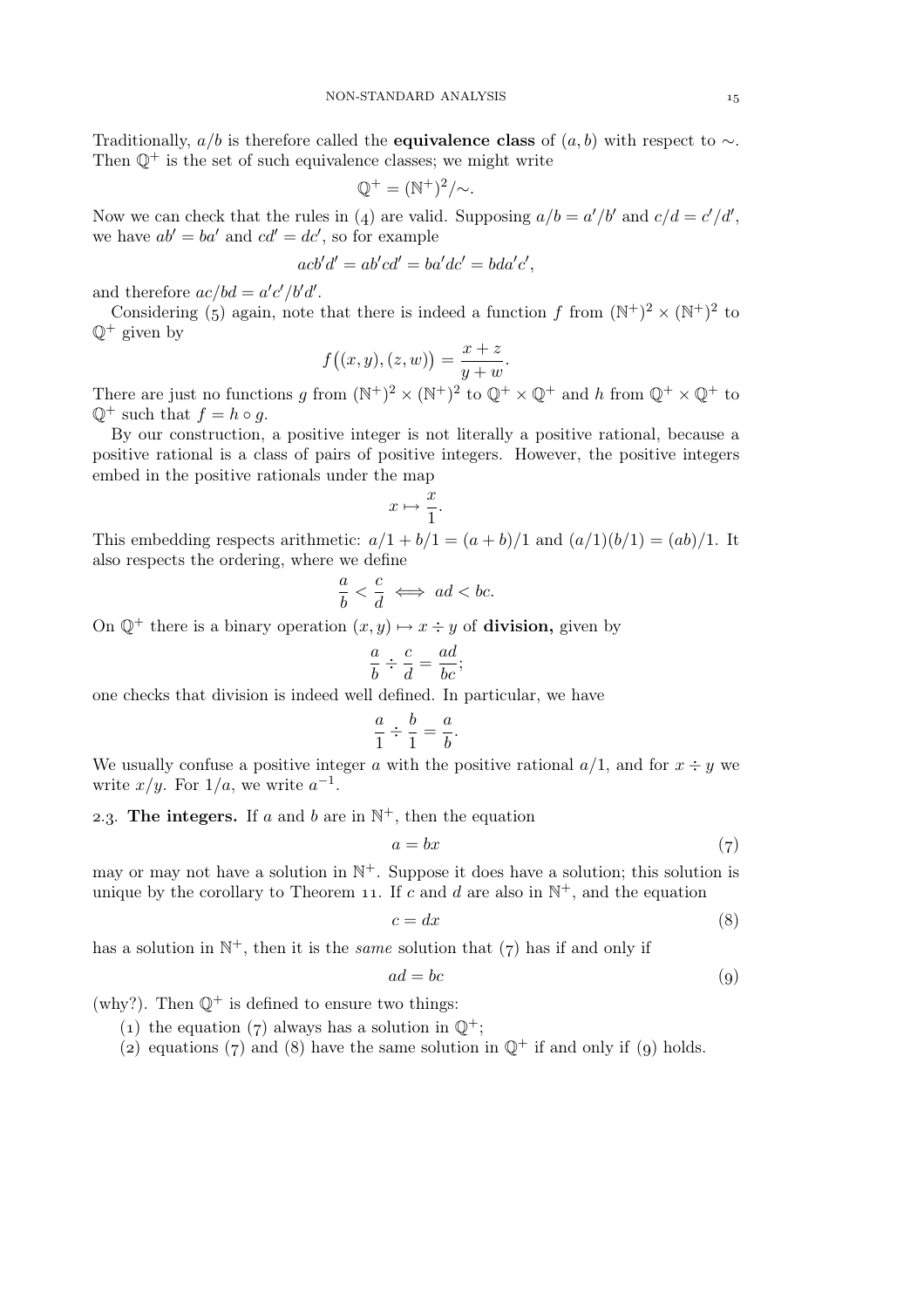The integers can be understood to arise from the natural numbers in the same way, with addition taking the place of multiplication. If m and n are in N and  $m \leq n$ , then (3) has a solution by Theorem 10; moreover, this solution is *unique* (why?). In this case, the equation  $k + x = \ell$  has the same solution if and only if  $m + \ell = n + k$ . We use this idea to define an equivalence relation  $\approx$  on  $\mathbb{N} \times \mathbb{N}$  or  $\mathbb{N}^2$  by

$$
(m,n) \approx (k,\ell) \iff m+\ell = n+k.
$$

The equivalence class of  $(m, n)$  with respect to  $\approx$  can be denoted by

$$
m \stackrel{\cdot}{-} n.
$$

We denote the set of all such classes by  $\mathbb{Z}$ ; this is the set of **integers.** So we have

$$
\mathbb{Z}=\mathbb{N}^2/\approx.
$$

One checks that arithmetic can be defined on  $\mathbb Z$  by

 $(m - n) + (k - \ell) = (m + k) - (n + \ell), \quad (m - n) \cdot (k - \ell) = (mk + n\ell) - (m\ell + nk);$ and a strict ordering, by

$$
m-n < k - \ell \iff m+\ell < n+k.
$$

We can embed  $\mathbb N$  in  $\mathbb Z$  by the map

$$
x \mapsto x \stackrel{\cdot}{-} 0.
$$

For the class  $0 - n$ , we introduce the name

$$
-n.
$$

We identify N with its image in Z. The function  $(x, y) \mapsto x - y$  from  $\mathbb{N}^2$  to Z extends to the binary operation of **subtraction** on  $\mathbb{Z}$ , given by

$$
(m - n) - (k - \ell) = (m + \ell) - (n + k).
$$

**Theorem 13.**  $\mathbb{Z}$  is an **integral domain**, that is,

- *() it contains the additive identity* 0 *and the multiplicative identity* 1*,*
- *() addition is commutative and associative,*
- $(g)$  equations  $(g)$  are always soluble;
- *() multiplication is commutative and associative;*
- *() multiplication distributes over addition,*
- *(6)* if  $x \cdot y = 0$ , but  $x \neq 0$ , then  $y = 0$ .

2.4. The rationals. The construction of the rationals in general proceeds just as for the positive rationals in 2.2, only now the relation  $\sim$  defined in (6) must be understood as a relation on  $\mathbb{Z} \times (\mathbb{Z} \setminus \{0\})$ . The set of classes  $m/n$ , where  $m \in \mathbb{Z}$  and  $n \in \mathbb{Z} \setminus \{0\}$ , is denoted by Q; so

$$
\mathbb{Q}=(\mathbb{Z}\times(\mathbb{Z}\times\{0\}))/\sim.
$$

Lemma. Q *is a* field, *that is,*

- *() it is an integral domain,*
- (2) equations (7) are always soluble when  $b \neq 0$ .

Theorem 14.  $\mathbb Q$  *is an ordered field, that is,* 

*() it is both a field and an ordered set,*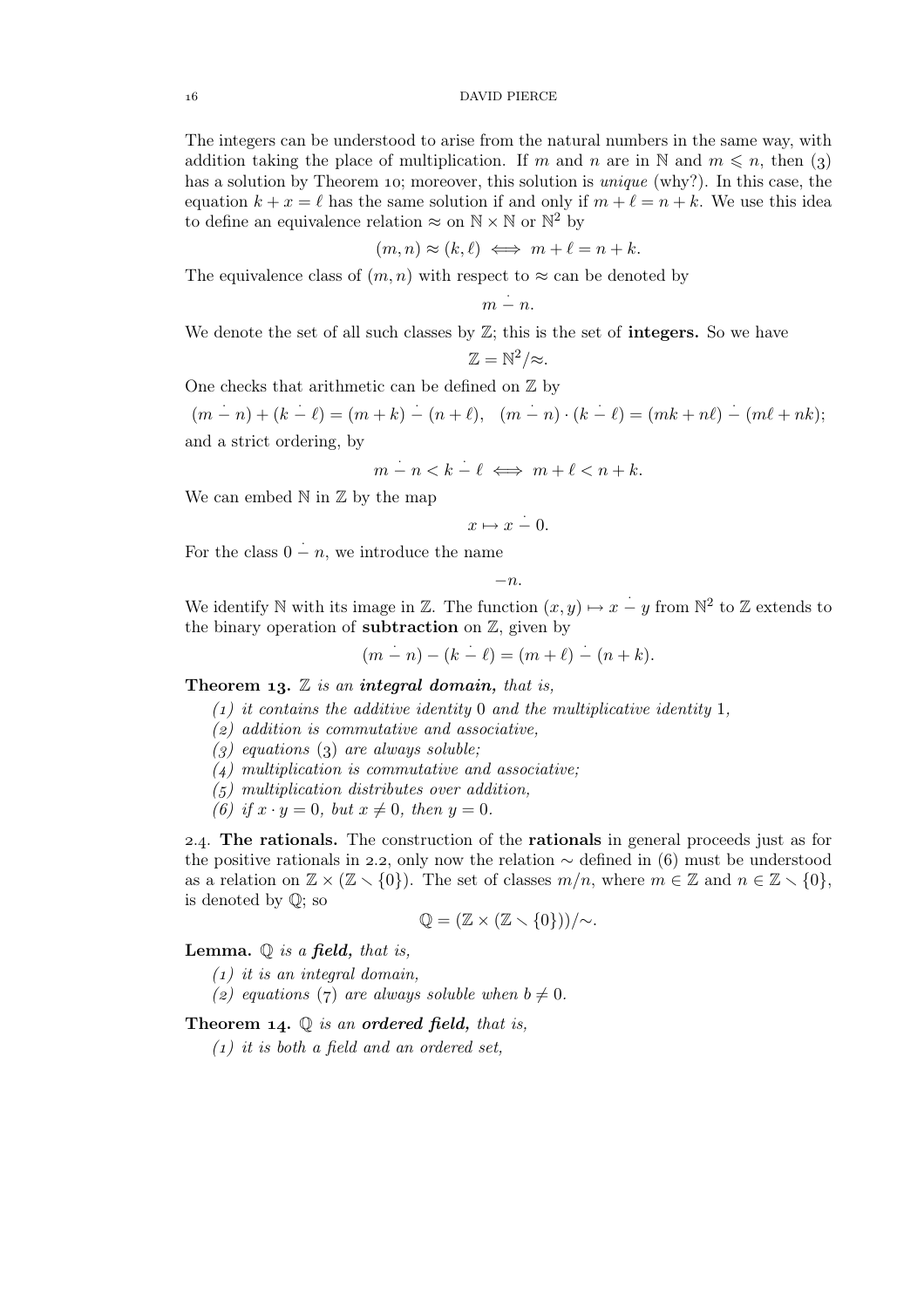### NON-STANDARD ANALYSIS

- *() for all nonzero elements* x*, exactly one of* x *and* −x *is positive,*
- *() the the sum and product of two positive elements is always positive.*

On any ordered field, there is an operation  $x \mapsto |x|$ , where

$$
|a| = \begin{cases} a, & \text{if } a \geqslant 0; \\ -a, & \text{if } a < 0. \end{cases}
$$

Here |a| is the **absolute value** of a. An absolute value is always positive or 0.

**Theorem 15.**  $\mathbb Q$  *embeds uniquely in every ordered field.* 

*Proof.* Suppose  $K$  is an ordered field. Then  $K$  contains elements 0 and 1, and so there is a unique homomorphism h from  $(\mathbb{N}, 0, n \mapsto n + 1)$  to  $(K, 0, x \mapsto x + 1)$ . By induction on n, if  $m < n$  in N, then  $h(m) < h(n)$ . Therefore h is injective. Hence we can treat N as a subset of K, and then we can construct  $\mathbb{O}$  inside K.  $\Box$ 

We can now replace  $\mathbb Z$  with its image in  $\mathbb Q$ .

Theorem . *The ordering of every ordered field is* dense, *that is, if* x *and* y *are elements of the field, and*  $x < y$ *, then there is* z *in the field such that*  $x < z < y$ *.* 

*Proof.* Let 
$$
z = (x + y)/2
$$
.

An ordered set is complete if every nonempty subset with an upper bound has a *least* upper bound. If a subset does have a least upper bound, then it is unique and is called the supremum of the subset. A *greatest lower* bound is called an infimum.

**Theorem 17.** In a complete ordered set, every nonempty subset with a lower bound has *an infimum.*

*Proof.* Suppose A has an element b and a lower bound. Let C be the set of lower bounds of A. Then C is nonempty and has the upper bound b. A supremum of C is an infimum of A. Indeed, suppose d is a supremum of C. If  $x < d$ , then there is y in C such that  $x < y \le d$ , so in particular  $x \notin A$ . Thus d is a lower bound of A. In particular,  $d \in C$ ;<br>so d is the greatest of the lower bounds of A. so  $d$  is the greatest of the lower bounds of  $A$ .

Even though  $\mathbb Q$  is dense as an ordered set, we shall show that it is not complete.

Theorem 18. The equation

$$
x^2 = 2\tag{10}
$$

*has no solution in* Q*.*

*Proof.* We can use the method of **infinite descent.** Suppose there were a solution,  $n/m$ . We may assume m and n are positive integers. Then  $n^2 = 2m^2$ , so n must be *even:* say  $n = 2k$ . So  $4k^2 = 2m^2$ , hence  $2k^2 = m^2$ . Thus  $m/k$  is also a solution to (10). But  $0 < m < n$ . Thus there is no *least* n in N such that, for some m in N,  $n/m$  solves (10). Therefore (10) has no solution, by Theorem 12.  $\Box$ 

**Theorem 19.** *The set*  $\{x \in \mathbb{Q} : x^2 < 2\}$  *has an upper bound in*  $\mathbb{Q}$ *, but no supremum.* 

*Proof.* Call the set A. It has 2 as an upper bound. Suppose b is an upper bound. We show: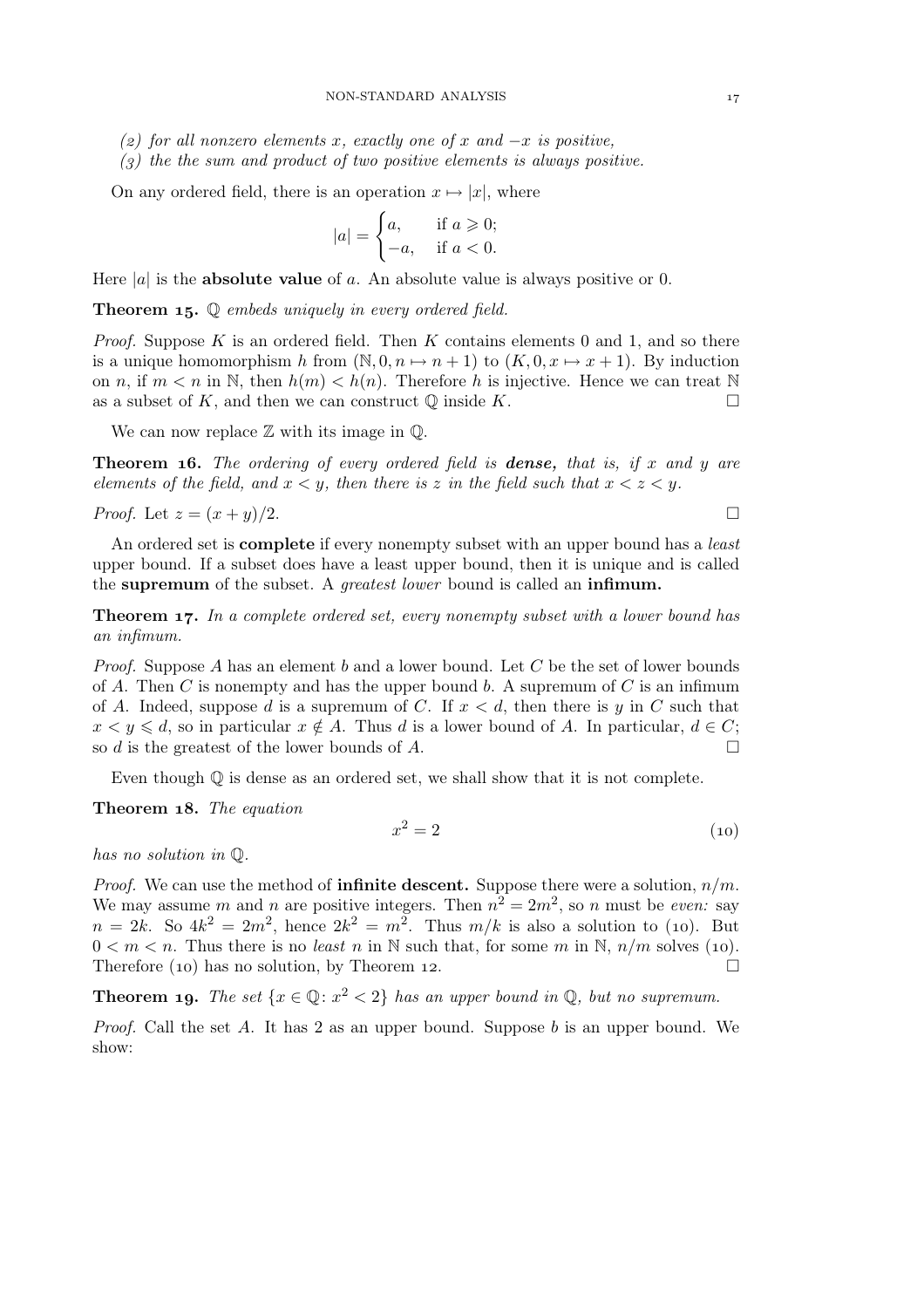$(1)$  2 <  $b^2$ ;

(2) A has upper bounds less than  $b$ .

For 1, suppose  $c \in \mathbb{Q}$  and  $c^2 \leq 2$ . We show c is *not* an upper bound of A by finding some positive h in  $\mathbb Q$  such that  $(c+h)^2 < 2$ . For all h, we have

$$
(c+h)^2 = c^2 + 2ch + h^2 = c^2 + (2c+h)h.
$$

We have  $c^2 < 2$  by Theorem 18, and moreover  $c < 2$ . If also  $0 < h < 1$ , then  $2c + h < 5$ , so

$$
(c+h)^2 < c^2 + 5h.
$$

Thus, if we require also  $h < (2 - c^2)/5$ , then  $(c + h)^2 < 2$ . We can certainly find such h; just let h be the lesser of  $1/2$  and  $(2 - c^2)/6$ . Therefore c is not an upper bound of A. This proves 1.

For 2, since 2 is an upper bound for A, we may assume  $b \le 2$ . If  $k > 0$ , then

$$
(b-k)^2 = b^2 - 2bk + k^2 > b^2 - 2bk \ge b^2 - 4k.
$$

Let also  $k < (b<sup>2</sup> - 2)/4$ ; then  $(b - k)<sup>2</sup> > 2$ , so  $b - k$  is an upper bound of A that is less than  $b$ .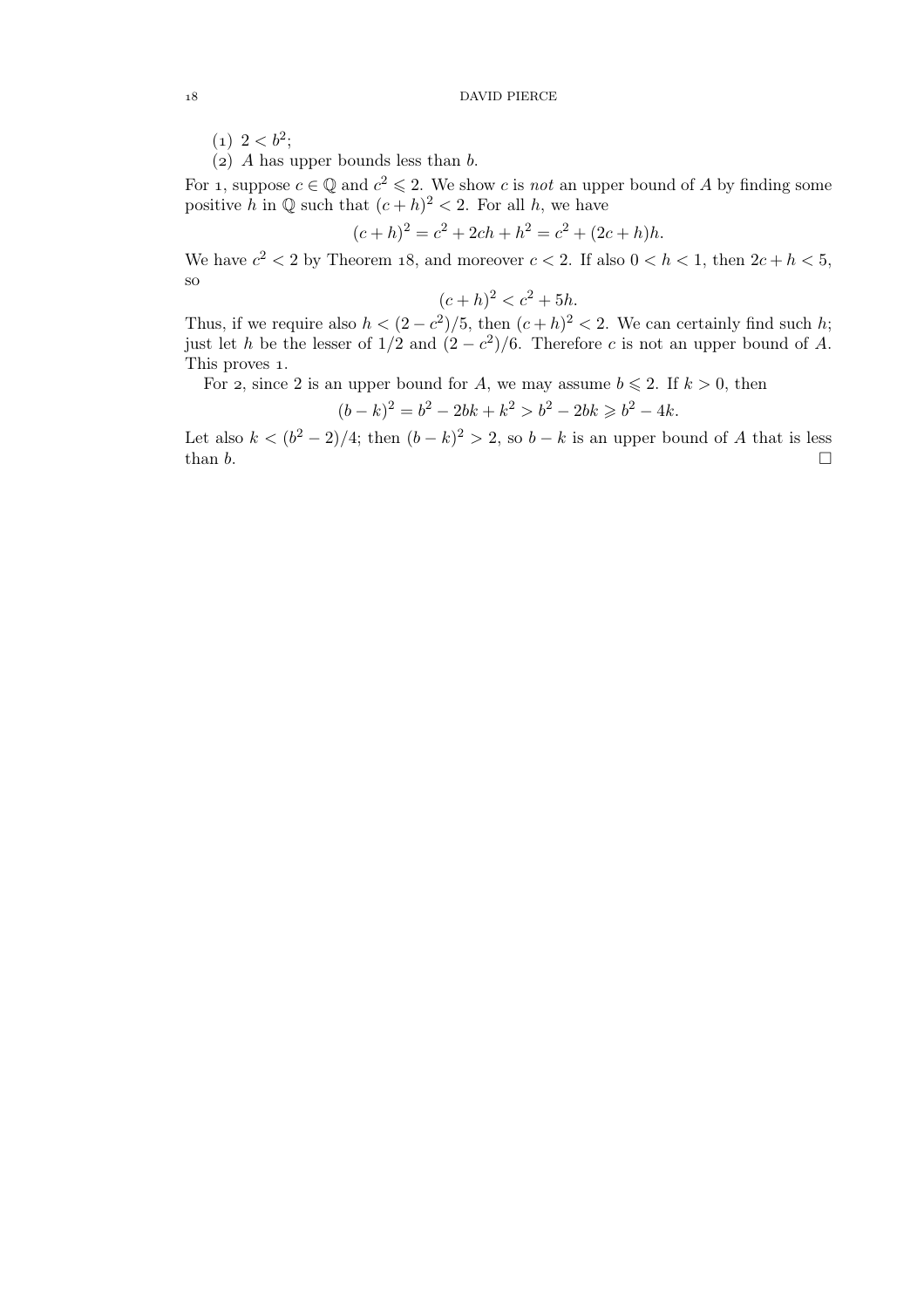### . Construction of the real numbers

As a consequence of Theorem 19, we can write  $\mathbb Q$  as the union of two nonempty disjoint sets  $A$  and  $B$ , where

- (1) each element of A is less than each element of B;
- $(a)$  A has no greatest element;
- $(3)$  B has no least element.

Indeed, just let  $A = \{x \in \mathbb{Q} : x < 0 \vee x^2 < 2\}$ , and  $B = \{x \in \mathbb{Q} : x > 0 \otimes x^2 > 2\}$ . See Figure 7. Here the pair  $(A, B)$  is an example of a *cut* in the sense of Dedekind [4, I, IV.,



FIGURE 7

pp. 12 f.]. Since B can be obtained from A as  $\mathbb{Q} \setminus A$ , we may just refer to A as a cut. To be precise then, we define a cut of  $\mathbb Q$  to be a nonempty proper subset A of  $\mathbb Q$  such that

- (1) every element of A is less than every element of  $\mathbb{O} \setminus A$ ,
- (2)  $\mathbb{Q} \setminus A$  has no least element, that is, if A has a supremum in  $\mathbb{Q}$ , then it belongs to A.

(Note that, in place of  $\mathfrak z$ , one could require A to have no least element.) We denote the set of cuts of Q by

R.

That is, a cut of  $\mathbb O$  is precisely a real number.

Dedekind  $[4, I]$  observes that this construction of  $\mathbb R$  results in the complete ordered field that we want. Details are worked out in Landau [10], and also in Spivak's *Calculus*  $\vert$ 14, ch. 28. Spivak writes,

The mass of drudgery which this chapter necessarily contains is relieved

by one truly first-rate idea

—namely, the idea of what Dedekind calls a cut. My own view is that, in mathematics, if you think something is drudgery, then perhaps you are not looking at it the right way.

3.1. Cuts. In the interest of finding some insight in the construction of  $\mathbb{R}$ , I note that the notion of a cut makes sense in any ordered set. Suppose  $A$  is an ordered set. A cut of A is a proper nonempty subset X of A such that

- (1) every element of X is less than every element of  $A \setminus X$ , that is, X is an initial segment of A, and
- (2) if X has a supremum in A, then it belongs to X.

If  $b \in A$ , let

$$
(b) = \{x \in A \colon x \leqslant b\};
$$

this is an example of a cut of A. Let us denote by

 $\overline{A}$ 

the set of all cuts of A. Then  $\overline{A}$  is an ordered set when we define

$$
X < Y \iff X \subset Y.
$$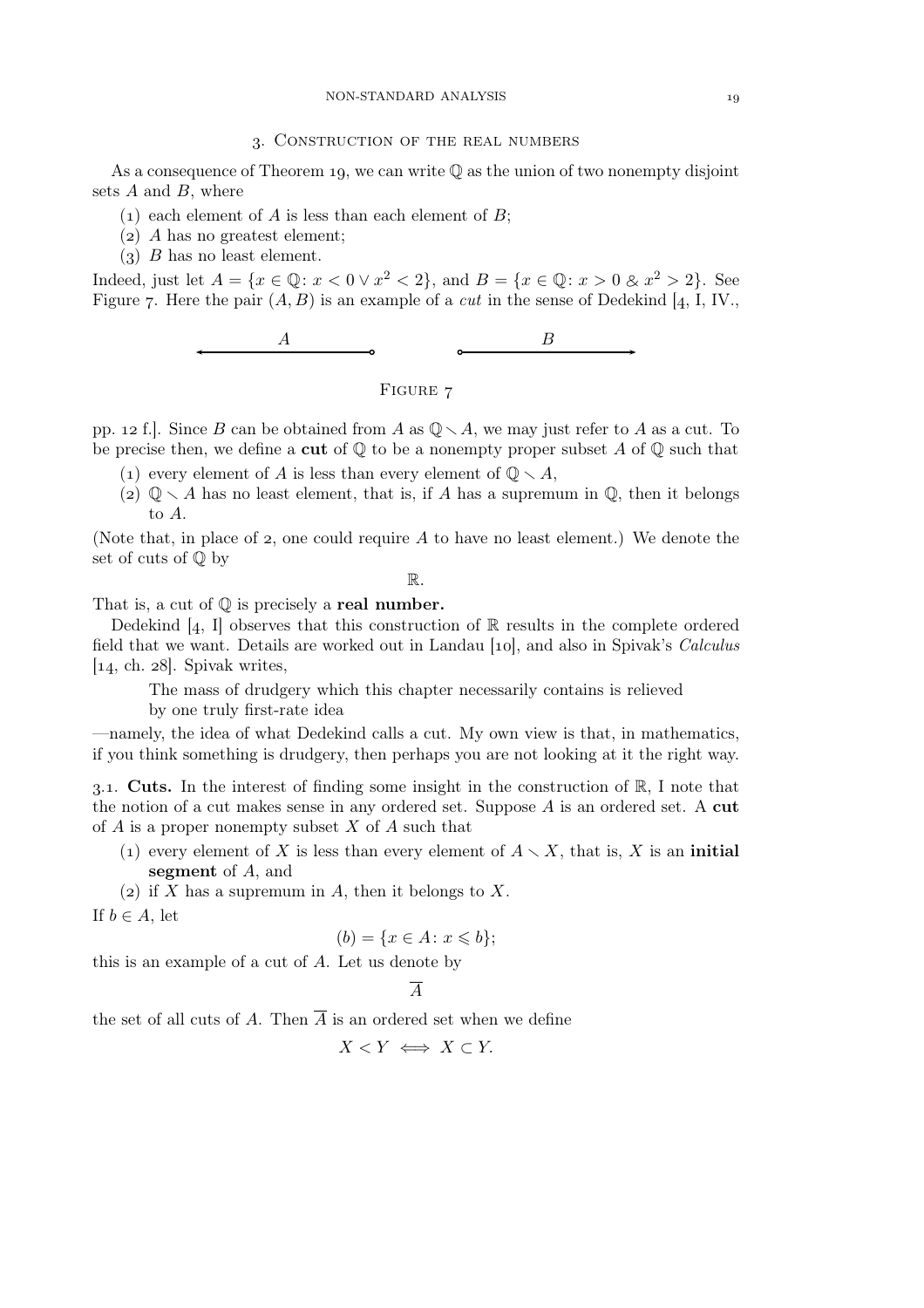Also, A embeds in  $\overline{A}$  under  $x \mapsto (x)$ ; in particular, we have

$$
x < y \iff (x) < (y).
$$

**Theorem 20.** Suppose A is an ordered set. Then  $\overline{A}$  is a complete ordered set, and for *all*  $X$  *in*  $\overline{A}$ *,* 

$$
X = \sup\{\{(y) \colon y \in A \& (y) \leqslant X\}\}.\tag{11}
$$

*Hence*  $\overline{A}$  *is a completion of* A with respect to  $x \mapsto (x)$ *, in that, if some* B *is also a complete ordered set, and some* f *embeds* A *in* B, then  $\overline{A}$  *embeds* in B *under some* g such that  $g((x)) = f(x)$ *, that is, the following diagram* commutes:



*If, further,* B *is a completion of* A *with respect to* f*, then* g *is an isomorphism from* A *to* B*.*

*Proof.* Suppose C is a subset of  $\overline{A}$  with an upper bound. Then  $\bigcup C$  is a cut of A, so  $\bigcup C \in \overline{A}$ . If  $X \in C$ , then  $X \subseteq \bigcup C$ ; thus  $\bigcup C$  is an upper bound of C. If Y is an upper bound of C, then for all X in C, we have  $\overline{X} \subseteq Y$ : therefore  $\bigcup C \subseteq Y$ . Consequently,

$$
\bigcup C = \sup(C).
$$

So  $\overline{A}$  is complete.

To show (11), let  $X' = \sup\{(\{(x): x \in A \& (x) \leq X\})\}\$  If  $Y < X'$ , then  $Y < (x) \leq X$ for some x in A. Thus  $X' \leq X$ . Suppose now  $X' \leq Y$ . Then  $Y \setminus X'$  contains some x in A, so that  $X' < (x) \leq Y$ . But then  $X < (x)$ , so  $X < Y$ . Thus  $X \leq X'$ , and consequently  $X = X'$ .

Suppose B is a complete ordered set, and A embeds in B under f. Then  $\overline{A}$  embeds in B under  $q$ , where for all  $X$  in  $A$ ,

$$
g(X) = \sup\{f(x) \colon x \in A \& (x) \leq X\}.
$$

Then  $g((x)) = f(x)$ . Thus  $\overline{A}$  is a completion of A.

Suppose further that  $B$  is also a completion of  $A$ , with respect to f. Then  $B$  embeds in  $\overline{A}$  under some map h such that  $h(f(x)) = (x)$ . If  $x \in A$ , we have

$$
h \circ g((x)) = h(f(x)) = (x);
$$

thus  $h \circ g$  is identical on  $\{(x): x \in A\}$ . Let  $X \in \overline{A}$ . If  $(x) \leq X$ , then, since  $h \circ g$  is order-preserving, we have

$$
(x) = h \circ g((x)) \leq h \circ g(X).
$$

By (11) then, we must have  $X \leq h \circ q(X)$ . Conversely, if  $X \leq Y$ , then  $X \leq (x) \leq Y$ . where  $x \in Y \setminus X$ ; hence  $h \circ g(X) \leqslant (x) < Y$ . Thus  $h \circ g(X) \leqslant X$ . Consequently,  $h \circ g$  is identical on  $\overline{A}$ . is identical on  $\overline{A}$ .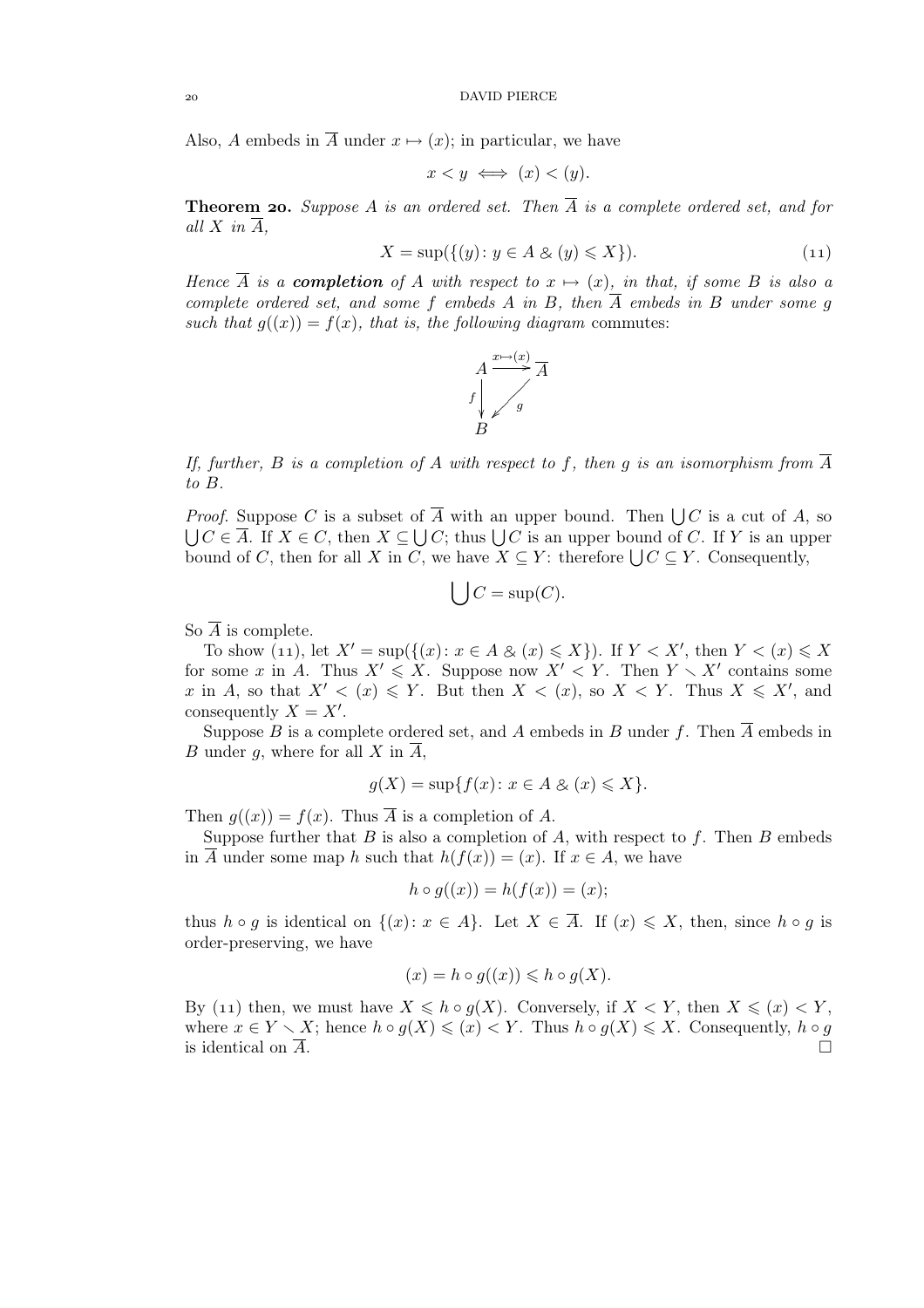An ordered Abelian group is an Abelian group that is ordered so that

$$
x < y \implies x + z < y + z;
$$

equivalently,

$$
x > 0 \iff -x < 0,
$$
  

$$
x > 0 \& y > 0 \implies x + y > 0.
$$

Here those x such that  $x > 0$  are **positive.** As usual, we define

$$
|x| = \begin{cases} x, & \text{if } x \geqslant 0; \\ -x, & \text{if } x < 0. \end{cases}
$$

An ordered Abelian group is complete if it is complete as an ordered set. For example,  $\mathbb Q$  is an ordered Abelian group, but is *not* complete, by Theorem 19. We shall observe below that  $\mathbb Z$  is a complete ordered Abelian group. However,  $\mathbb Z$  is **discrete**, because it has a least positive element (namely 1); but  $\mathbb O$  is not discrete.

**Theorem 21.** *Every ordered Abelian group that is not discrete is dense.* 

*Proof.* Suppose G is an ordered Abelian group that is not discrete, and  $a < b$  in G. Then  $0 < c < b - a$  for some c, and then  $a < a + c < b$ .

An ordered Abelian group is **Archimedean** if for every nonzero element  $a$  and element b there is an integer n such that  $b < n |a|$ . Then Z and Q are Archimedean. However, we can order the free Abelian group  $\mathbb{Z} \oplus \mathbb{Z}$  by defining

$$
(a,b) < (c,d) \iff (a < c \lor (a = c \& b < d)),
$$

so that

$$
\cdots < (-1,0) < (-1,1) < \cdots < (0,-1) < (0,0) < (0,1) < \cdots < (1,-1) < (1,0) < \cdots
$$

The ordering is discrete, but non-Archimedean.

**Theorem 22.** *Every complete ordered Abelian group is Archimedean.* 

*Proof.* In a non-Archimedean ordered Abelian group, there are two elements a and b such that a is positive, and b is an upper bound of  $\{na: n \in \mathbb{Z}\}\$ . Then  $b - a$  is also an upper bound of this set. Therefore this set has no supremum. Hence the ordered group is not  $\Box$  complete.  $\Box$ 

**Theorem 23.** Every discrete complete ordered Abelian group is uniquely isomorphic to  $\mathbb{Z}$ .

*Proof.*  $\mathbb Z$  is complete by Theorem 12. Suppose  $A$  is a discrete Archimedean ordered Abelian group, and let a be its least positive element. If  $b \in A$ , then  $|b| \leq n a$  for some minimal  $n$  in  $\mathbb{N}^+$ , and then

$$
(n-1)a < |b| \le na, \qquad 0 < |b| - (n-1)a \le a,
$$

so  $|b| = na$  by minimality of a. Thus a generates A. Then there is an isomorphism from A to Z taking a to 1 and this is the only isomorphism A to  $\mathbb Z$  taking a to 1, and this is the only isomorphism.

**Theorem 24.** If A and  $A_1$  are dense complete ordered Abelian groups, and a and  $a_1$  are *positive elements of* A *and* A<sup>1</sup> *respectively, then there is a unique isomorphism from* A *to*  $A_1$  *that takes* a *to*  $a_1$ *.*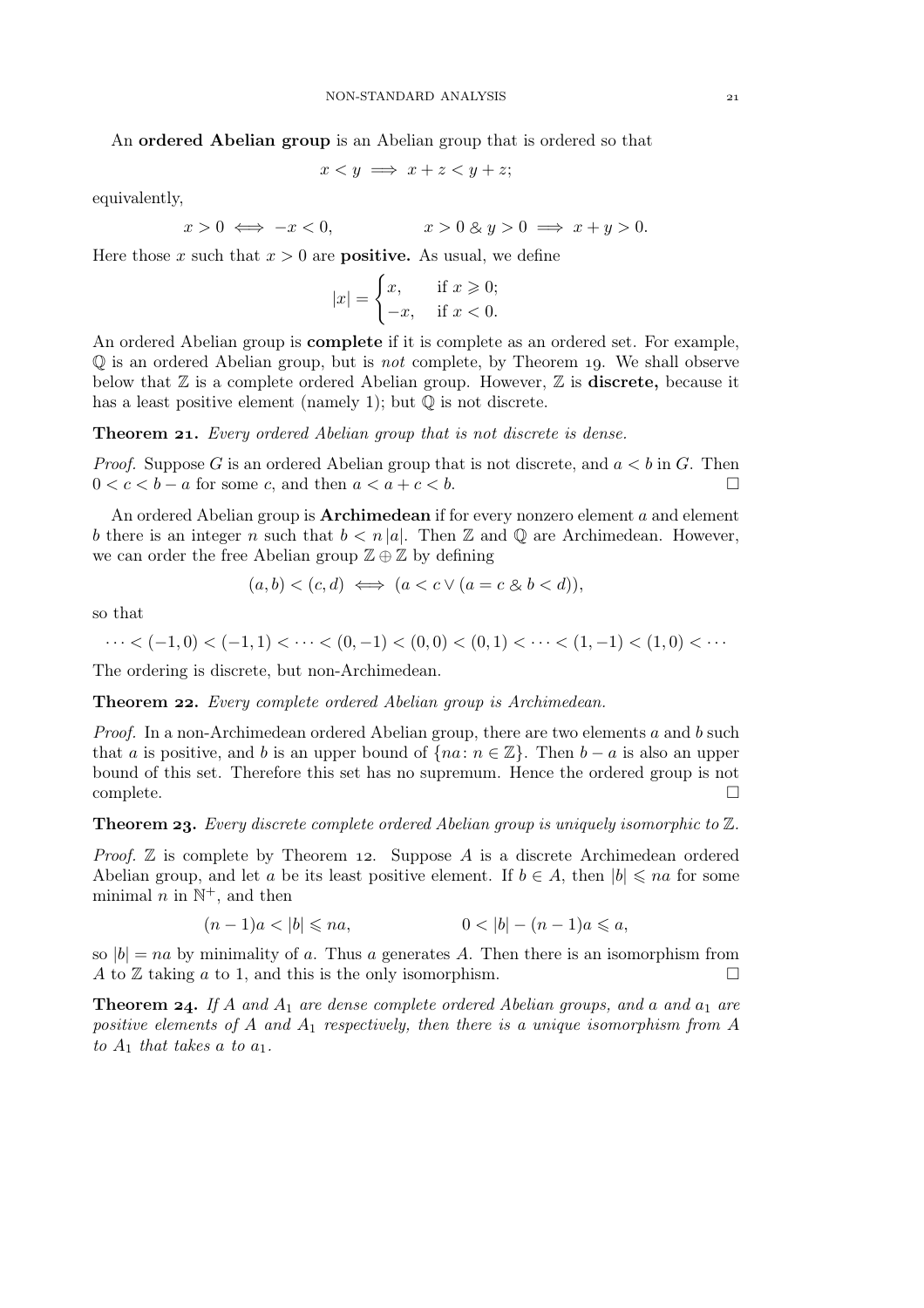*Proof.* Suppose  $n \in \mathbb{N}^+$ , and b in A is positive or 0. The set  $\{x \in A : nx \leq b\}$  contains 0 and has b as an upper bound; so it has a supremum, which we may denote by  $b/n$ . We justify this notation by showing

$$
n \cdot \frac{b}{n} = b. \tag{12}
$$

Suppose  $nu < b$ . By density, there are  $x_k$  in A such that

$$
nu = x_0 < x_1 < \dots < x_{n-1} < x_n = b.
$$

Let c be the least of the  $x_k - x_{k-1}$ . Then  $n(u + c) = nu + nc \leq b$ . Thus u is not an upper bound of  $\{x \in A : nx \leq b\}$ . Similarly, if  $b < nu$ , then u is not the supremum of  ${x \in A : nx \leq b}$ . So (12) follows.

If  $b < 0$ , we define  $b/n = - |b|/n$ . Note that the equation  $nx = b$  has at most one solution in A, since of  $x < y$ , then  $nx < ny$ . Then  $b/n$  is that unique solution. Moreover, if  $m/n = m'/n'$  in  $\mathbb{Q}$ , so that  $mn' = m'n$ , then

$$
\frac{ma}{n} = \frac{m'a}{n'},
$$

since if  $ma = nx$ , while  $m'a = n'y$ , then  $m'nx = mn'y$ , so  $x = y$  as before. Thus we have a well-defined function  $x \mapsto xa$ , or

$$
\frac{m}{n} \mapsto \frac{ma}{n},
$$

from  $\mathbb Q$  to A. This function is an embedding of ordered groups. We can denote the image of  $\mathbb{Q}$  in A by  $\mathbb{Q}a$ .

If  $b$  is an arbitrary element of  $A$ , let

$$
b' = \sup(\{xa \colon x \in \mathbb{Q} \& xa \leq b\}).
$$

If  $c < b$ , then  $a < n(b - c)$  for some n in  $\mathbb{N}^+$ , and then there is m in Z such that

$$
c<\frac{m}{n}a\leqslant b.
$$

This shows  $c \neq b'$ . If  $b < c$ , then again  $c \neq b'$ . Therefore  $b' = b$ . Now the isomorphism from  $\mathbb{Q}a$  to  $\mathbb{Q}a_1$  that takes a to  $a_1$  extends to an isomorphism

$$
b \mapsto \sup(\{xa_1 \colon x \in \mathbb{Q} \& xa \leqslant b\})
$$

from A to  $A_1$ ; and this is the only way it can extend.  $\square$ 

Theorem . *Every Archimedean ordered Abelian group* A *has a completion; one such completion is*  $\overline{A}$ *.* 

*Proof.* On  $\overline{A}$  we define

$$
X + Y = A \setminus \{x + y \colon x \in A \setminus X \otimes y \in A \setminus Y\}.
$$

In particular,  $(x)+(y) = (x+y)$ . To check that  $X+Y \in \overline{A}$  generally, suppose  $x \in A \setminus X$ and  $y \in A \setminus Y$ . Since  $A \setminus X$  has no least element, there is z in  $A \setminus X$  such that  $z < x$  and hence  $z + y < x + y$ . Thus  $A \setminus (X + Y)$  has no least element. The remaining conditions are easily met, and  $X + Y \in \overline{A}$ .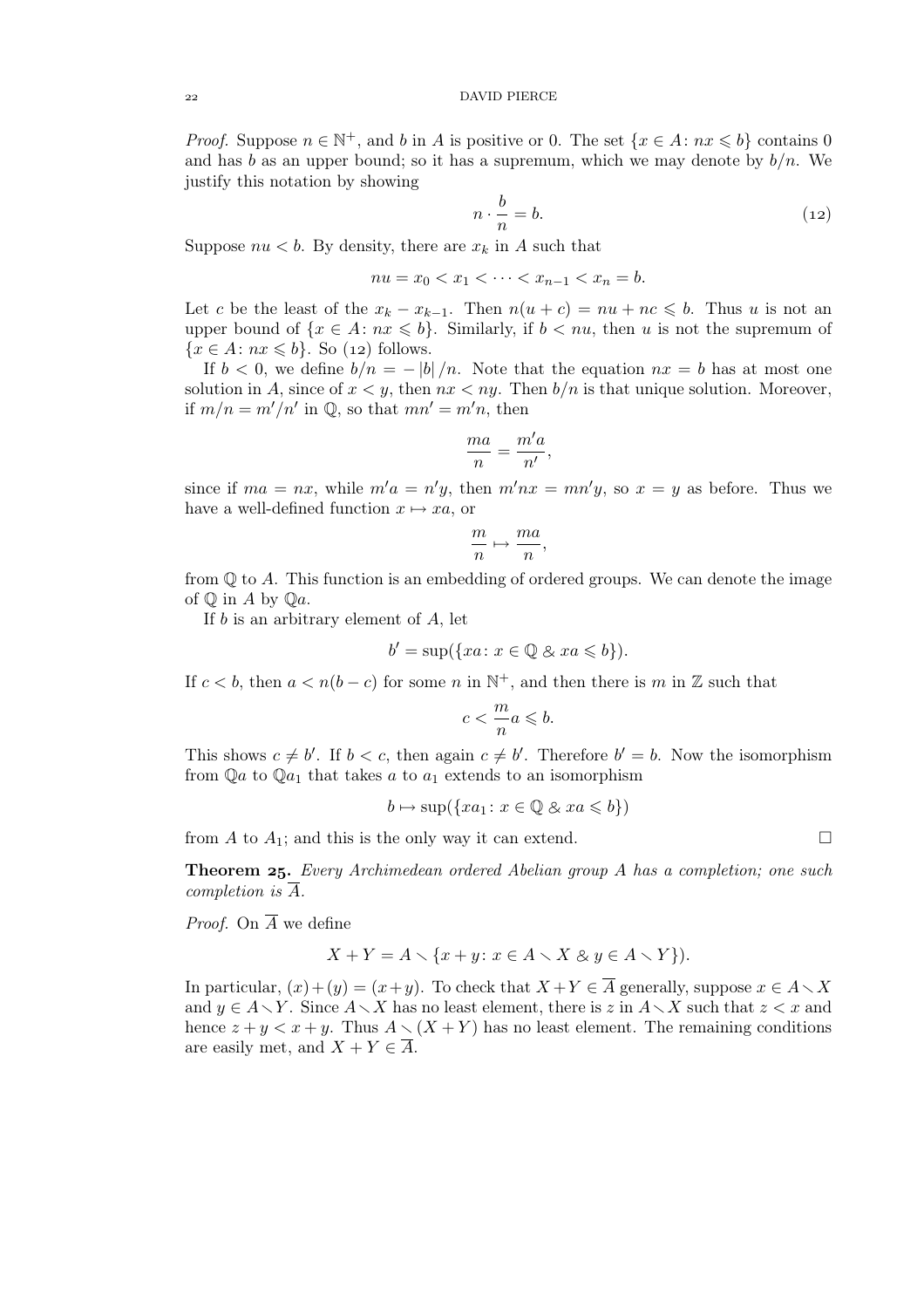Since  $+$  is commutative on A, it is commutative on  $\overline{A}$  by its definition. Almost as easily,  $+$  is associative on  $\overline{A}$ , since

$$
X + (Y + Z) = A \setminus \{x + u : x \in A \setminus X \otimes u \in A \setminus (Y + Z)\}
$$
  
=  $A \setminus \{x + (y + z) : x \in A \setminus X \otimes y \in A \setminus Y \otimes z \in A \setminus Z\}$   
=  $A \setminus \{(x + y) + z : x \in A \setminus X \otimes y \in A \setminus Y \otimes z \in A \setminus Z\}$   
=  $A \setminus \{v + z : v \in A \setminus (X + Y) \otimes z \in A \setminus Z\}$   
=  $(X + Y) + Z$ .

Also,

$$
X + (0) = A \setminus \{x + y \colon x \in A \setminus X \otimes y \ge 0\} = A \setminus (A \setminus X) = A
$$

since if  $x \in A \setminus X$  and  $y \geq 0$ , then  $x + y \in A \setminus X$ . Now we know that  $\overline{A}$  is an ordered *monoid* in which A embeds.

To continue, we define

$$
-X = \begin{cases} (-a), & \text{if } X = (a) \text{ for some } a \text{ in } A; \\ \{-x \colon x \in A \setminus X\}, & \text{if } X \neq (a) \text{ for any } a \text{ in } A. \end{cases}
$$

We have  $(a) + (-a) = (0)$ . Now suppose  $X \neq (a)$  for any a in A. Say  $x \in A \setminus X$  and  $y \in A \setminus (-X)$ . Then  $-y \in X$ , so  $-y < x$ , and hence  $0 < x + y$ . Thus  $(0) \leq X + (-X)$ .

So far we have not used that A is Archimedean. But now suppose  $(0) < x$ . We still assume X is not any (a). There is some least integer n such that  $nx \notin X$ . Then  $(n-1)x \in X$ , so  $(1-n)x \notin -X$ , and hence  $x \notin X + (-X)$ . Thus  $X + (-X) \leq (0)$ , and therefore  $X + (-X) = (0)$ . So  $\overline{A}$  is indeed a group. therefore  $X + (-X) = (0)$ . So  $\overline{A}$  is indeed a group.

Recall that  $\mathbb{R} = \overline{\mathbb{Q}}$ . Let

$$
\mathbb{R}^+ = \{ X \in \mathbb{R} \colon X \geqslant (0) \}.
$$

Then there is an obvious isomorphism from  $\mathbb{R}^+$  to  $\overline{\mathbb{Q}^+}$ , namely  $X \mapsto X \cap \mathbb{Q}^+$ .

**Theorem 26.** R *is a complete ordered field, and every complete ordered field is isomorphic to it.*

*Proof.* By Theorem 25, R has the structure of an ordered Abelian group. So does  $\overline{\mathbb{R}^+}$ , when we write the group operation multiplicatively. This multiplication extends in the standard way to  $\mathbb{R} \setminus \{(0)\}\$ , which is then an Abelian group, although not an ordered group. Finally, we define  $X(0) = (0)$ . Then R is an ordered field, provided multiplication distributes over addition.

Working first inside  $\mathbb{R}^+$  or rather  $\overline{\mathbb{Q}^+}$ , we have

$$
X \cdot (Y + Z) = \mathbb{Q}^+ \setminus \{x \cdot u \colon x \in \mathbb{Q}^+ \setminus X \otimes u \in \mathbb{Q}^+ \setminus (Y + Z)\}
$$
  
=  $\mathbb{Q}^+ \setminus \{x \cdot (y + z) \colon x \in \mathbb{Q}^+ \setminus X \otimes y \in \mathbb{Q}^+ \setminus Y \otimes z \in \mathbb{Q}^+ \setminus Z\}$   
=  $\mathbb{Q}^+ \setminus \{x \cdot y + x \cdot z \colon x \in \mathbb{Q}^+ \setminus X \otimes y \in \mathbb{Q}^+ \setminus Y \otimes z \in \mathbb{Q}^+ \setminus Z\}$   
 $\geq X \cdot Y + X \cdot Z.$ 

To prove the reverse inequality, suppose  $a \in \mathbb{Q}^+$  and

$$
(a) < X \cdot (Y + Z).
$$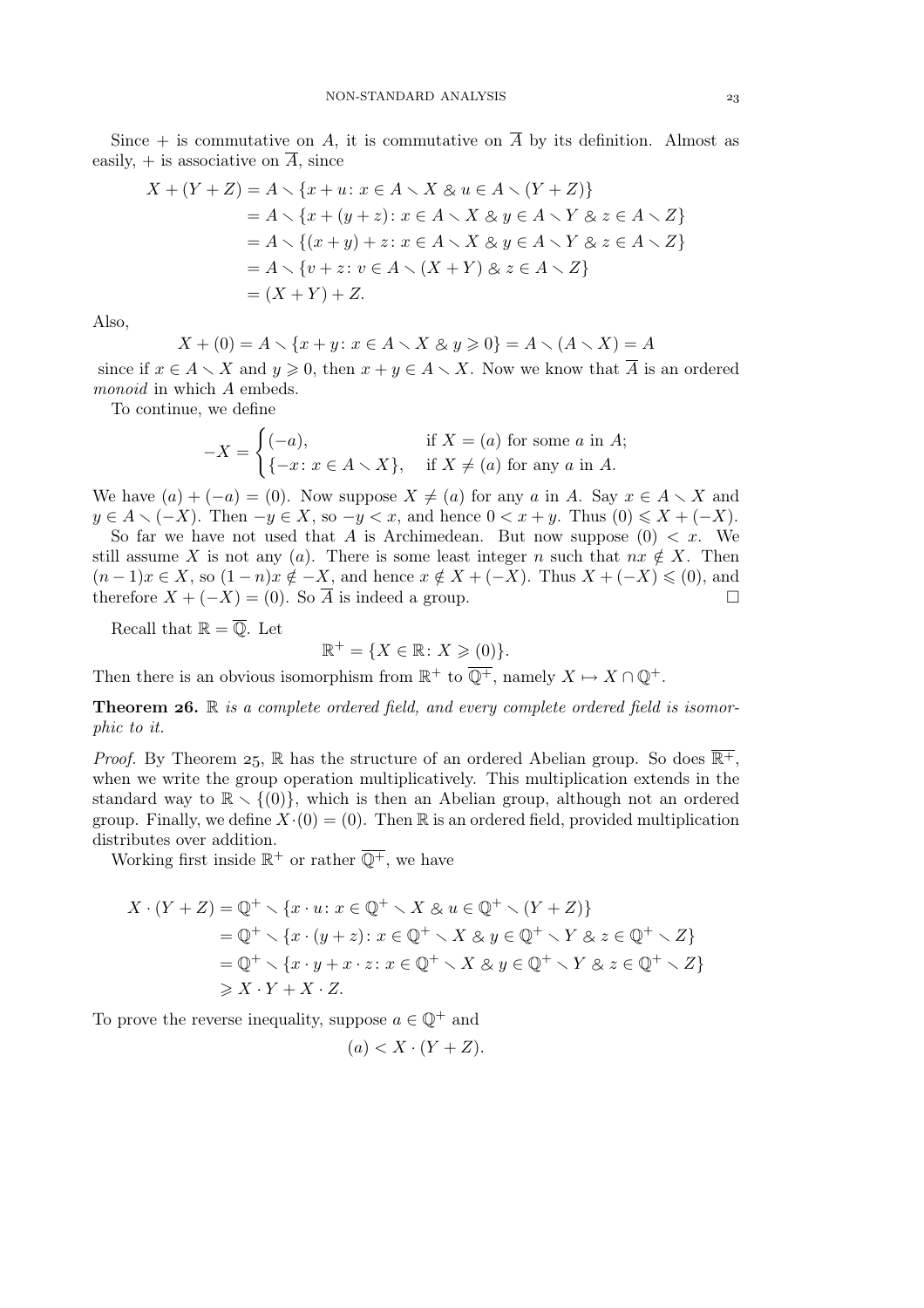Then there is  $b$  in  $\mathbb{Q}^+$  such that

$$
\frac{(a)}{Y+Z} < (b) \leq X.
$$

Then  $(a/b) < Y + Z$ , so there is c in  $\mathbb{Q}^+$  such that

$$
\left(\frac{a}{b}\right) - Z < (c) \leqslant Y.
$$

Consequently,

$$
(a) = \left(b \cdot \frac{a}{b}\right) = \left(b \cdot \left(c + \frac{a}{b} - c\right)\right) = \left(b \cdot c + b \cdot \left(\frac{a}{b} - c\right)\right)
$$

$$
= (b)(c) + (b)\left(\frac{a}{b} - c\right) \leq X \cdot Y + X \cdot Z.
$$

Since  $X \cdot (Y + Z) = \sup(\{(a): a \in \mathbb{Q}^+ \otimes (a) < X \cdot (Y + Z)\})$  (by (11) and density of  $\mathbb{Q}^+$ , we have

 $X \cdot (Y + Z) \leqslant X \cdot Y + X \cdot Z$ .

This establishes distributivity of multiplication over addition on  $\mathbb{R}^+$  and then all of  $\mathbb{R}$ . Uniqueness of  $\mathbb R$  as a complete ordered field follows from Theorem 24.

Henceforth we may say R is *the* complete ordered field.

3.2. **Cauchy sequences.** Another way to construct  $\mathbb{R}$  is by means of *Cauchy sequences*. First of all, a sequence  $(a_n : n \in \mathbb{N})$  converges to the real number b if, for all positive real numbers  $\varepsilon$ , there is a natural number R such that, for all n in N, if  $n \ge R$ , then

$$
|a_n-b|<\varepsilon.
$$

In this case, we write

$$
\lim_{n \to \infty} a_n = b,
$$

or perhaps  $\lim(a_n : n \in \mathbb{N}) = b$ .

Lemma. *A bounded monotone sequence in* R *converges.*

*Proof.* Let  $(a_n : n \in \mathbb{N})$  be bounded an increasing, and let  $b = \sup(\{a_n : n \in \mathbb{N}\})$ . Suppose  $\varepsilon > 0$ . Then  $b - \varepsilon$  is not an upper bound of  $\{a_n : n \in \mathbb{N}\}\)$ , so for some R in N, we have

$$
b - \varepsilon < a_R \leqslant b.
$$

Since the sequence is increasing, if  $n \ge R$ , we have

$$
b - \varepsilon < a_R \leqslant a_n \leqslant b,
$$

and therefore

$$
|a_n - b| = b - a_n < \varepsilon.
$$

Thus  $(a_n : n \in \mathbb{N})$  converges to b. Similarly, bounded decreasing sequences converge.  $\Box$ 

A sequence  $(a_n : n \in \mathbb{N})$  of real numbers is a **Cauchy sequence** if, for every positive real number  $\varepsilon$ , there is a natural number R such that, for all m and n in N, if  $m \geq R$ and  $n \ge R$ , then

$$
|a_m - a_n| < \varepsilon.
$$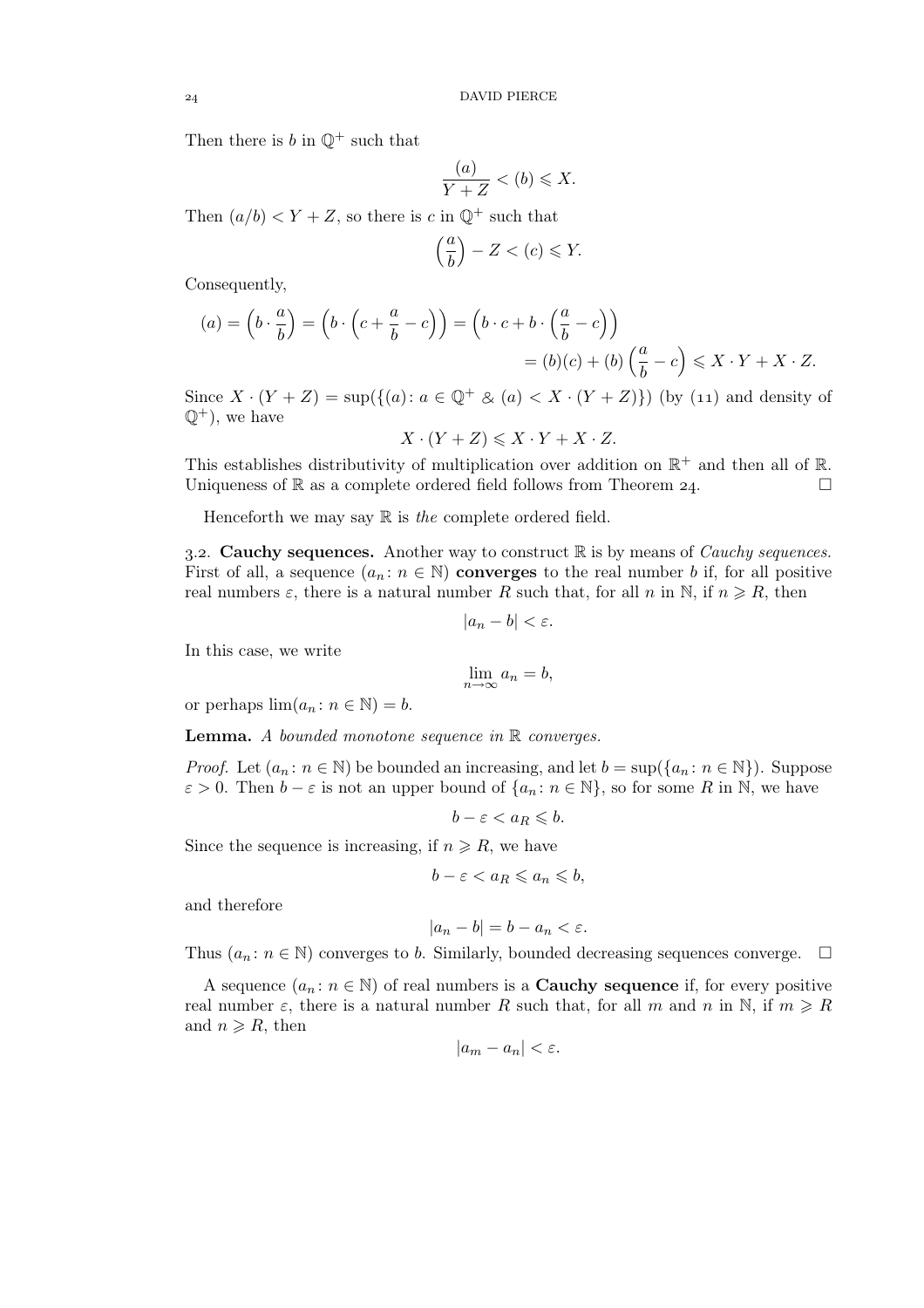For example, let sequences  $(p_n : n \in \mathbb{N})$  and  $(q_n : n \in \mathbb{N})$  be defined recursively by

$$
p_0 = 1,
$$
  
\n $p_{n+1} = p_n + 2q_n,$   
\n $q_0 = 1,$   
\n $q_{n+1} = p_n + q_n.$ 

Let  $a_n = p_n/q_n$ . Then

$$
(a_n \colon n \in \mathbb{N}) = \left(1, \frac{3}{2}, \frac{7}{5}, \frac{17}{12}, \frac{41}{29}, \dots\right)
$$

.

You can show that

$$
p_n q_{n+1} - q_n p_{n+1} = (-1)^{n+1},
$$

and hence

$$
a_{n+1} - a_n = \frac{(-1)^n}{q_{n+1}q_n}.
$$

Since  $(q_n : n \in \mathbb{N})$  is increasing, it follows that

$$
a_0 < a_2 < a_4 < \cdots < a_5 < a_3 < a_1
$$

and moreover  $(a_n : n \in \mathbb{N})$  is a Cauchy sequence. Finally,

$$
p_n^2 - 2q_n^2 = (-1)^{n+1},
$$

so  $(a_n: n \in \mathbb{N})$  converges to  $\sqrt{2}$ , which however is not in  $\mathbb{Q}$ , by Theorem 18.

Lemma. *Every Cauchy sequence in* R *is bounded.*

*Proof.* Let  $(a_n : n \in \mathbb{N})$  be a Cauchy sequence. Let R be such that, if  $m \ge R$  and  $n \ge R$ , then  $|a_m - a_n| \leq 1$ . In particular, if  $m \geq R$ , then

$$
|a_m| \leq |a_m - a_R| + |a_R| \leq 1 + |a_R|.
$$

Thus each  $|a_n|$  is bounded by  $\max(|a_0|, \ldots, |a_{R-1}|, 1 + |a_R|)$ .

Theorem 27. *Every Cauchy sequence in* R *converges.* 

*Proof.* Let  $(a_n : n \in \mathbb{N})$  be a Cauchy sequence. Then the sequence is bounded, by the last lemma. In particular, we can define

$$
b_k = \sup(\{a_n : n \ge k\}).
$$

Then  $(b_k : k \in \mathbb{N})$  is bounded (why?) and decreasing, so it converges to some c by the next to last lemma. We have

$$
|a_m - c| \leq |a_m - a_n| + |a_n - b_k| + |b_k - c|.
$$

Let  $\varepsilon > 0$ . There is some R such that, if  $k \ge R$ ,  $m \ge R$ , and  $n \ge R$ , then  $|a_m - a_n| < \varepsilon/3$ and  $|b_k - c| < \varepsilon/3$ . For all k, there is n such that  $n \ge k$  and  $|a_n - b_k| < \varepsilon/3$ . Therefore, if  $m \ge R$  then  $|a_m - c| < \varepsilon$ . Thus  $(a_n : n \in \mathbb{N})$  converges if  $m \ge R$ , then  $|a_m - c| < \varepsilon$ . Thus  $(a_n : n \in \mathbb{N})$  converges.

For the alternative construction of  $\mathbb{R}$ , let us denote by

Q N

the set of functions from  $\mathbb N$  to  $\mathbb Q$ , that is, rational sequences. This becomes a commutative ring when, writing a for  $(a_n : n \in \mathbb{N})$ , we define

$$
(a+b)_n = a_n + b_n,
$$
  $(-a)_n = -a_n,$   $(ab)_n = a_n b_n.$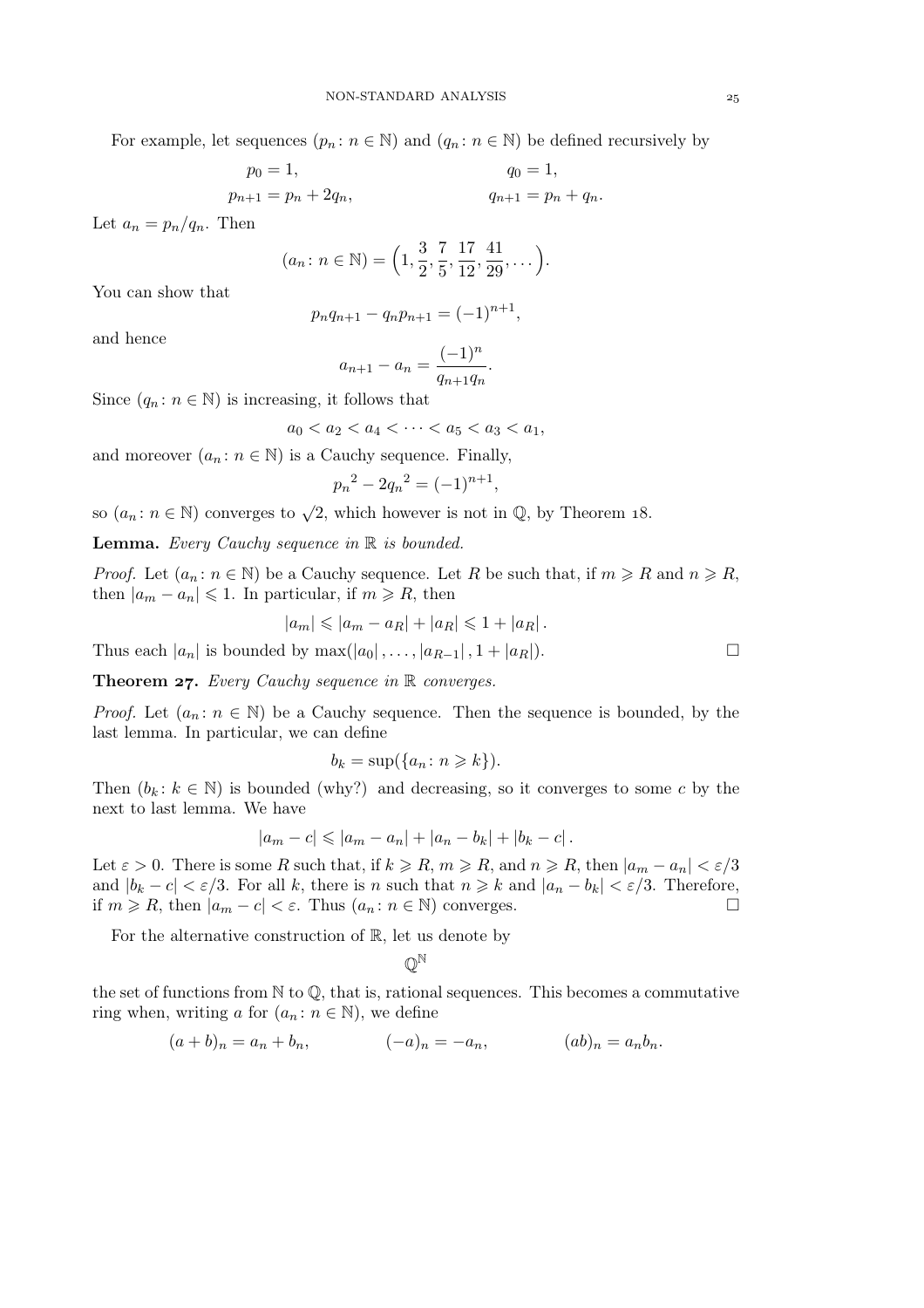# DAVID PIERCE

Then  $Q$  embeds in this ring under the map that takes  $x$  to the sequence that is identically x. We may identify Q with its image in  $\mathbb{Q}^{\mathbb{N}}$ . Let S be the set of Cauchy sequences in  $\mathbb{Q}^{\mathbb{N}}$ . Then  $\mathbb{Q} \subseteq S$ .

**Lemma.** S is a sub-ring of  $\mathbb{Q}^{\mathbb{N}}$ ; that is, S contains 0 and 1 and is closed under +, -, *and* ·*.*

*Proof.* The most difficult part is closure under multiplication. Let a and b be in S. By the previous lemma, there is R such that, for all n in N, we have  $|a_n| \le R$  and  $|b_n| \le R$ . Hence

$$
|a_m b_m - a_n b_n| = |a_m b_m - a_n b_m + a_n b_m - a_n b_n| \le |a_m - a_n| |b_m| + |a_n| |b_m - b_n|
$$
  
Then  $ab$  is Cauchy. 
$$
\Box
$$

By Theorem 27, we have a map  $x \mapsto \lim x$ , in fact a homomorphism, from S to R. Let I be the kernel, namely the set of sequences in  $\mathbb{Q}^{\mathbb{N}}$  that converge to 0. Then I is an *ideal* of S.

**Theorem 28.**  $S/I \cong \mathbb{R}$  *under*  $x \mapsto \lim x$ *; in particular,* I *is a maximal ideal of* S.

*Proof.* We just have to show  $x \mapsto \lim x$  is surjective. Let  $a \in \mathbb{R}$ . Then  $a = \sup\{x \in \mathbb{R}\}$  $\mathbb{Q}: x \leq a$ . By the *Axiom of Choice*, there is a sequence b in  $\mathbb{Q}^{\mathbb{N}}$  such that

$$
b_0 < a, \t\t b_n + \frac{a - b_n}{2} < b_{n+1} < a.
$$

Then  $\lim b = a$ . Thus S maps onto R under  $x \mapsto \lim x$ .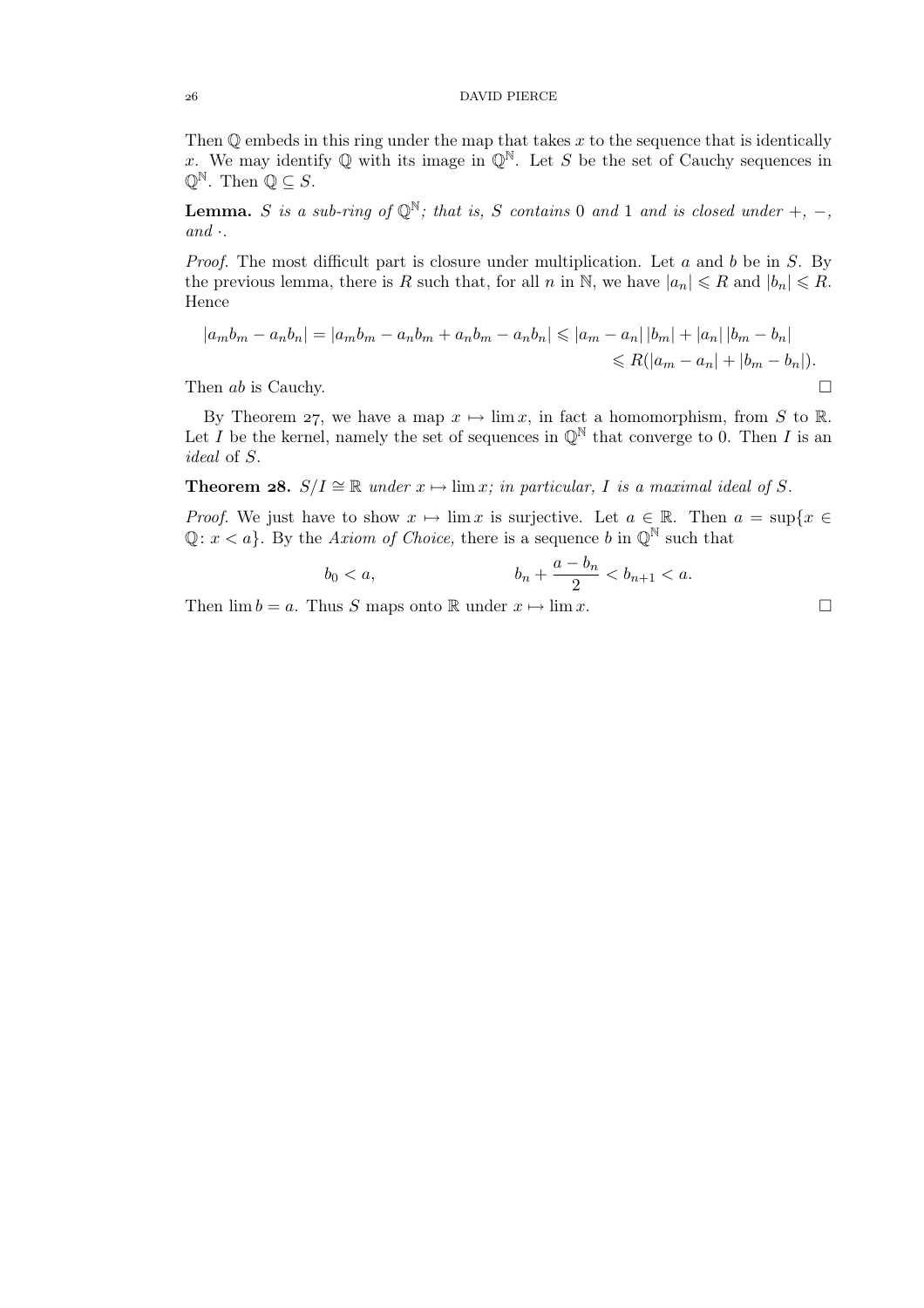### . Non-Archimedean fields

In moving from  $\mathbb N$  to  $\mathbb Z$  to  $\mathbb Q$  to  $\mathbb R$ , we achieve the following. The formal sentence

$$
\forall x \; \forall y \; \exists z \; x + z = y
$$

is false in N, but true in Z. The sentence

$$
\forall x \,\forall y \,\exists z \,(x \cdot z = y \vee x = 0)
$$

is false in  $\mathbb{Z}$ , but true in  $\mathbb{Q}$ . The sentence

$$
\forall x \; \exists y \; (y^2 = x \lor x < 0)
$$

is false in  $\mathbb{Q}$ , but true in  $\mathbb{R}$  (why?). Thus, moving to  $\mathbb{R}$  allows us to solve more equations. Is there any advantage to moving *beyond* R?

In any case, we *can* move beyond R. Let

$$
\mathbb{R}[x]
$$

denote the set of **polynomials** in x over  $\mathbb{R}$ : these have the form

$$
a_0 + a_1 x + a_2 x^2 + \dots + a_n x^n \tag{13}
$$

or

$$
\sum_{k=0}^{n} a_k x^k,
$$

where the coefficients  $a_k$  are in R. Then  $\mathbb{R}[x]$  is an integral domain in which R embeds. Note that, if  $m \leq n$ , then

$$
\sum_{k=0}^{m} a_k x^k = \sum_{k=0}^{n} b_k x^k \iff a_0 = b_0 \otimes \ldots \otimes a_m = b_m \otimes b_{m+1} = 0 \otimes \ldots \otimes b_n = 0.
$$

Thus, a polynomial is not simply an expression of the form in  $(13)$ ; it is an equivalenceclass of such expressions. However, every polynomial in  $x$  can be written uniquely as an infinite series

$$
\sum_{k=0}^{\infty} a_k x^k;
$$

but here all but finitely many of the coefficients  $a_k$  are 0.

Just as we construct  $\mathbb{Q}$  from  $\mathbb{Z}$ , so from  $\mathbb{R}[x]$  we construct  $\mathbb{R}(x)$ , the set of **rational** functions in  $x$  over  $\mathbb{R}$ , consisting of the fractions

$$
\frac{a_0 + \dots + a_n x^n}{b_0 + \dots + b_m x^m}.
$$
\n(14)

Then  $\mathbb{R}(x)$  is a field.

**Theorem 29.**  $\mathbb{R}(x)$  *becomes a non-Archimedean ordered field when, for every element as in* (14) *such that*  $a_n b_m \neq 0$ *, that element is considered positive if and only if*  $a_n b_m > 0$ *.* 

*Proof.* Easily  $\mathbb{R}(x)$  is an ordered field; it is non-Archimedean, since  $-a + x > 0$ , that is,  $x > a$  for all  $a$  in  $\mathbb{Z}$ .  $x > a$ , for all a in  $\mathbb{Z}$ .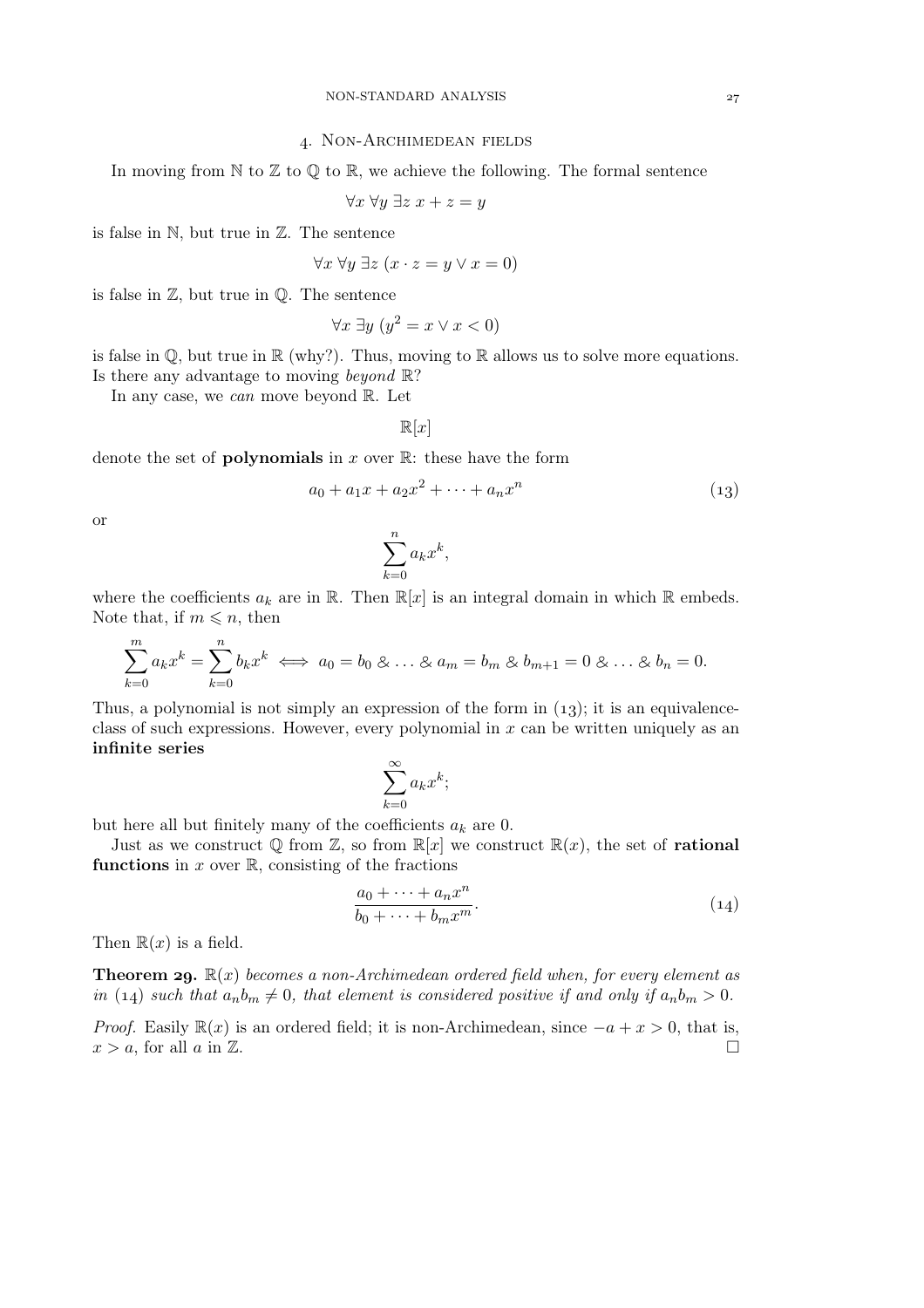### DAVID PIERCE

Suppose now K is an arbitrary ordered field that includes  $\mathbb{R}$ . Each element of K that is smaller (in absolute value) than *some* rational is called finite; each element that is smaller than *every* nonzero rational is called infinitesimal. Elements of K that are not finite are infinite.

For example, in  $\mathbb{R}(x)$ , for all a in  $\mathbb{Q}$ , we have

$$
a < x < x^2 < x^3 < \cdots,\tag{15}
$$

so the positive powers of x are infinite. Hence also, if a is a *positive* rational, we have

$$
a > \frac{1}{x} > \frac{1}{x^2} > \frac{1}{x^3} > \dots > 0,\tag{16}
$$

so the negative powers of  $x$  are infinitesimal.

With K as before, let R be the set of finite elements of  $K$ , and let I be the set of infinitesimal elements. Then R is a sub-ring of K, and I is an ideal of R.

The **units** or multiplicatively invertible elements of a ring  $R$  compose a multiplicative group denoted by

$$
R^{\times}.
$$
 (17)

In our situation, an element a of  $K^{\times}$  is infinite if and only if  $a^{-1} \in I$ . In particular, either a or  $a^{-1}$  is finite—belongs to R. For this reason, R is called a **valuation ring**; the reason for the terminology will be seen below. It also follows that every element of  $R \setminus I$  is a unit of R. Consequently, I is a maximal ideal of R and is moreover the *unique* maximal ideal of R. For this reason, R is called a **local ring.** (So every valuation ring is a local ring.) Since I is maximal, we know  $R/I$  is a field.

**Theorem 30.** Let K be an ordered field that includes  $\mathbb{R}$ , and let R be the ring of finite *elements of* K, with maximal ideal I of infinitesimals. Then the quotient map  $x \mapsto x + I$ *determines an isomorphism from* R *onto* R/I*.*

*Proof.* Let h be  $x \mapsto x + I$  on R. Then ker(h) =  $I \cap \mathbb{R}$ , which is {0}. Thus h is injective. It remains to show h is surjective onto  $R/I$ .

Let  $a \in R$ . Since a is finite, the set  $\{x \in \mathbb{R} : x < a\}$  has an upper bound in  $\mathbb{R}$ , hence a supremum, a'. We shall show  $h(a') = a + I$ . To this end, suppose  $b \in \mathbb{R}$ , but  $h(b) \neq a + I$ . This means  $b - a$  is not infinitesimal. In particular, for some real number  $\delta$ , we have

$$
0<\delta<|b-a|.
$$

If  $b < a$ , then  $b < b + \delta < a$ , so b is not an upper bound of  $\{x \in \mathbb{R} : x < a\}$ . If  $a < b$ , then  $a < b - \delta$ , so b is not the supremum of  $\{x \in \mathbb{R} : x < a\}$ . In either case,  $b \neq a'$  $\Box$ 

If a and b are arbitrary elements of K such that  $a - b \in I$ , then a and b are **infinitely** close, and we write

$$
a\simeq b.
$$

By the theorem, if a is finite, then a is infinitesimally close to some *unique* real number; this number is called the **standard part** of  $a$ . In particular, the infinisimals are the elements whose standard part is 0.

Let us see how this all works in  $\mathbb{R}(x)$ . The finite elements here are those of the form

$$
\frac{a_n x^n + \dots + a_0}{b_n x^n + \dots + b_0},
$$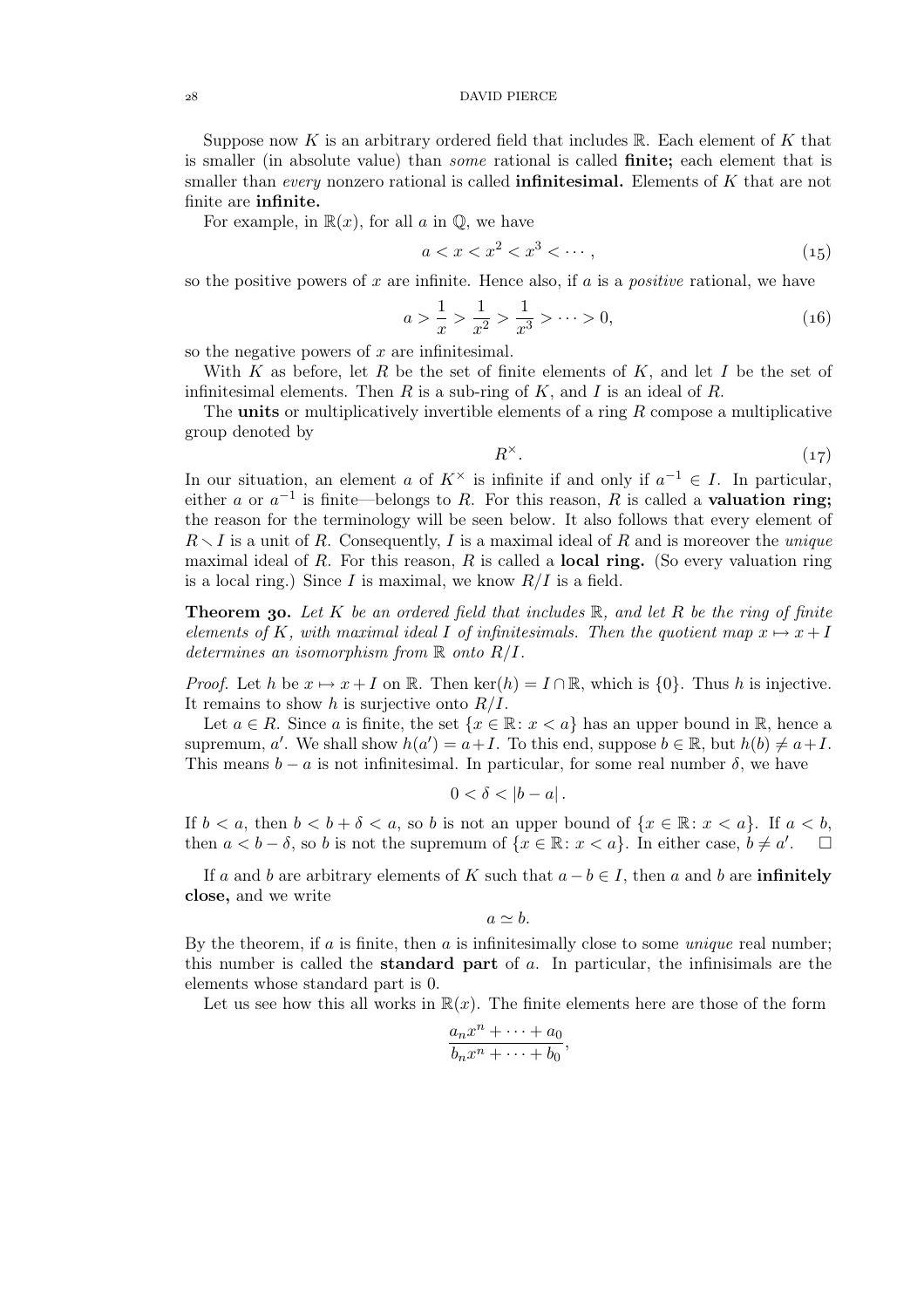where  $b_n \neq 0$ . The standard part of this element is  $a_n/b_n$ , since

$$
\frac{a_n x^n + \dots + a_0}{b_n x^n + \dots + b_0} - \frac{a_n}{b_n} = \frac{(a_{n-1} - a_n b_{n-1}/b_{n-1})x^{n-1} + \dots}{b_n x^n + \dots + b_0}.
$$

Using the division algorithm taught in school, we can formally compute the quotient of two nonzero elements of  $\mathbb{R}[x]$ , getting a possibly infinite series

$$
c_0 + c_1 x^{-1} + c_2 x^{-2} + \cdots
$$

or simply

$$
\sum_{n=0}^{\infty} c_k x^{-k};
$$

this is a **formal power series** in  $x^{-1}$  with coefficients from R. For example, formally,

$$
\frac{x}{x-1} = 1 + x^{-1} + x^{-2} + \cdots
$$

The set of all formal power series in  $x^{-1}$  over R is denoted by  $\mathbb{R}[[x^{-1}]]$  or rather

$$
\mathbb{R}[[t]],
$$

where  $t = x^{-1}$ . This set is an integral domain in the obvious way, and its *quotient field* is denoted by

 $\mathbb{R}((t))$ ;

this is the field of formal Laurent series in  $t$  with coefficients from  $\mathbb R$ , namely series

$$
\sum_{n=k}^{\infty} a_n t^n,
$$
\n(18)

where  $k \in \mathbb{Z}$ , and each  $a_n$  is in  $\mathbb{R}$ . This field includes  $\mathbb{R}(t)$ , which is  $\mathbb{R}(x)$ .

The ordering of  $\mathbb{R}(t)$  extends to  $\mathbb{R}((t))$ . Indeed, let a be the element in (18), and assume  $a_k \neq 0$ . Then a is

- (1) positive if and only if  $a_k > 0$ ,
- (2) finite if and only if  $k \geq 0$ ,
- (3) infinitesimal if and only if  $k > 0$ .

If a is finite, then its standard part is  $a_0$  (which is 0 if  $k > 0$ ).

4.1. Valuations. The construction of  $\mathbb{R}((t))$  as a field uses only that  $\mathbb R$  is a field. Let K be an arbitrary field, not necessarily ordered; then we can form the field

 $K((t))$ 

of formal Laurent series in  $t$  with coefficients from  $K$ . This has the sub-ring

 $K[[t]]$ 

of formal power series in  $t$  with coefficients from  $K$ . This ring is a valuation ring, with unique maximal ideal (t); here (t) consists of the series  $\sum_{n=1}^{\infty} a_n t^n$  with no constant term.

**Theorem 31.**  $K \cong K[[t]]/(t)$  *under*  $\xi \mapsto \xi + (t)$ *.*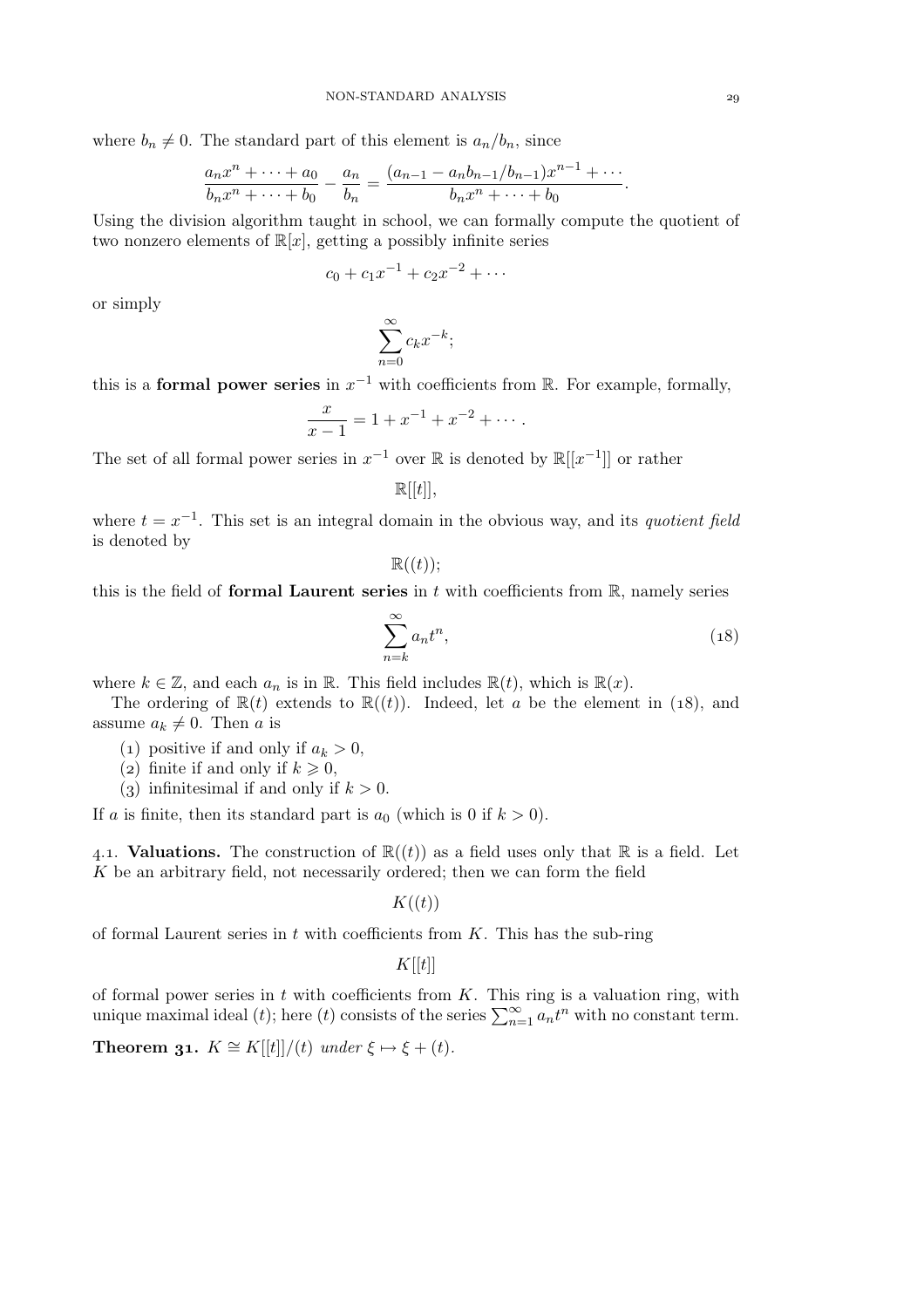There is another quotient we can form, namely

$$
K((t))^\times/K[[t]]^\times.
$$

Here

$$
K((t))^{\times} = K((t)) \setminus \{0\},
$$
  $K[[t]]^{\times} = K[[t]] \setminus (t).$ 

The quotient map  $\xi \mapsto \xi K[[t]]^{\times}$  is the t-adic valuation. This can be understood by noting that, if  $a_k \neq 0$ , then

$$
\frac{1}{t^k}\sum_{n=k}^{\infty}a_nt^n=\sum_{n=0}^{\infty}a_{k+n}t^n,
$$

which is in  $K[[t]]^{\times}$ . We might write

$$
\sum_{n=k}^{\infty} a_n t^n \equiv t^k \pmod{K[[t]]^{\times}}.
$$

Thus the t-adic valuation maps  $\langle t \rangle$  (that is,  $\{t^n : n \in \mathbb{Z}\}\rangle$ ) onto  $K((t))^\times/K[[t]]^\times$ . If again  $a_k \neq 0$ , let

$$
\left| \sum_{n=k}^{\infty} a_k t^k \right|_t = t^k;
$$

define also

$$
|0|_t = 0.
$$

Suppose, as before, we order  $\langle t \rangle \cup \{0\}$  so that

$$
0 < \dots < t^2 < t < 1 < t^{-1} < \dots
$$

Then

- (1)  $|ab|_t = |a|_t |b|_t$ ,
- (2)  $|a|_t = 0$  if and only if  $a = 0$ ,
- (3)  $|a + b|_t \le \max(|a|_t, |b|_t).$

Compare these properties to the properties of absolute values in an ordered field, or on  $\mathbb{C}$ :

- $(a) |ab| = |a||b|$ ,
- (2)  $|a| = 0$  if and only if  $a = 0$ ,
- (3)  $|a + b| \leq |a| + |b|$ .

All of this can be done quite generally. Let  $\mathfrak D$  be an arbitrary valuation ring with unique maximal ideal  $\mathfrak p$  and and quotient field K. We order the multiplicative group  $K^{\times}/\mathfrak{O}^{\times}$  by the rule

$$
a\mathfrak{O}^\times\leqslant b\mathfrak{O}^\times\iff a/b\in\mathfrak{O},
$$

and we say 0 is less than all elements of the group. Let the quotient map from  $K^{\times}$  to  $\mathfrak{O}^{\times}$ , together with  $\{(0,0)\}$  (the function taking 0 to 0) be denoted by

$$
\xi\mapsto |\xi|_{\mathfrak{p}}\,;
$$

this is the **p-adic valuation** on  $K$ , and with it,  $K$  becomes a **valued field.** The ordered group  $K^{\times}/\mathcal{D}^{\times}$  is the **value group**, and the field  $\mathcal{D}/\mathfrak{p}$  is the **residue field**. So  $K((t))$ , with the t-adic valuation, has the residue field  $K$ , by Theorem 31. For an arbitrary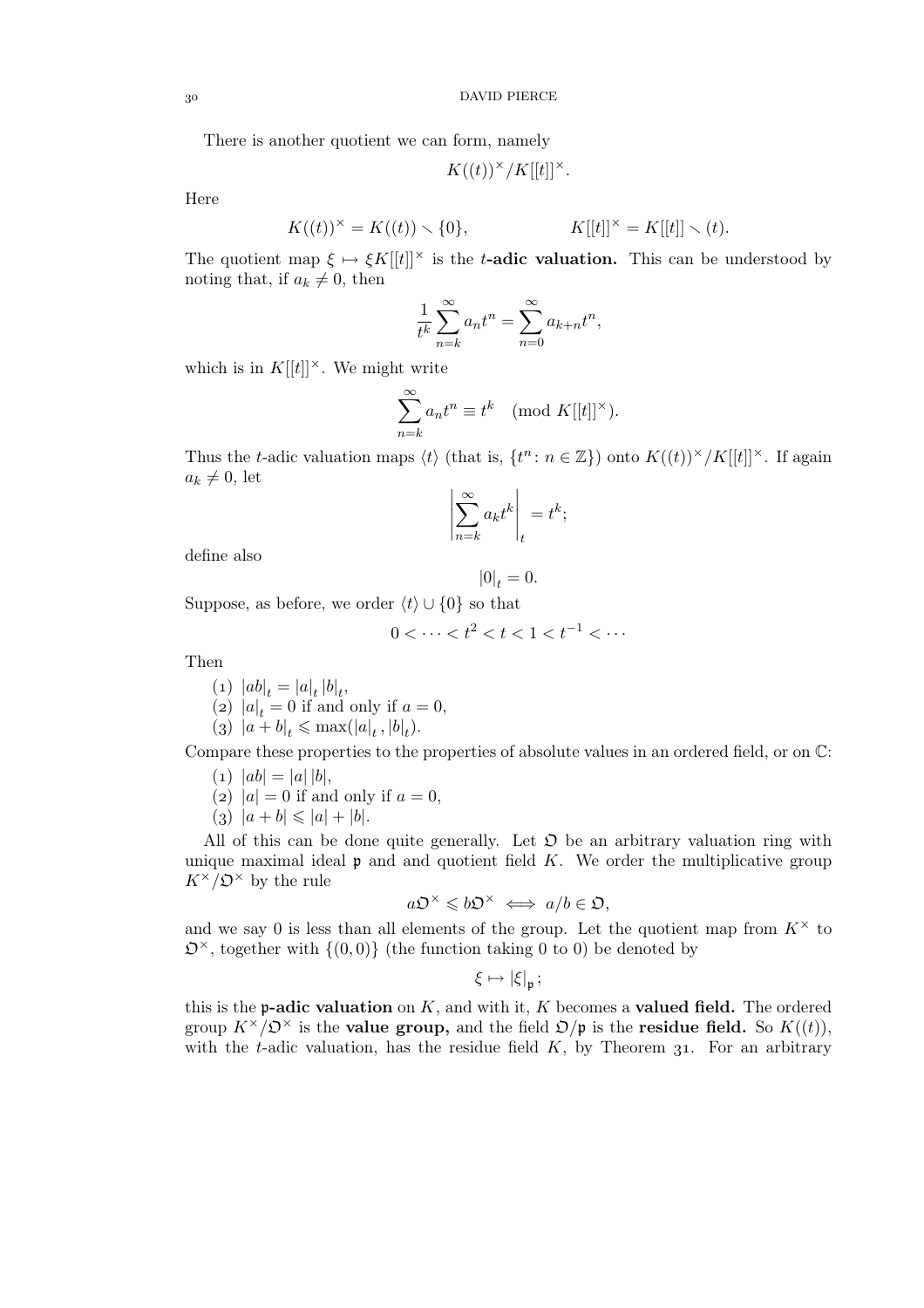ordered field extending  $\mathbb{R}$ , with valuation determined by the infinitesimals, the residue field is (isomorphic to)  $\mathbb{R}$ , by Theorem 30.

In the general situation,

$$
\mathfrak{O}=\{x\in K\colon\, |x|_{\mathfrak{p}}\leqslant 1\},\hspace{0.5cm}\mathfrak{O}^\times=\{x\in K\colon\, |x|_{\mathfrak{p}}=1\},\hspace{0.5cm}\mathfrak{p}=\{x\in K\colon\, |x|_{\mathfrak{p}}<1\}.
$$

In particular, the elements of the subgroup  $\{n \cdot 1: n \in \mathbb{Z}\}\$  of K take values no greater than 1. But the elements of  $K \setminus \mathfrak{O}$  take values greater than 1. For this reason, if  $\mathfrak{p} \neq (0)$ , the p-adic valuation is non-Archimedean. By contrast, the absolute value function on a subfield of  $\mathbb R$  or  $\mathbb C$  is Archimedean.

**Theorem 32.** Let  $\mathfrak D$  be a valuation ring with maximal ideal  $\mathfrak p$ . On the quotient field *of* O*,*

 $(1) |ab|_{\mathfrak{p}} = |a|_{\mathfrak{p}} |b|_{\mathfrak{p}},$ *(2)*  $|a|_{p} = 0$  *if and only if*  $a = 0$ *,*  $(g)$   $|a \pm b|_{\mathfrak{p}} \leq \max(|a|_{\mathfrak{p}}, |b|_{\mathfrak{p}}),$ (4) if  $|a|_{\mathfrak{p}} \neq |b|_{\mathfrak{p}}$ , then  $|a \pm b|_{\mathfrak{p}} = \max(|a|_{\mathfrak{p}}, |b|_{\mathfrak{p}})$ .

*Proof.* For 3, if  $b \neq 0$ , we have

$$
|a \pm b|_{\mathfrak{p}} \leqslant |b|_{\mathfrak{p}} \iff \frac{a \pm b}{b} \in \mathfrak{O} \iff \frac{a}{b} \pm 1 \in \mathfrak{O} \iff \frac{a}{b} \in \mathfrak{O} \iff |a|_{\mathfrak{p}} \leqslant |b|_{\mathfrak{p}}.
$$

For 4, suppose  $|a|_{\mathfrak{p}} < |b|_{\mathfrak{p}}$ . Since

$$
|b|_{\mathfrak{p}} = |\pm b|_{\mathfrak{p}} = |a \pm b - a|_{\mathfrak{p}} \leqslant \max(|a \pm b|_{\mathfrak{p}}, |a|_{\mathfrak{p}}),
$$

we have  $|b|_{\mathfrak{p}} \leqslant |a \pm b|_{\mathfrak{p}} \leqslant |b|_{\mathfrak{p}}$ , so  $|b|_{\mathfrak{p}} = |a \pm b|_{\mathfrak{p}}$ 

In any valued field, there is the notion of Cauchy sequence and convergent sequence: the definitions are formally the same as for sequences in R. A valued field is **complete** if every Cauchy sequence of its elements converges. Then  $K((t))$  is complete with respect to the t-adic valuation. Also,  $\mathbb R$  and  $\mathbb C$  are complete with respect to the usual absolute value function.

A valuation is **discrete** if the value group is cyclic (hence isomorphic to  $\mathbb{Z}$ ). The t-adic valuation of  $K((t))$  is discrete.

Lemma. *In a field with a discrete valuation, the sequence of values of terms of a Cauchy sequence is eventually constant.*

**Theorem 33.** Every field K with a discrete valuation  $x \mapsto |x|$  has a **completion**, *namely a complete valued field*  $\overline{K}$  *in which* K *embeds, such that any embedding of* K *in a valued field extends to an embedding of*  $\overline{K}$  *in that valued field.* 

*Proof.* Let R consist of the Cauchy sequences of K, and let I consist of those sequences that converge to 0. Then R is a ring with maximal ideal I. Indeed, suppose  $(a_n : n \in \mathbb{N})$ is in  $R \setminus I$ . If n is large enough, then  $a_n \neq 0$ . Hence, for m and n large enough, we have

$$
\left|\frac{1}{a_n} - \frac{1}{a_m}\right| = \left|\frac{a_m - a_n}{a_n a_m}\right| = \frac{|a_m - a_n|}{|a_n a_m|}.
$$

By the lemma,  $|a_n a_m|$  is eventually constant and nonzero. Therefore, if we define

$$
b_n = \begin{cases} a_n^{-1}, & \text{if } a_n \neq 0, \\ 1, & \text{if } a_n = 0, \end{cases}
$$

.  $\Box$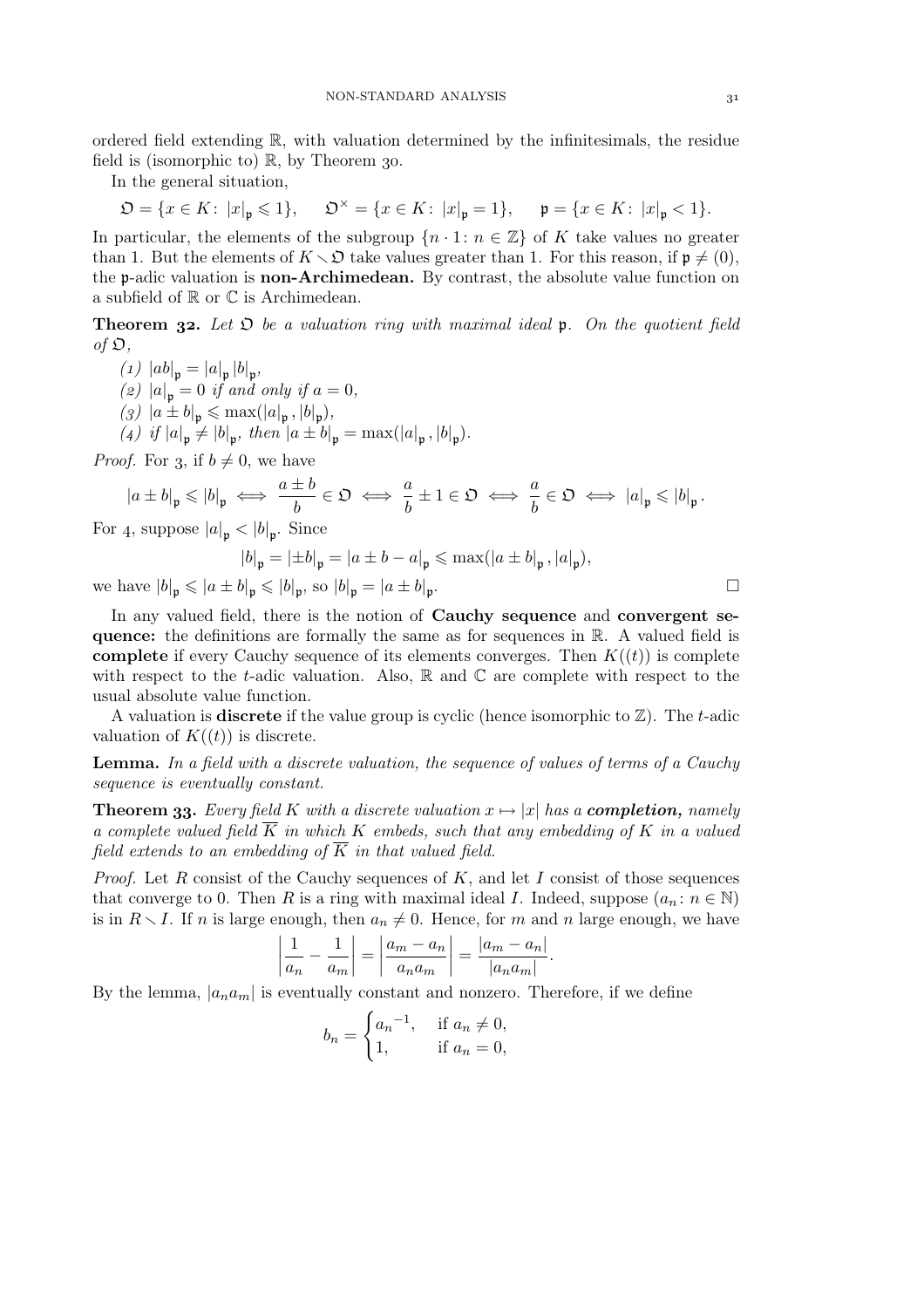then  $(b_n: n \in \mathbb{N}) \in R$ . Now let

$$
c_n = \begin{cases} 0, & \text{if } a_n \neq 0, \\ 1, & \text{if } a_n = 0. \end{cases}
$$

Then  $(c_n : n \in \mathbb{N}) \in I$ , and  $a_n b_n + c_n = 1$ . Therefore I is indeed a maximal ideal of R. We can embed K in the field  $R/I$  under the quotient map. We extend the valuation to  $R/I$  by letting a Cauchy sequence have the value that its terms eventually reach. (Why is  $R/I$  complete, and the completion of  $K$ ?)

The field of rationals has a non-Archimedean completion  $\mathbb{Q}_p$  for each prime p. Indeed, the *p***-adic valuation** on  $\mathbb Q$  is given by

$$
\left| p^n \cdot \frac{a}{b} \right|_p = \frac{1}{p^n},
$$

where  $n \in \mathbb{Z}$ , and a and b are integers indivisible by p. Then  $\mathbb{Q}_p$  consists of the p-adic numbers, namely the formal sums

$$
\sum_{n=k}^{\infty} a_n p^n,
$$

where  $k \in \mathbb{Z}$ , and  $a_n \in \{0, 1, \ldots, p-1\}$ . For example, in  $\mathbb{Q}_p$ ,

$$
-1 = \sum_{n=0}^{\infty} (p-1)p^k.
$$

In sum:

- $(1)$  R is the unique complete ordered field;
- (2)  $\mathbb R$  is complete with respect to the absolute value function, but so is  $\mathbb C$ ;
- $(3)$  there are many fields, even fields that include  $\mathbb{Q}$ , that are complete with respect to a non-Archimedean valuation.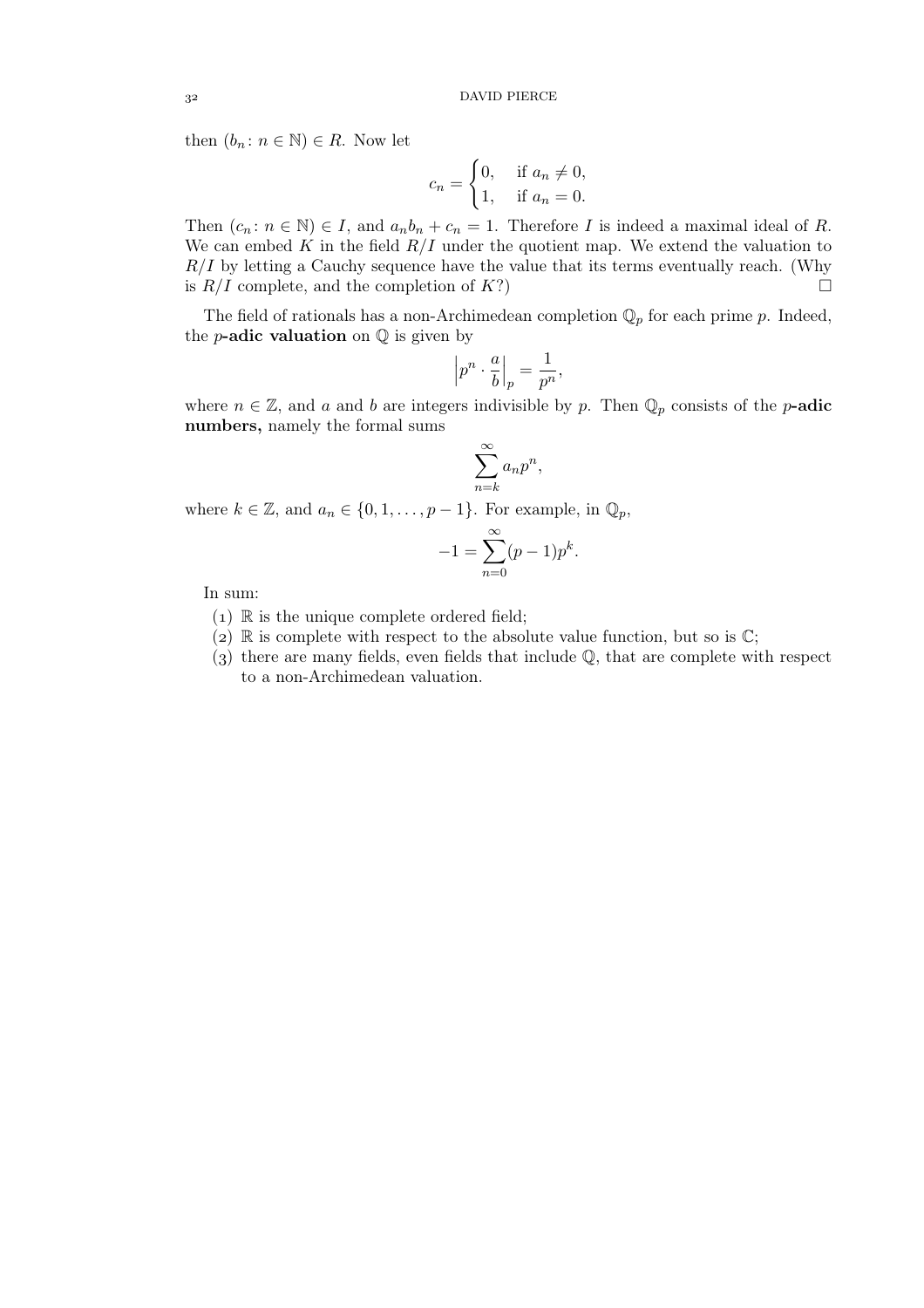#### . Ultrapowers

## 5.1. Algebra. For notational convenience, if  $n \in \mathbb{N}$ , let us assume

$$
n = \{x \in \mathbb{N} \colon x < n\} = \{0, \dots, n-1\}.
$$

To be precise, we can define f on  $\mathbb N$  by

$$
f(0) = \varnothing, \qquad f(n+1) = f(n) \cup \{f(n)\}.
$$

By induction,  $f(n) = \{f(0), \ldots, f(n-1)\}\$ . With more work, one shows f is injective. The image  $f[\mathbb{N}]$  of  $\mathbb N$  under f is denoted by

ω.

So 0 in  $\omega$  is  $\emptyset$ , and  $n+1$  is  $n \cup \{n\}$ . It will be convenient to treat  $\omega$  as N.

Let  $\Omega$  be a set, and  $n \in \omega$ . We define

 $\Omega^n$ 

as the set of functions from n (that is,  $\{0, \ldots, n-1\}$ ) to  $\Omega$ . In particular,

$$
\Omega^0 = \{\varnothing\} = \{0\} = 1.
$$

A subset of  $\Omega^n$  is an n-ary relation on  $\Omega$ . A typical element of  $\Omega^n$  might be denoted by

$$
(x^0, \ldots, x^{n-1})
$$

or more simply

x.

On  $\Omega$  there are just two 0-ary relations, namely  $\varnothing$  and  $\{\varnothing\}$ , that is, 0 and 1.

Suppose now m and n are in  $\omega$ , and

$$
f\colon m\to n.
$$

(If  $n = 0$ , then m must be 0.) Then a function from  $\Omega^n$  to  $\Omega^m$  is induced, namely

$$
x \mapsto x \circ f.
$$

Let us denote this function by

$$
f^{\ast}
$$

or more precisely  $f_{\Omega}^*$ . Then<sup>7</sup>

$$
f^*(x^0, \dots, x^{n-1}) = (x^{f(0)}, \dots, x^{f(m-1)}).
$$

For example, if f is the inclusion of n in  $n+1$ , then  $f^*(x^0, \ldots, x^{n-1}, x^n) = (x^0, \ldots, x^{n-1}),$ or more simply  $f^*(\boldsymbol{x}, y) = \boldsymbol{x}$ .

In general, we get  $X \mapsto f^*[X]$  from  $\mathscr{P}(\Omega^n)$  to  $\mathscr{P}(\Omega^m)$ , where

$$
f^*[A] = \{ f^*(x) \colon x \in A \}
$$
  
=  $\{ y \in \Omega^m \colon \exists (x^0, \dots, x^{n-1}) \ ((x^0, \dots, x^{n-1}) \in A \otimes y = (x^{f(0)}, \dots, x^{f(m-1)})) \}.$ 

The language of category theory, the pair  $(m \mapsto \Omega^m, f \mapsto f^*)$  is a *contravariant functor* from the category  $(\omega, \{\text{functions}\})$  to the category  $(\{\text{sets}\}, \{\text{functions}\}).$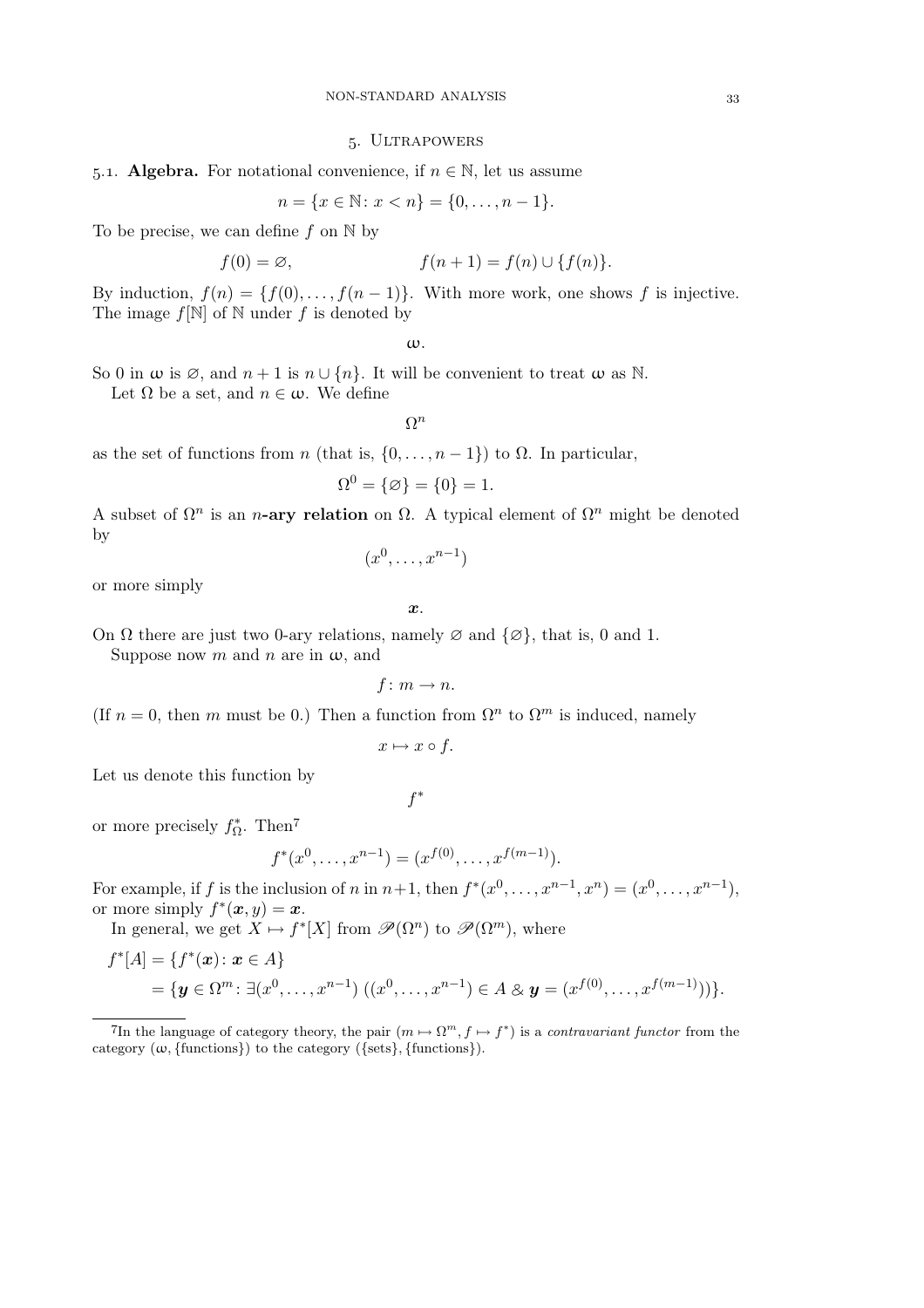We also have a function  $Y \mapsto f_*(Y)$  from  $\mathscr{P}(\Omega^m)$  to  $\mathscr{P}(\Omega^n)$  where

$$
f_*(B) = (f^*)^{-1}[B]
$$
  
= { $(x^0, ..., x^{n-1}) \in \Omega^n$ :  $(x^{f(0)}, ..., x^{f(m-1)}) \in B$  }.

If again f is the inclusion of n in  $n + 1$ , then  $f_*(B)$  can be understood as  $B \times \Omega$ . If f is a permutation of  $n$ , then

$$
f^*[A] = (f^{-1})_*(A).
$$

Now the statement of Theorem 38 below makes some sense.

So that the *proof* makes sense, suppose  $R$  is a commutative ring. As in  $\S$  3, we obtain the commutative ring

 $R^{\omega}$ .

If a is an element  $(a_n : n \in \omega)$  of this ring, let

$$
supp(a) = \{n \in \omega : a_n \neq 0\},\
$$

the support of a. In one case of interest, R is  $\mathbb{B}$ , the two-element field  $\{0, 1\}$ .

If  $X$  and  $Y$  are subsets of some set, let

$$
X \triangle Y = (X \setminus Y) \cup (Y \setminus X),
$$

the symmetric difference of  $X$  and  $Y$ .

**Theorem 34.** The map  $x \mapsto \text{supp}(x)$  is a bijection from  $\mathbb{B}^{\omega}$  onto  $\mathscr{P}(\omega)$ . Also

$$
supp(0) = \varnothing,
$$
  
\n
$$
supp(1) = \omega,
$$
  
\n
$$
supp(xy) = supp(x) \cap supp(y),
$$
  
\n
$$
supp(x + y) = supp(x) \triangle supp(y),
$$

*Thus*  $\mathcal{P}(\omega)$  *inherits from*  $\omega^{\omega}$  *the structure of a ring.* 

A ring (not necessarily commutative) is called Boolean if in it

$$
x^2 = x.\t(19)
$$

So  $\mathbb{B}, \mathbb{B}^{\omega}$ , and  $\mathscr{P}(\omega)$  are Boolean rings.

Theorem 35. Let R be a Boolean ring. In R,

$$
2x = 0,\t(20)
$$

*and hence*

$$
-x=x.
$$

*Also* R *is commutative, and* R *can be partially ordered by the rule*

$$
x \leq y \iff xy = x.
$$

*Then a nonempty subset* I *of* R *is an ideal of* R *if and only if*

$$
x \in I \otimes y \in I \implies x + y \in I,
$$
  
\n
$$
x \in I \otimes y \leq x \implies y \in I.
$$
\n(21)

*All prime ideals of* R *are maximal, and and ideal* I *is maximal if and only if*

 $x \in I \iff x + 1 \notin I$ .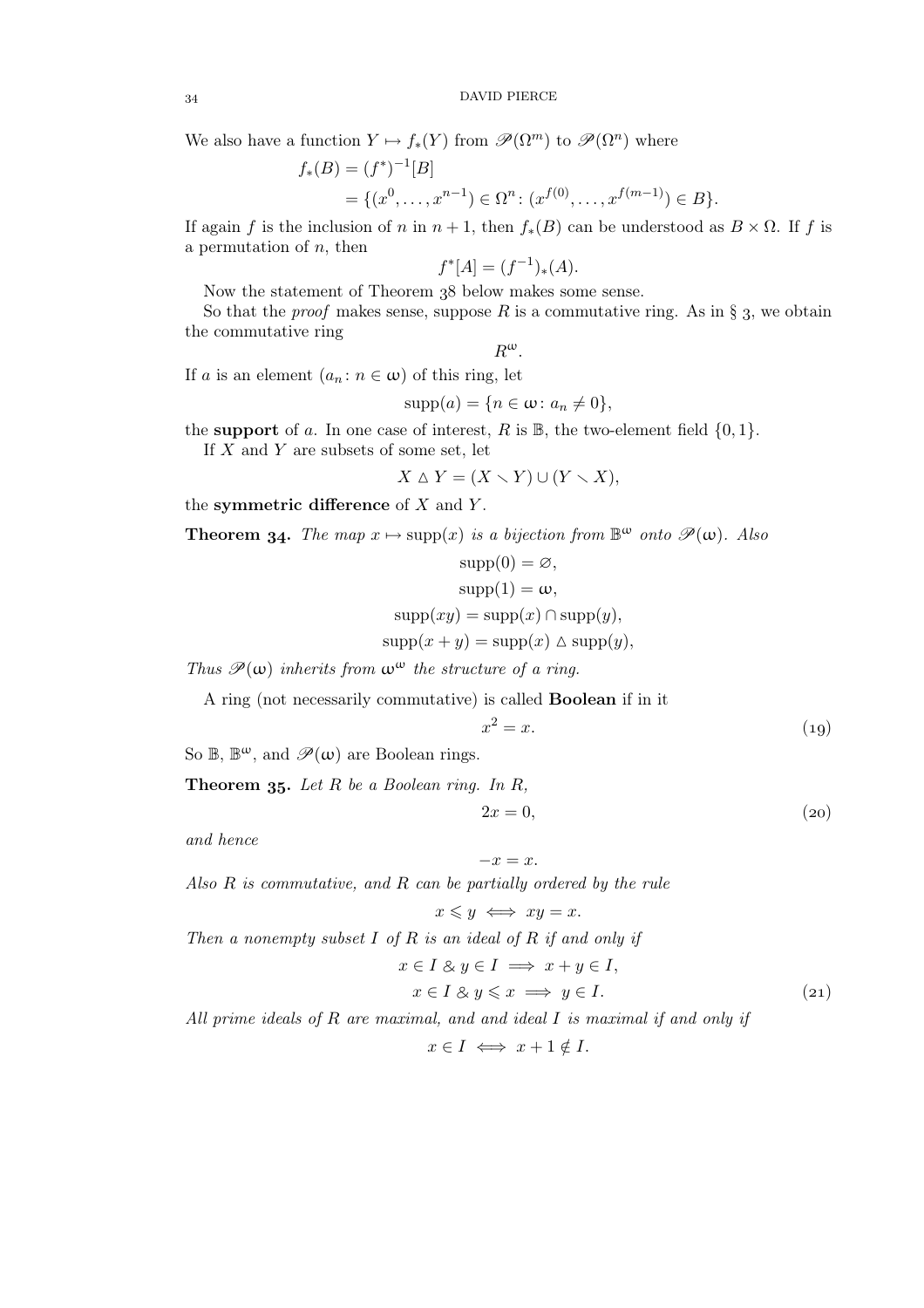*Proof.* For (20), compute

$$
2x = (2x)^2 = 4x^2 = 4x.
$$

For commutativity then, compute

$$
x + y = (x + y)^2 = x^2 + xy + yx + y^2 = x + xy + yx + y,
$$
  

$$
0 = xy + yx.
$$

Immediately from the definitions,  $x \leq x$ . If  $x \leq y$  and  $y \leq x$ , then  $x = xy = yx = y$ . If  $x \leq y$  and  $y \leq z$ , then  $xz = xyz = xy = x$ , so  $x \leq z$ . Thus  $\leq$  partially orders R.

For the characterization of ideals, note that (21) is equivalent to  $x \in I \implies xz \in I$ . From  $(19)$ , we get

$$
x(x-1)=0,
$$

so in every Boolean integral domain, the only elements are 0 and 1. In short, every Boolean integral domain is a field, so prime ideals of  $R$  are maximal. Moreover, an ideal I of R is maximal if and only if  $R/I$  is the disjoint union of two cosets, I and  $1+I$ ; this yields the characterization of maximal ideals.  $\Box$ 

**Corollary.** *A subset*  $M$  *of*  $\mathcal{P}(\omega)$  *is a maximal ideal if and only if* 

 $(1)$   $x \in M \& y \in M \implies x \cup y \in M$ ,  $(z)$   $x \in M$  &  $y \subseteq x \implies y \in M$ ,  $(g)$   $x \in M \iff \omega \setminus x \notin M$ .

*A* principal ideal  $\mathcal{P}(A)$  of  $\mathcal{P}(\omega)$  is maximal if and only if  $A = \omega \setminus \{n\}$  for some n in  $\omega$ . A maximal ideal of  $\mathcal{P}(\omega)$  is non-principal if and only if it contains all finite subsets *of* ω*.*

For example, if  $n \in \omega$ , then the principal ideal  $(\omega \setminus \{n\})$ , namely  $\{x \in \mathscr{P}(\omega): n \notin x\}$ , is a maximal ideal of  $\mathscr{P}(\omega)$ .

**Theorem 36.** Let K be a field. The function  $X \mapsto \text{supp}[X]$  gives a one-to-one corre*spondence between the ideals of*  $K^{\omega}$  *and the ideals of*  $\mathscr{P}(\omega)$ *.* 

*Proof.* We have

$$
supp(x) \cap supp(y) = supp(xy),
$$

 $\text{supp}(x) \Delta \text{supp}(y) \subseteq \text{supp}(x + y) \subseteq \text{supp}(x) \cup \text{supp}(y) = \text{supp}(x) \Delta \text{supp}(y) \Delta \text{supp}(xy).$ 

Since  $x \mapsto \text{supp}(x)$  is surjective onto  $\mathscr{P}(\omega)$ , we can conclude that I is an ideal of  $K^{\omega}$  if and only if supp[I] is an ideal of  $\mathscr{P}(\omega)$ . Moreover, if I is an ideal of  $K^{\omega}$ , and  $a \in I$ , and  $supp(b) \subseteq supp(a)$ , then  $b \in I$ , since  $b = ca$ , where

$$
c_n = \begin{cases} a_n^{-1}, & \text{if } a_n \neq 0, \\ 0, & \text{if } a_n = 0. \end{cases}
$$

In particular, supp<sup>-1</sup>[supp[*I*]] = *I*; so *X* → supp[*X*] is injective on ideals.  $\Box$ 

Suppose M is a maximal ideal of  $\mathscr{P}(\omega)$ . Then supp<sup>-1</sup>[M] is a maximal ideal of  $K^{\omega}$ ; let us denote this ideal also by  $M$ . We can form the quotient

$$
K^{\omega}/M,
$$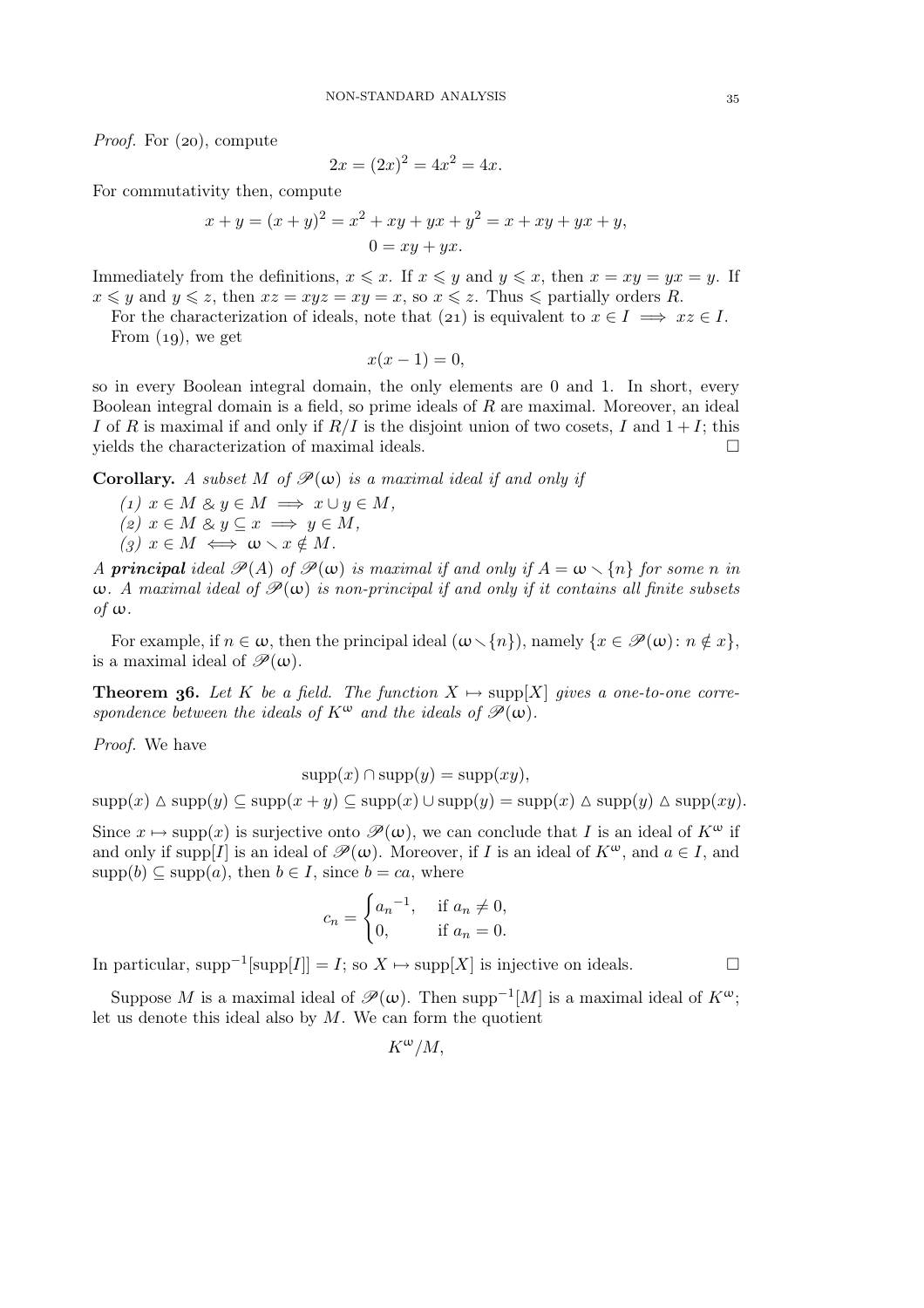DAVID PIERCE

which must be a field; it is called an **ultrapower** of  $K$ . The **diagonal map** 

$$
x\mapsto (x\colon n\in\omega)+M
$$

is an embedding of K in  $K^{\omega}/M$ ; we shall identify K with its image in  $K^{\omega}/M$ .

If a and b are in  $K^{\omega}$ , and  $a + M = b + M$ , let us write also

$$
a \equiv b \pmod{M},\tag{22}
$$

or simply  $a \equiv b$ . The elements of M (as an ideal of  $\mathcal{P}(\omega)$ ) can be thought of as **small.** Then (22) holds if and only if the set  ${n \in \omega \colon a_n \neq b_n}$  of indices where a and b differ is small. This definition makes no use of the algebraic structure of  $K$ . So  $K$  can be just a set, although in  $\S 6$  we shall be interested only in the case where K is the complete ordered field R.

**Theorem 37.** Let K be an infinite set, and M a maximal ideal of  $\mathcal{P}(\omega)$ . Then the *diagonal embedding of* K *in* Kω/M *is surjective if and only if* M *is principal.*

*Proof.* Suppose the element a of  $K^{\omega}$  is injective, so that, if  $m \neq n$ , then  $a_m \neq a_n$ . Then  $a + M$  is in the image of the diagonal embedding if and only if M is principal.

We may henceforth assume that M is a non-principal maximal ideal of  $\mathscr{P}(\omega)$ , though we shall not actually use the assumption until  $\S 6$ . We have a bijection

$$
((x_k^0: k \in \omega), \ldots, (x_k^{n-1}: k \in \omega)) \mapsto ((x_k^0, \ldots, x_k^{n-1}): k \in \omega)
$$

from  $(K^{\omega})^n$  onto  $(K^n)^{\omega}$ ; we may write the bijection more simply as

$$
(x^0, \ldots, x^{n-1}) \mapsto (\boldsymbol{x}_k \colon k \in \boldsymbol{\omega}).
$$

So a plainface x or  $x^j$ , with a superscript at most, is an element of  $K^{\omega}$  or K, while a boldface  $x_k$ , with a subscript at most, is an element of  $K^n$ ; but  $x_k^j$  $\mathbf{R}_k^j$ , with both superscripts and subscripts, is in  $K$ . Instead of writing

$$
(x0 + M, \dots, xn-1 + M),
$$

we may write simply

$$
(x^0, \ldots, x^{n-1}) + M;
$$

and instead of

$$
x^0 \equiv y^0 \otimes \cdots \otimes x^{n-1} \equiv y^{n-1} \pmod{M},
$$

we may write

$$
(x^0, ..., x^{n-1}) \equiv (y^0, ..., y^{n-1}) \pmod{M}
$$
.

If  $S \subseteq K^n$ , we define

<sup>\*</sup>
$$
S = \{(x^0, ..., x^{n-1}) + M : (\mathbf{x}_k : k \in \mathbf{\omega}) \in S^{\mathbf{\omega}}\}.
$$
 (23)

Thus we have a function  $X \mapsto {}^*X$  from  $\mathscr{P}(K^n)$  to  $\mathscr{P}({}^*K^n)$  for each n in  $\omega$ . Also

$$
^{\ast}K = K^{\omega}/M. \tag{24}
$$

**Lemma.** Let  $S \subseteq K^n$ . Then 0

$$
(x^0, \ldots, x^{n-1}) + M \in {}^*S \iff \{k \in \omega \colon x_k \notin S\} \in M.
$$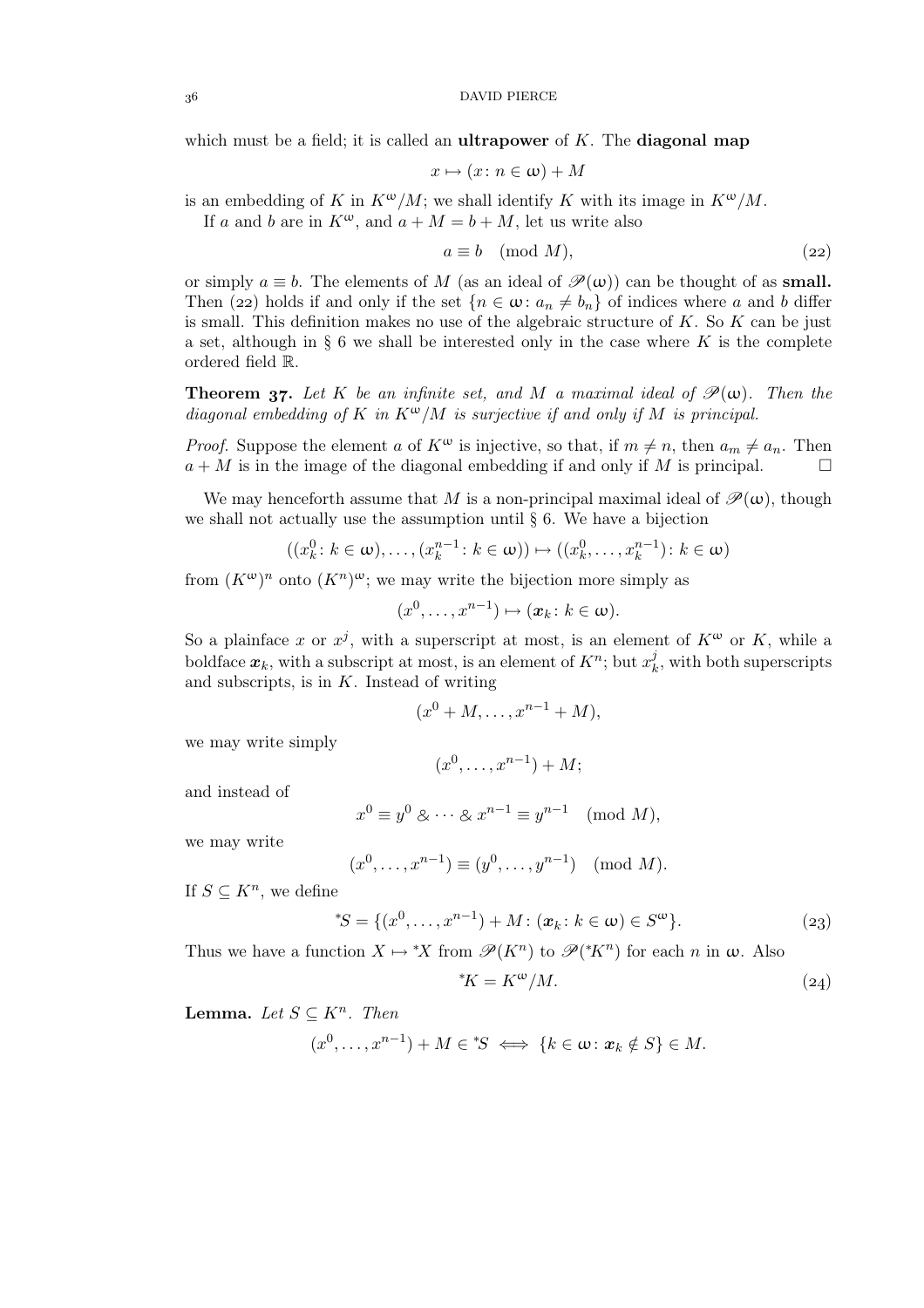*Proof.* Suppose  $(x^0, \ldots, x^{n-1}) + M \in {}^*S$ . There is  $(y^0, \ldots, y^{n-1})$  in  $(K^{\omega})^n$  such that  $(x^0, ..., x^{n-1}) \equiv (y^0, ..., y^{n-1})$  and each  $y_k$  is in S. Then

$$
\{k \in \omega : \mathbf{x}_k \notin S\} \subseteq \{k \in \omega : x_k^0 \neq y_k^0 \vee \cdots \vee x_k^{n-1} \neq y_k^{n-1}\}\
$$

$$
= \{k \in \omega : x_k^0 \neq y_k^0\} \cup \cdots \cup \{k \in \omega : x_k^{n-1} \neq y_k^{n-1}\}.
$$

Each of the sets  $\{k \in \omega : x_k^j\}$  $\boldsymbol{y}_k^j \neq y_k^j$  $\mathcal{L}_k^j$  is in  $M$ , so their union is, and therefore  $\{k \in \omega : \mathbf{x}_k \notin \mathcal{L}_k\}$  $S \in M$ , by the corollary to Theorem 35.

Now suppose conversely  $\{k \in \omega : x_k \notin S\} \in M$ . Then in particular  $S \neq \emptyset$ . Pick some  $y$  in  $S$ , and define

$$
\boldsymbol{z}_k = \begin{cases} \boldsymbol{x}_k, & \text{if } \boldsymbol{x}_k \in S, \\ \boldsymbol{y}, & \text{if } \boldsymbol{x}_k \notin S. \end{cases}
$$

Then  $(x^0, ..., x^{n-1}) + M = (z_0, ..., z^{n-1}) + M$ , which is in *\*S*.

**Theorem 38.** Let K be a set, and let the functions  $X \mapsto {}^*X$  from  $\mathscr{P}(K^n)$  to  $\mathscr{P}({}^*K^n)$ *be as given in* (23). Then

$$
{}^{*}\{(x,x):x\in K\} = \{(x,x):x\in{}^{*}\!K\};\tag{25}
$$

*for all n in*  $\omega$  *and all subsets*  $S$  *and*  $T$  *of*  $K^n$ ,

$$
^*S \cap K^n = S. \tag{26}
$$

$$
^*S \cap K^n = S,
$$
  
\n
$$
^*(K^n \setminus S) = ^*K^n \setminus ^*S,
$$
  
\n
$$
(27)
$$

$$
^*(S \cap T) = ^*S \cap ^*T;
$$
\n(28)

*for all* m *and* n *in*  $\omega$ *, all* f *from* m *to* n*,* and all subsets S of  $K^n$  and T of  $K^m$ *,* 

$$
^*(f^*[S]) = f^*[^*S],\tag{29}
$$

$$
^*(f_*(T)) = f_*(^*T). \tag{30}
$$

 ${y_k} \in M$ 

*(More precisely, the last equations are*  $*(f^*_K[S]) = f^*_{*K}[^*S]$  *and*  $*(f^K_*(T)) = f^*_*(T)$ .) *Proof.* For  $(z_5)$ , we have

$$
(x, y) + M \in \{ (x, x) \colon x \in K \} \iff \{ k \in \omega \colon x_k \neq y_k \} \iff x + M = y + M.
$$

For (26), we easily have  $S \subseteq {}^*S \cap K^n$ . Suppose conversely  $(x^0, \ldots, x^{n-1}) + M \in {}^*S \cap K^n$ . Then

$$
\{k\in\omega\colon \boldsymbol{x}_k\notin S\}\in M,
$$

and also, for some  $y$  in  $K<sup>n</sup>$ , we have  $\{k \in \omega : x_k \neq y\} \in M$ . Since

$$
\{k \in \omega : \mathbf{y} \notin S\} \subseteq \{k \in \omega : \mathbf{y} \neq \mathbf{x}_k \vee \mathbf{x}_k \notin S\} = \{k \in \omega : \mathbf{y} \neq \mathbf{x}_k\} \cup \{k \in \omega : \mathbf{x}_k \notin S\},\
$$

we can conclude  $\{k \in \omega : y \notin S\} \in M$ . (In particular, the set must be empty.) Hence  $y \in S$ , so  $(x^0, \ldots, x^{n-1}) + M \in S$ .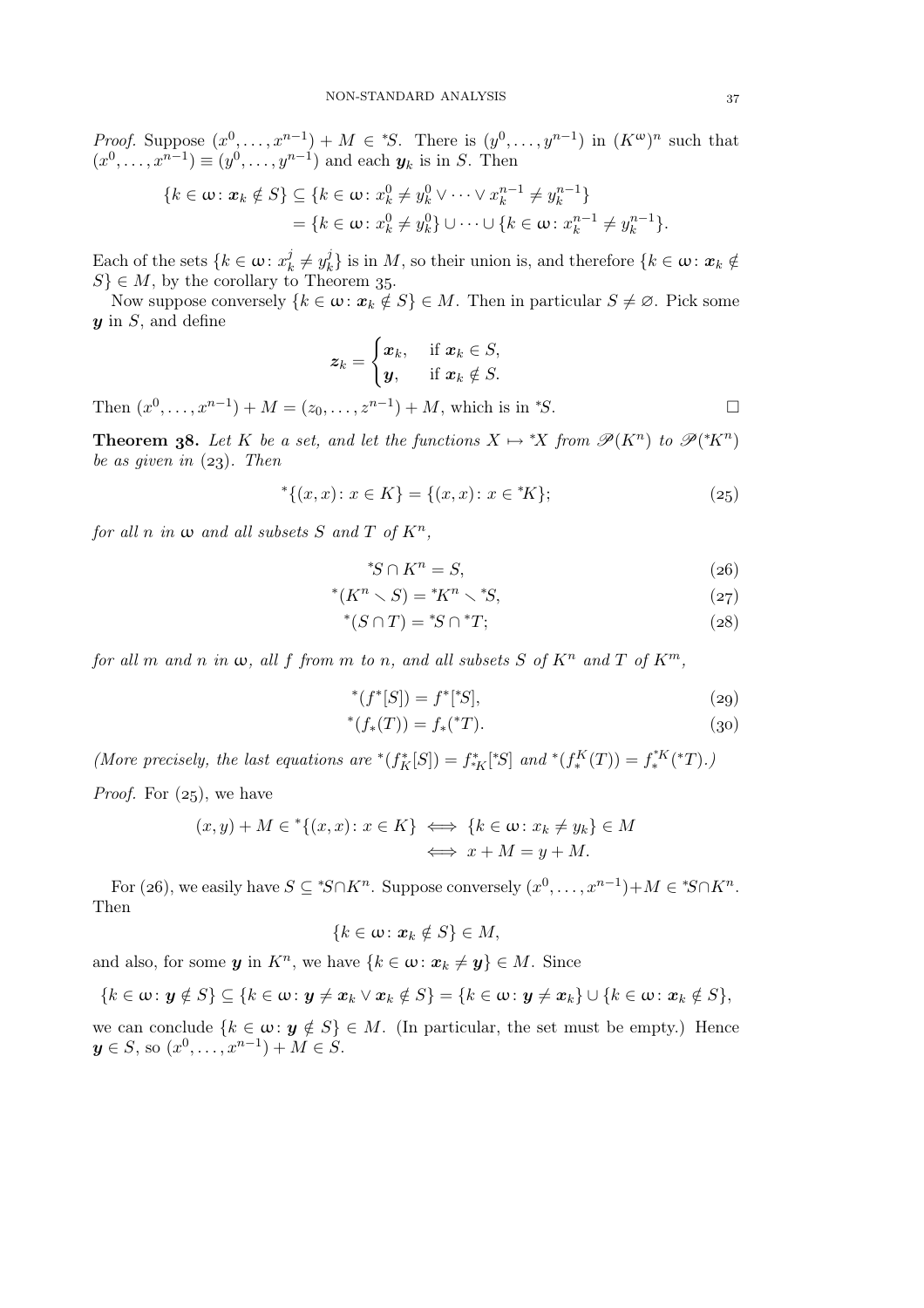For  $(27)$ , we have

$$
(x^{0},...,x^{n-1}) + M \in {}^{*}(K^{n} \setminus S) \iff \{k \in \omega : x_{k} \notin K^{n} \setminus S\} \in M
$$
  

$$
\iff \{k \in \omega : x_{k} \notin S\} \notin M
$$
  

$$
\iff (x^{0},...,x^{n-1}) + M \notin {}^{*}S
$$
  

$$
\iff (x^{0},...,x^{n-1}) + M \in {}^{*}K^{n} \setminus {}^{*}S.
$$

For  $(28)$ , we have

$$
(x^{0},...,x^{n-1}) + M \in {}^{*}(S \cap T) \iff \{k \in \omega : x_{k} \notin S \cap T\} \in M
$$
  

$$
\iff \{k \in \omega : x_{k} \notin S\} \cup \{k \in \omega : x_{k} \notin T\} \in M
$$
  

$$
\iff \{k \in \omega : x_{k} \notin S\} \in M \otimes \{k \in \omega : x_{k} \notin T\} \in M
$$
  

$$
\iff (x^{0},...,x^{n-1}) + M \in {}^{*}S \otimes
$$
  

$$
(x^{0},...,x^{n-1}) + M \in {}^{*}T
$$
  

$$
\iff (x^{0},...,x^{n-1}) + M \in {}^{*}S \cap {}^{*}T.
$$

For (29), we may assume  $S \neq \emptyset$ , since  $^*\emptyset = \emptyset$ . Let  $(x^0, \ldots, x^{n-1}) \in (K^{\omega})^m$ . There is  $(\mathbf{y}_k : k \in \omega)$  in  $S^{\omega}$  such that, for all k in  $\omega$ , if  $\mathbf{x}_k \in f^*[S]$ , then  $\mathbf{x}_k = f^*(\mathbf{y}_k)$ . Hence  $(x^0, ..., x^{m-1}) + M \in {}^{*}(f^*[S]) \iff \{k \in \omega : x_k \notin f^*[S] \} \in M$ 

$$
\iff \{k \in \omega : x_k \neq f^*(y_k)\} \in M
$$
  
\n
$$
\iff (x^0, \dots, x^{m-1}) + M = f^*(y^0 + M, \dots, y^{n-1} + M)
$$
  
\n
$$
\iff (x^0, \dots, x^{m-1}) + M \in f^*[S].
$$

Finally, for  $(30)$ , we have

$$
(x^{0},...,x^{n-1}) + M \in {}^{*}(f_{*}(T))
$$
  
\n
$$
\iff \{k \in \omega : x_{k} \notin f_{*}(T)\} \in M
$$
  
\n
$$
\iff \{k \in \omega : f^{*}(x_{k}) \notin T\} \in M
$$
  
\n
$$
\iff \{k \in \omega : f^{*}(x_{k}) \neq y_{k}\} \in M \text{ for some } (y_{k}:k \in \omega) \text{ in } T^{\omega}
$$
  
\n
$$
\iff f^{*}(x^{0} + M,...,x^{m-1} + M) = (y^{0},...,y^{n-1}) + M \text{ for some } (y_{k}:k \in \omega) \text{ in } T^{\omega}
$$
  
\n
$$
\iff (x^{0},...,x^{m-1}) + M \in f_{*}({}^{*}T).
$$

5.2. Logic. It will follow from Theorem 38 that K and <sup>\*</sup>K agree on *sentences* of *firstorder logic.* This result is stated formally as Theorem  $41$ , in § 6 below, for the case  $K = \mathbb{R}$ ; but the general claim has the same proof, and the preliminary work done now will be in terms of an arbitrary set K.

If  $S \subseteq K^n$ , then S can be understood as a *name* for:

- $(1)$  itself, in K,
- $(z)$  \*S, in \*K.

We can express this more symbolically by

$$
S^K = S, \qquad S^{*K} = {}^*S.
$$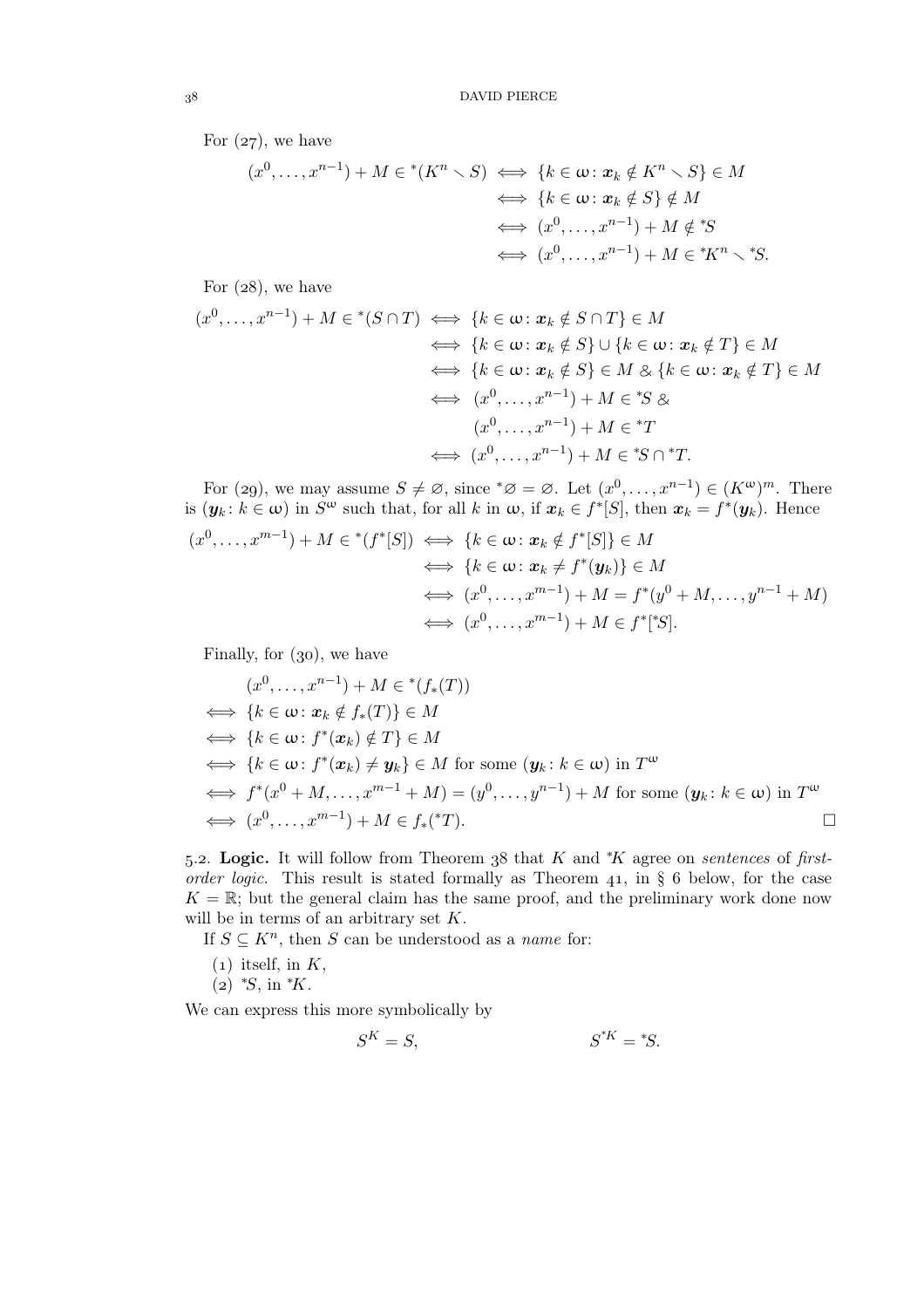### An atomic formula is a string

$$
St^0\cdots t^{n-1},
$$

where  $S \subseteq K^n$ , and each  $t^k$  is either a variable or an element of  $*K$ . In case  $n = 2$ , we customarily write

 $t^0$  S  $t^1$ 

instead of  $St^0t^1$ .

The formulas, simply, are defined recursively:

- () atomic formulas are formulas,
- (2) if  $\phi$  is a formula, then so is the **negation**  $\neg \phi$ ,
- (3) if  $\phi$  and  $\psi$  are formulas, then so is the **conjunction** ( $\phi \otimes \psi$ ),
- (4) if  $\phi$  is a formula, and x is a variable, then so is the **instantiation**<sup>8</sup>  $\exists x \phi$  is a formula.

The following is sometimes overlooked in expositions of logic; but it is needed to allow recursive definitions on the set of formulas.

Theorem (Unique Readability). *Every formula is* uniquely *an atomic formula, a negation, a conjunction. or an instantiation. Every conjunction is*  $(\phi \& \psi)$  *for some* unique *formulas*  $\phi$  *and*  $\psi$ .

We can introduce the other customary symbols as abbreviations:

- (1)  $(\phi \Rightarrow \psi)$  means  $\neg(\phi \& \neg \psi)$ ,
- (2)  $(\phi \vee \psi)$  means  $(\neg \phi \Rightarrow \psi)$ ,
- (3)  $(\phi \Leftrightarrow \psi)$  means  $((\phi \Rightarrow \psi) \& (\psi \Rightarrow \phi)),$
- (4)  $\forall x \phi$  means  $\neg \exists x \neg \phi$ .

Whether a variable is free in a formula is defined recursively:

- () all variables in an atomic formula are free,
- (2) the free variables of  $\neg \phi$  are those of  $\phi$ ,
- (3) the free variables of  $(\phi \otimes \psi)$  are those of  $\phi$  or  $\psi$ ,
- (4) the free variables of  $\exists x \phi$  are those of  $\phi$ , except x.

If the free variables of a formula are all on the list  $(x^0, \ldots, x^{n-1})$ , then the formula can be called *n*-ary. In this case, if  $n \leq r$ , then the formula is also *r*-ary. If we want to understand a formula  $\phi$  *as n*-ary, we may write it as  $\phi(x^0, \ldots, x^{n-1})$ .

Suppose  $t^k$  is in  $*K$  or is a variable for each k in  $\omega$ . For each n-ary formula  $\theta$ , a formula  $\theta(t^0, \ldots, t^{n-1})$  is defined. The definition is recursive:

- (1) If  $\theta$  is atomic, then  $\theta(t)$  is the result of replacing each  $x^k$  with  $t^k$ .
- (2) If  $\theta$  is  $\neg \phi$ , then  $\theta(t)$  is  $\neg \psi$ , where  $\psi$  is  $\phi(t)$ .
- (3) If  $\theta$  is  $(\phi \otimes \psi)$ , then  $\theta(t)$  is  $(\phi(t) \otimes \psi(t))$ .
- (4) If  $\theta$  is  $\exists x^{\ell} \phi$ , then we can understand  $\phi$  as r-ary, where  $r = \max(\ell+1, n)$ . In this case,  $\theta(t)$  is  $\exists x^{\ell} \psi$ , where  $\psi$  is  $\phi(u)$ , where

$$
u^k = \begin{cases} x, & \text{if } k = \ell, \\ t^k, & \text{if } k \neq \ell. \end{cases}
$$

<sup>&</sup>lt;sup>8</sup>I don't know of a common term for formulas  $\exists x \phi$ ; *instantiation* seems to work, though, since the formula will be interpreted as saying that  $\phi$  is true for some *instance* of x.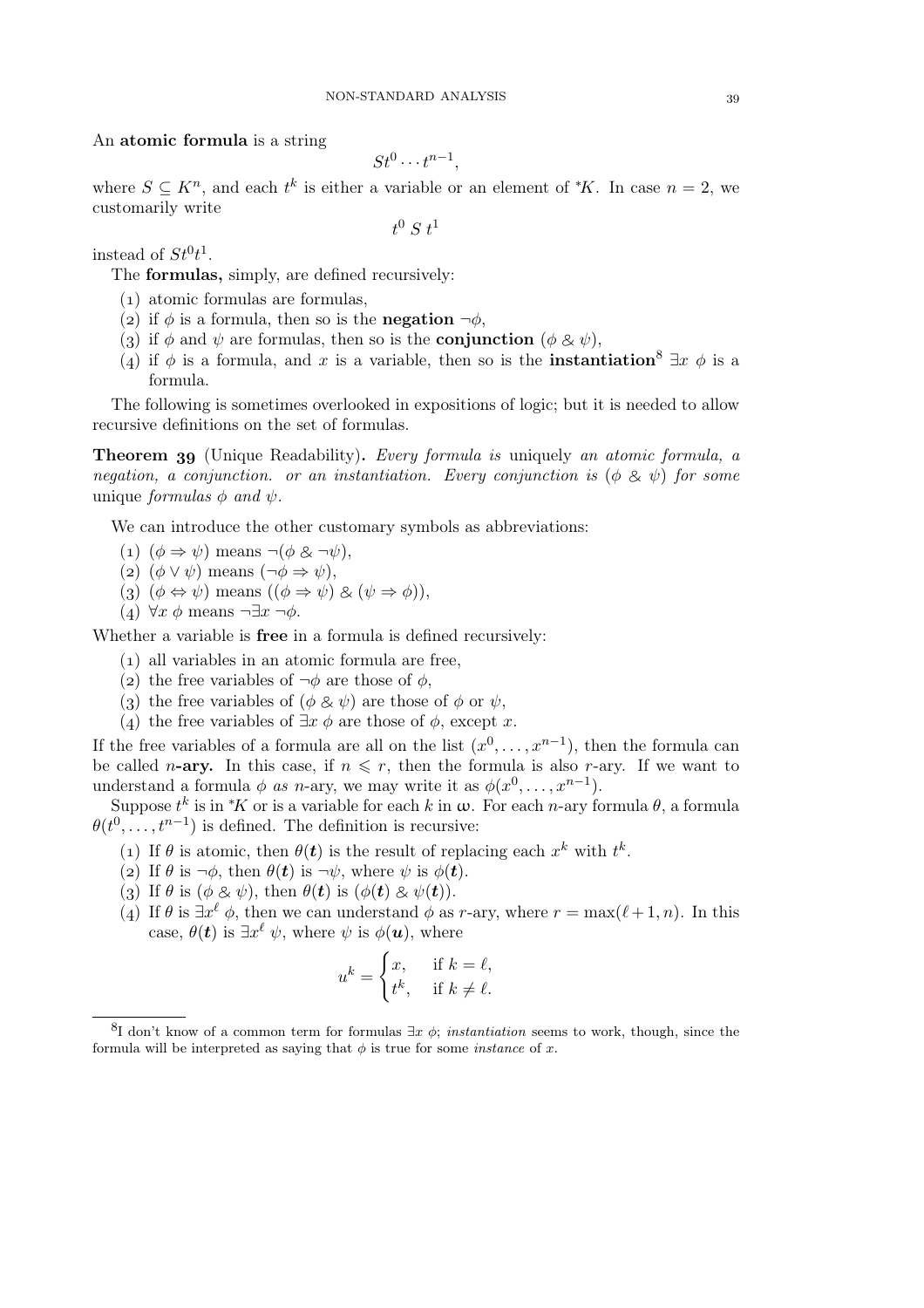The case  $n = 0$  is not excluded; in this case,  $\theta(t^0, \ldots, t^{n-1})$  is simply  $\theta$ .

The **parameters** of a formula are the (names of) elements of  $*K$  that appear in the formula. A **sentence** is a formula with no free variables, namely a 0-ary or **nullary** formula.

A sentence  $\sigma$  with parameters from K may be **true** in K, in which case we write

 $K \models \sigma$ ;

otherwise  $\sigma$  is **false** in K, and we write

$$
K \nvDash \sigma.
$$

The definition is recursive:

(1)  $K \models Sa^0 \cdots a^{n-1}$  if and only if  $(a^0, \ldots, a^{n-1}) \in S$ .

(2)  $K \models \neg \sigma$  if and only if  $K \not\models \sigma$ .

(3)  $K \models (\sigma \& \tau)$  if and only if  $K \models \sigma$  and  $K \models \tau$ .

(4)  $K \vDash \exists x \phi$  if and only if, assuming  $\phi$  is *n*-ary, there is **a** in  $K^n$  such that  $K \vDash \phi(\mathbf{a})$ .

All of the foregoing holds also with K replaced by  $*K$ .

The definition of truth shows why formulas as we have defined them are more precisely called formulas of first-order logic. In our formulas, variables stand only for *elements* of K. If we allowed variables standing for *relations* on K, then our formulas would be *second order.* The third of the Peano axioms in  $\S$  2.1 is second order; so is the definition of completeness of an ordered field. In  $\S 6$  we shall note that there is no first-order definition of N or R.

If  $S = \{(x, x): x \in K\}$ , then, instead of  $t^0 S t^1$ , we may write

$$
t^0=t^1.
$$

Then  $K \vDash a^0 = a^1$  if and only if  $a^0 = a^1$ ; and likewise in  $*K$ , by (26). An *n*-ary formula  $\phi$ defines an *n*-ary relation on \*K, namely  $\{a \in {}^*K^n : {}^*K \models \phi(a)\}$ ; this relation can be denoted by

 $\phi^{*K}$ . In case  $\sigma$  is nullary, we have  $\sigma^{*K} = \{x \in \{0\} : {}^*K \vDash \sigma\}$ , so that

$$
^*K \vDash \sigma \iff \sigma^{^*K} = 1.
$$

If the parameters of a formula all come from  $K$ , then the formula similarly defines a relation on K, denoted by  $\phi^K$ .

**Theorem 40.** Let  $\theta$  be a formula with parameters from K. Then

$$
^{\ast}(\theta^{K})=\theta^{^{\ast}K}.
$$

*Proof.* Since formulas are defined recursively, we can argue inductively. The claim is true when  $\theta$  is atomic, by (26). If the claim is true when  $\theta$  is  $\phi$ , then by (27)

$$
*( (\neg \phi)^K ) = ^*(K^n \setminus \phi^K)
$$
  
=  $^*K^n \setminus ^*(\phi^K)$   
=  $^*K^n \setminus \phi^{*K}$   
=  $(\neg \phi)^{*K}$ ,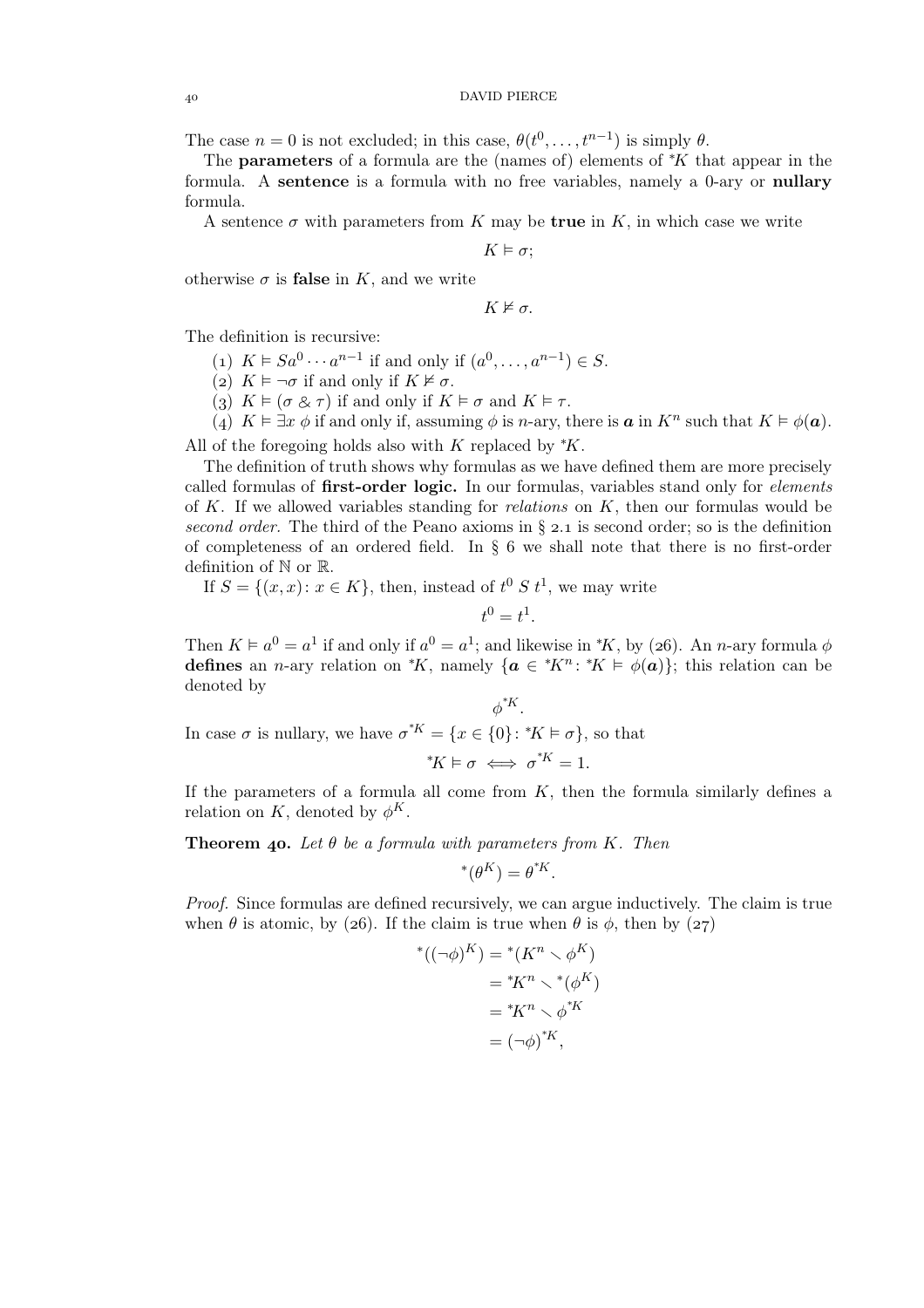so the claim is true when  $\theta$  is  $\neg \phi$ . Similarly, if the claim is true when  $\theta$  is  $\phi$  or  $\psi$ , then by (28) the claim is true when  $\theta$  is ( $\phi \otimes \psi$ ).

For the final case, let us first note that, if the claim is true when  $\theta$  is considered as m-ary, and  $m \leq n$ , then the claim is still true when  $\theta$  is considered as n-ary. Indeed, let f be the inclusion of  $m$  in  $n$ . Then

$$
\theta(x^0, \dots, x^{n-1})^K = \theta(x^0, \dots, x^{m-1})^K \times K^{n-m} = f_*^K(\theta(x^0, \dots, x^{m-1})^K),
$$

and likewise with  $*K$  in place of K. Now use (30).

To finish then, we suppose the claim is true when  $\theta$  is  $\phi$ , and we prove the claim when  $\theta$  is  $\exists x^{\ell} \phi$ . We may assume  $\phi$  and  $\exists x^{\ell} \phi$  are both *n*-ary, where  $\ell < n$ . Then we can understand  $(x^0, \ldots, x^{n-1})$  as  $(x, y, z)$ , where x is  $(x^0, \ldots, x^{\ell-1})$ , and y is  $x^{\ell}$ , and x is  $(x^{\ell+1},...,x^{n-1})$ . Then

$$
(\exists x^{\ell} \phi)^{K} = \{(\mathbf{a}, b, \mathbf{c}) \in K^{n} : K \vDash (\exists x^{\ell} \phi)(\mathbf{a}, b, \mathbf{c})\}
$$
  
=  $\{(\mathbf{a}, b, \mathbf{c}) \in K^{n} : K \vDash \exists x^{\ell} \phi(\mathbf{a}, x^{\ell}, \mathbf{c})\}$   
=  $f_{*}^{K}(\{(\mathbf{a}, \mathbf{c}) \in K^{n-1} : K \vDash \exists x^{\ell} \phi(\mathbf{a}, x^{\ell}, \mathbf{c})\}),$ 

where f is the function from  $n - 1$  to n given by

$$
f(k) = \begin{cases} k, & \text{if } k < \ell, \\ k+1, & \text{if } \ell \leq k < n-1. \end{cases}
$$

We have also that  $K \vDash \exists x^{\ell} \phi(a, x^{\ell}, c)$  if and only if  $K \vDash \phi(a, b, c)$  for some b in K. Then

$$
\{(\mathbf{a},\mathbf{c})\in K^{n-1}\colon K\vDash \exists x^{\ell}\ \phi(\mathbf{a},x^{\ell},\mathbf{c})\}=f_K^*[\phi^K].
$$

Combining these results, we have

$$
(\exists x^{\ell} \phi)^{K} = f_{*}^{K}(f_{K}^{*}[\phi^{K}]).
$$

By (29) and (30) then, the claim holds when  $\theta$  is  $\exists x^{\ell} \phi$ . Therefore it holds generally.  $\Box$ 

**Theorem 41.** Let  $\sigma$  be a sentence with parameters from K. Then<sup>9</sup>

$$
K \vDash \sigma \iff {}^*K \vDash \sigma.
$$

*Proof.* When  $n = 0$ , then equation (26) is simply <sup>\*</sup>S = S.

.. Mock higher-order logic. If we want our logic to be able to refer generally to subsets of a set, to functions on the set of functions on the set, and so forth, then we can proceed as follows. First, we recursively define types as certain strings:

- $(1)$  0 is a type.
- (2) if  $n \in \omega \setminus \{0\}$ , and  $(t_0, \ldots, \tau_{n-1})$  is a list of n types, then the string

$$
n\tau_0\cdots\tau_{n-1}
$$

is a type.

Note that the type 0 is also a type of the form  $n\tau_0 \cdots \tau_{n-1}$ , where  $n = 0$ .

**Theorem 42** (Unique Readability). *Every type has the form*  $n\tau_0 \cdots \tau_{n-1}$  *for some* unique *n in*  $\omega$  *and some* unique *list* ( $\tau_0, \ldots, \tau_{n-1}$ ) *of types.* 

In model-theoretic terms, the full structure on K is an *elementary substructure* of the structure induced on  $*K$  by  $X \mapsto *X$ .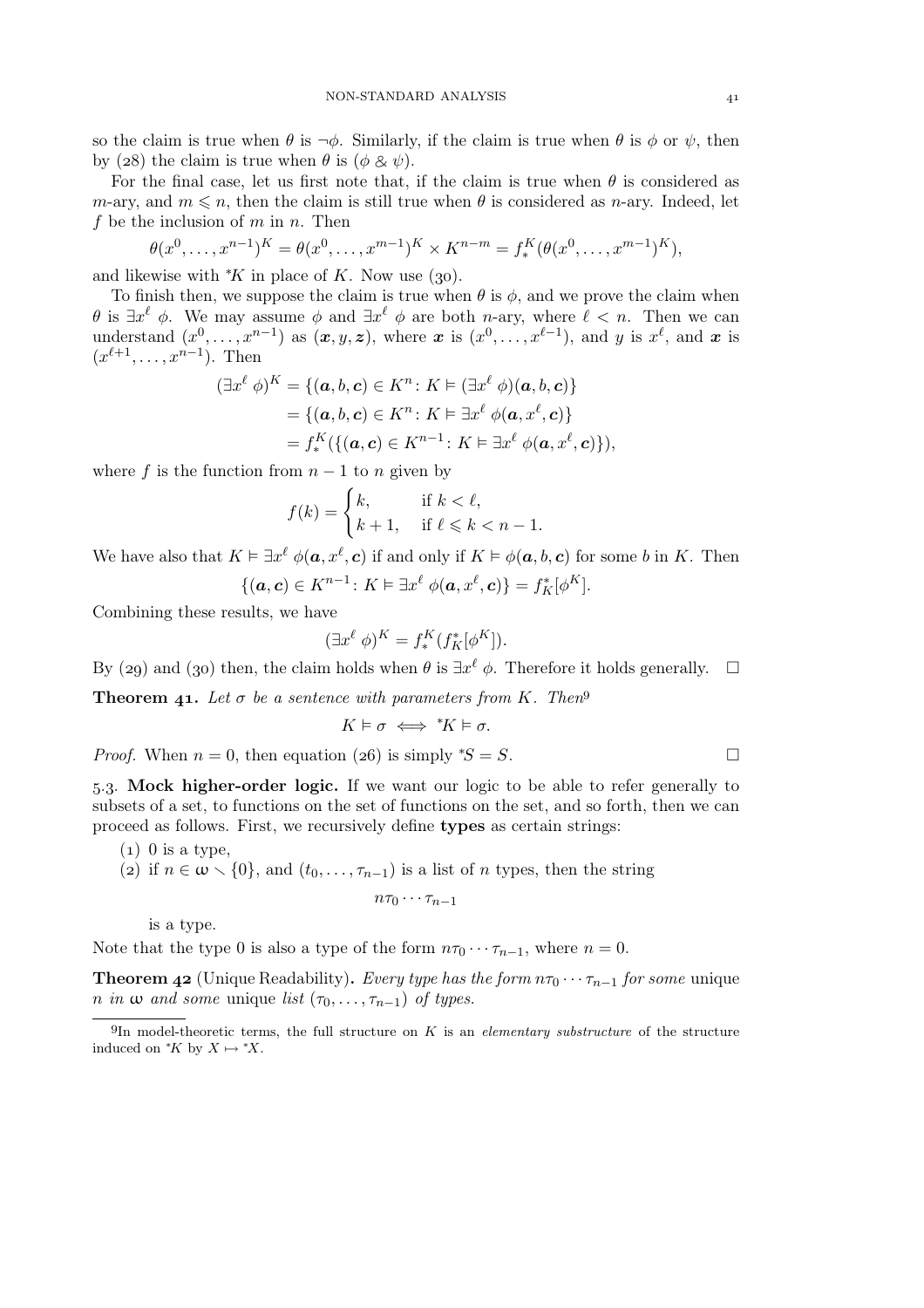Given a set  $K$ , we can now define

$$
(1) K_0=K,
$$

(2) if  $\tau$  is a type  $n\tau_0 \cdots \tau_{n-1}$ , where  $n > 0$ , then

$$
K_{\tau} = \mathscr{P}(K_{\tau(0)} \times \cdots \times K_{\tau(n-1)}).
$$

Here  $\tau(j)$  is just  $\tau_j$ , when used as a subscript itself. The first condition is not a special case of the second: if  $\tau$  is not 0, then elements of  $K_{\tau}$  are *relations*; but elements of  $K_0$ are just elements of  $K$ . Letting  $T$  be the set of types, we define

$$
\tilde{K} = \bigcup_{\tau \in T} K_{\tau}.
$$

Letting M be a maximal ideal of  $\mathcal{P}(\omega)$  as before, we have a special case of (24):

 ${}^{\ast}(\tilde{K}) = \tilde{K}^{\omega}/M.$ 

This introduces a potential ambiguity, since  $K \subseteq \tilde{K}$ , but \*K is not literally a subset of \* $(\tilde{K})$ . Since a relation S on K is also a relation on  $\tilde{K}$ , its image \*S is either a relation on <sup>\*</sup>K or on <sup>\*</sup>( $\tilde{K}$ ), but these two relations called <sup>\*S</sup> are not generally the same. This problem is taken care of by the following.

**Theorem 43.**  $*K$  embeds in  $*({\tilde K})$  under

$$
\{x \in K^{\omega} \colon x \equiv a\} \mapsto \{x \in \tilde{K}^{\omega} \colon x \equiv a\}.
$$

*Then an embedding i* of  $\mathscr{P}({^*\tilde{K}})^n$  *in*  $\mathscr{P}({^*\tilde{K}})^n$  *is induced, and the following diagram commutes.*

$$
\mathscr{P}(K^n) \xrightarrow{\ast} \mathscr{P}({^*\!K}^n)
$$
  
\n
$$
\subseteq \bigcup_{\ast} \qquad \qquad \bigcup_{i} i
$$
  
\n
$$
\mathscr{P}(\tilde{K}^n) \longrightarrow \mathscr{P}({^*\!(\tilde{K})}^n)
$$

*In particular, if*  $S \subseteq K^n$ *, then* 

 $i({}^*\!S) = {}^*\!S,$ 

*where*  $*S$  *is computed in*  $*K$  *and*  $*(\tilde{K})$  *respectively.* 

Another ambiguity arises when we consider that some *elements* of  $\tilde{K}$  are also *relations* on  $\tilde{K}$ . Indeed, every element S of  $\tilde{K} \setminus K_0$  is a relation on  $\tilde{K}$ , so it determines both the element  $(S: k \in \omega) + M$  or S of  $^*(\tilde{K})$  and the relation \*S on  $^*(\tilde{K})$ , but these are not literally the same. This is taken care of by the following.

**Theorem 44.** There is an embedding *ι* from the subset  $\bigcup_{\tau \in T} * (K_{\tau})$  of  $*(\tilde{K})$  into  $(\widetilde{*K})$ *such that*

\n- (1) 
$$
\iota(x) = x
$$
 when  $x \in {}^*\!K$ ,
\n- (2)  $\iota(x) \in ({}^*\!K)_\tau$  when  $x \in {}^*\!({K}_\tau)$ , and
\n- (3) if  $S \in \tilde{K} \setminus K_0$ , then
\n- $\iota(S) = \{(\iota(x^0), \ldots, \iota(x^{n-1})) : \mathbf{x} \in {}^*\!S\}.$
\n
\n(31)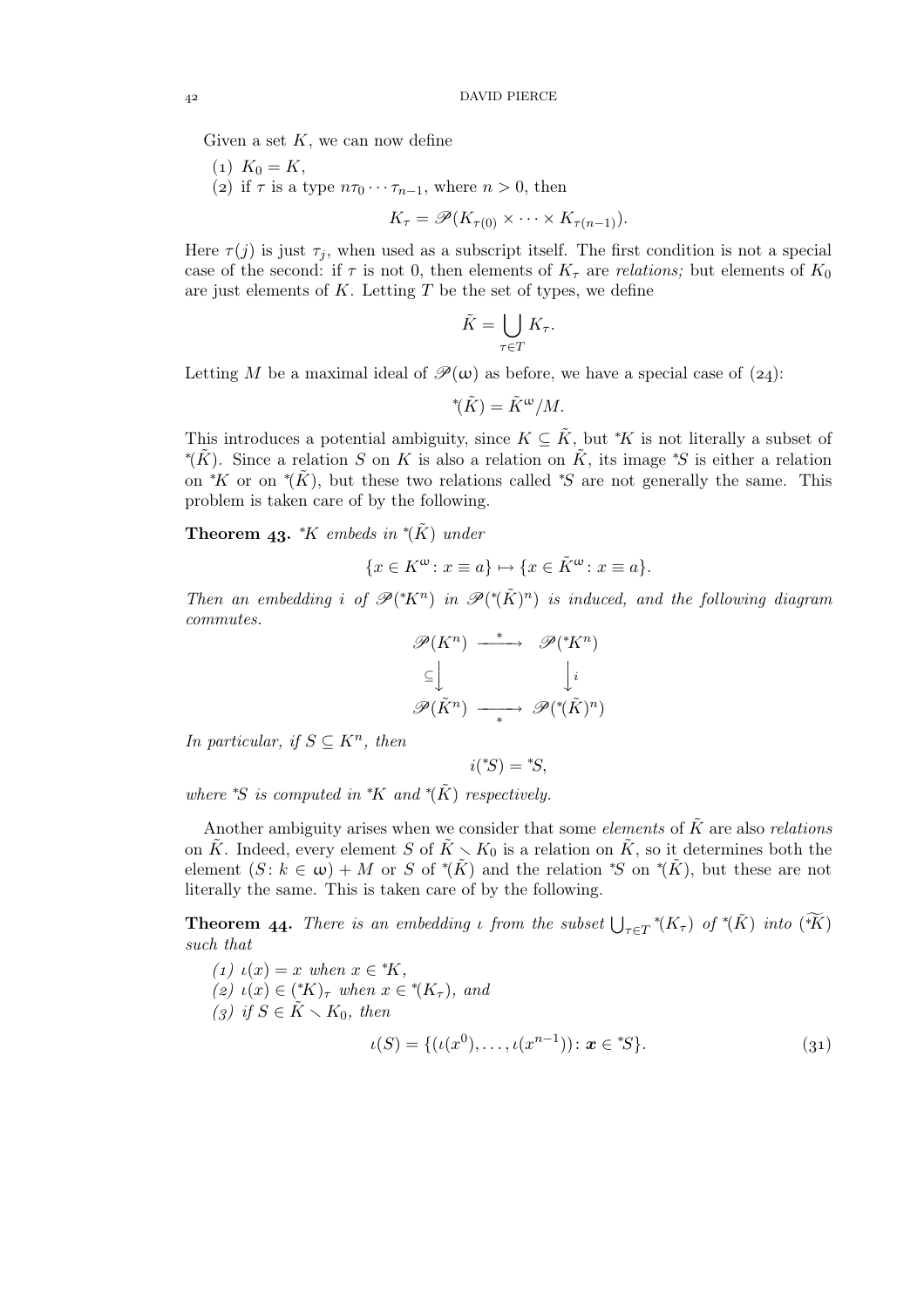*Proof.* If  $\tau$  is a type  $n\tau_0 \cdots \tau_{n-1}$ , let

$$
E_{\tau} = \{(\boldsymbol{x},y) \in \tilde{K}^{n+1} \colon \boldsymbol{x} \in y \otimes y \in K_{\tau}\}.
$$

Then the sentence

$$
\forall x \ \forall y \ (E_{\tau}xy \Rightarrow K_{\tau(0)}x^0 \otimes \cdots \otimes K_{\tau(n-1)}x^{n-1} \otimes K_{\tau}y)
$$

is true in  $\tilde{K}$ . By Theorem 41, it is true in  $^*(\tilde{K})$ . By Theorem 40,

$$
(K_{\tau}x)^{*(\tilde{K})} = ^{*}(K_{\tau}).
$$

Hence, if  $S \in {}^*\!(K_\tau)$ , then

$$
(E_{\tau} \mathbf{x} S)^{*(\tilde{K})} \subseteq {}^* (K_{\tau(0)}) \times \cdots \times {}^* (K_{\tau(n-1)}),
$$

and the function that converts such S to  $(E_{\tau} \mathcal{X} S)^{*(\tilde{K})}$  is an embedding. We can now define  $\iota$  recursively:

- (1)  $\iota(x) = x$  if  $x \in {}^*(K_0)$ ,
- (2) if  $\tau = n\tau_0 \cdots \tau_{n-1}$ , and  $R \in {}^{\ast}(K_{\tau})$ , then

$$
\iota(R) = \{ (\iota(a^0), \dots, \iota(a^{n-1})) \colon \, ^{*}(\tilde{K}) \vDash E_{\tau} \mathbf{a}R \}. \tag{32}
$$

By induction,  $\iota$  maps  $^*(K_{\tau})$  into  $(^*K)_{\tau}$ . Moreover, if again  $\tau = n\tau_0 \cdots \tau_{n-1}$ , and  $S \in K_{\tau}$ , then the sentence

$$
\forall x\ (Sx \iff E_{\tau}xS)
$$

is true in  $\tilde{K}$ , so it is true in  $^*(\tilde{K})$ , which means in particular

$$
^*\!S = S^{*(\tilde{K})} = (S\boldsymbol{x})^{*(\tilde{K})} = (E_{\tau}\boldsymbol{x} S)^{*(\tilde{K})}.
$$

This and  $(32)$  establish  $(31)$ .

As we shall see in § 6,  $\iota$  is not generally surjective. Also, even though every element of  $\tilde{K}$  is an element of some  $K_{\tau}$ , not every element of \*( $\tilde{K}$ ) is an element of some \*( $K_{\tau}$ ).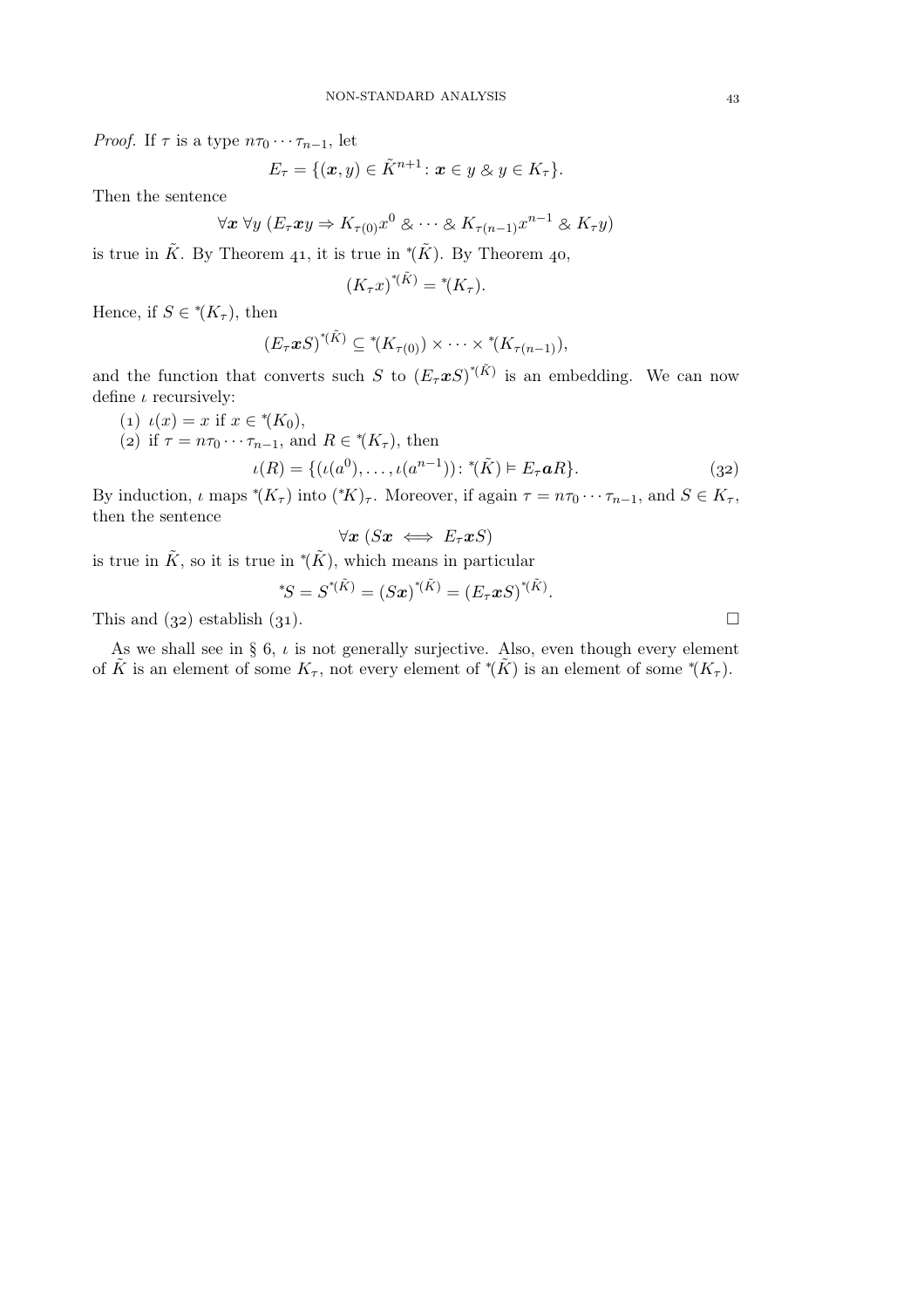### DAVID PIERCE

#### . Analysis

Let <sup>\*</sup>R be the ultrapower  $\mathbb{R}^{\omega}/M$  of R, where M is a *non-principal* maximal ideal of  $\mathscr{P}(\omega)$ . Then R embeds properly in  ${}^*\mathbb{R}$ , by Theorem 37. Everything we do now will be based on Theorem 41 in case  $K = \mathbb{R}$  or  $K = \mathbb{R}$ .

If S is a relation on R, then  $*S$  is a **standard** relation and is the **extension** of S. Also, elements of  $\mathbb{R}^n$  are **standard.** Note then that a standard relation might have nonstandard elements.

Suppose  $S \subseteq \mathbb{R}^n$ , and f is a function from S to R. Let

$$
T = \{(\boldsymbol{x}, f(\boldsymbol{x})) \colon \boldsymbol{x} \in S\};
$$

this is the **graph** of  $f$ . Then the sentences

$$
\forall x \exists y (Sx \Rightarrow Txy),
$$
  

$$
\mathbb{R} \models \forall x \forall y \forall z (Sx \& Txy \& Txz \Rightarrow y = z)),
$$

are true in R; by Theorem 40, they are true in  $*R$ . Therefore  $*T$  is the graph of a function from  $\mathscr{S}$  to  $\mathscr{F}$ . We may denote this function by

∗ f.

We have then

 $*f$  ↑  $S = f.$  (33)

In a formula, in place of  $Txy$ , we may write

$$
f(\boldsymbol{x})=y.
$$

**Theorem 45.**  $* \mathbb{R}$  *is a non-Archimedean ordered field with respect to*  $* <, * +, * -$ *, and* ∗ ·*, and* <sup>R</sup> *is an ordered subfield of* <sup>∗</sup>R*.*

*Proof.* There is a first-order sentence  $\sigma$  saying that R is an ordered field; but then  $^*\mathbb{R} \models \sigma$ . By (26) and (33),  $\mathbb R$  is an ordered subfield of <sup>\*</sup> $\mathbb R$ . Since  $\mathbb R$  is a *proper* subset of <sup>\*</sup> $\mathbb R$ , the latter must be non-Archimedean.  $\Box$ 

Corollary. *Being Archimedean is not a first-order property of fields.*

In the notation of the proof of Theorem  $44$ , we have the sentence

$$
\forall x (\exists y E_{10} y x \& \exists z \forall y (E_{10} y x \Rightarrow y \leq z) \Rightarrow
$$
  

$$
\exists w (\forall y (E_{10} y x \Rightarrow y \leq w) \& \forall z (\forall y (E_{10} y x \Rightarrow y \leq z) \Rightarrow w \leq z))),
$$

which says in R that every subset x of R with an element y and an upper bound z has a least upper bound w. This is true, so the same sentence is true in  $*(\tilde{\mathbb{R}})$ . But more precisely, in  $\mathbb{R}$ , the sentence is not about subsets of  $\mathbb{R}$ , but about elements of  $\mathbb{R}_{10}$ , which is  $\mathscr{P}(\mathbb{R})$ . In  $\check{P}(\mathbb{R})$ , the sentence says that every element of  $\check{P}(\mathbb{R}_{10})$  with an upper bound has a least upper bound. We know that  $\iota({^*}(\mathbb{R}_{10})) \subseteq ({^*}\mathbb{R})_{10}$ , which is  $\mathscr{P}({^*}\mathbb{R})$ . Now we can conclude that the embedding is proper, not surjective.

**Theorem 46.** N is a proper initial segment of  $\mathbb{R}$ . In particular, N consists of the finite *elements of* <sup>∗</sup>N*.*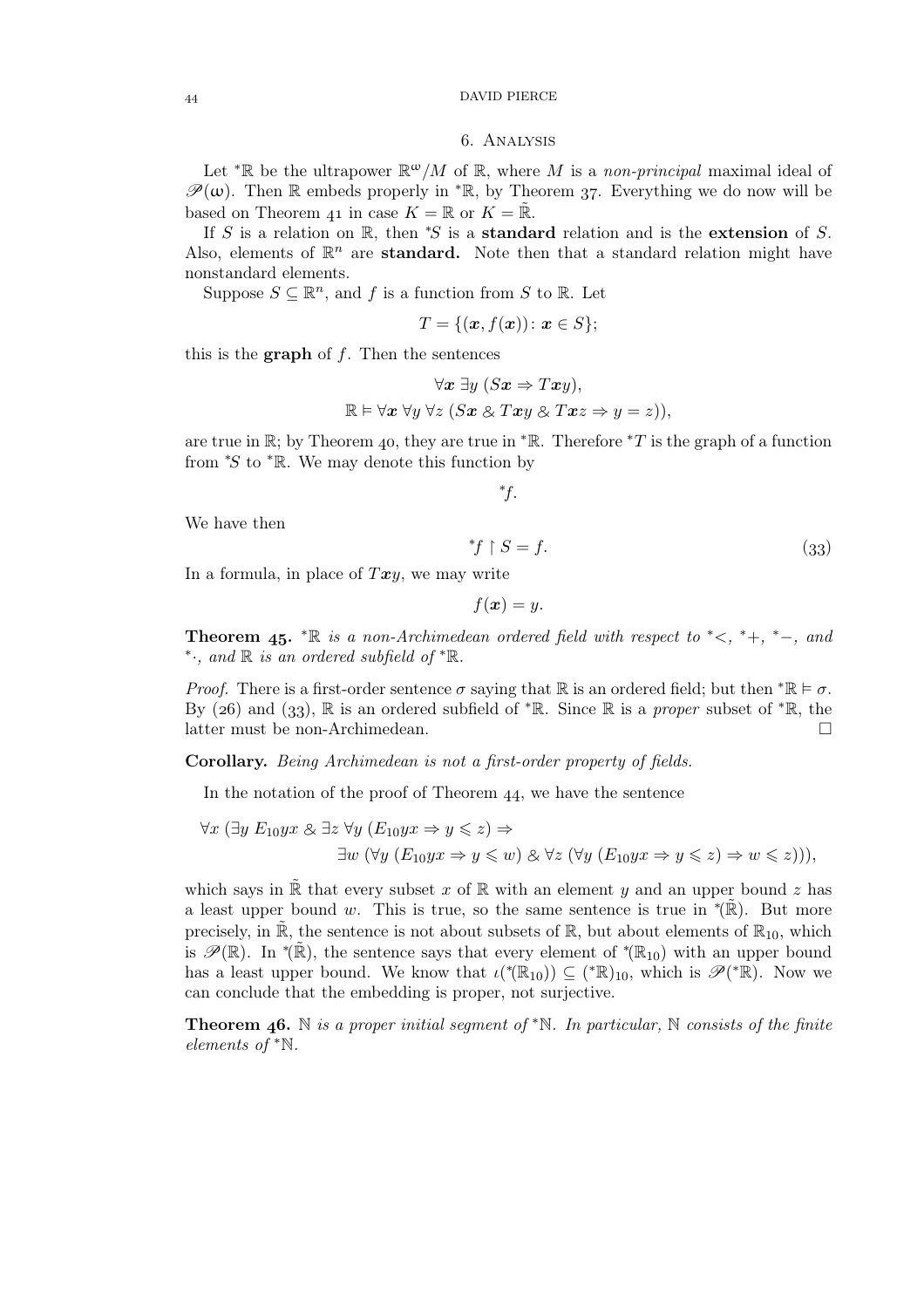*Proof.* For each *n* in N, the sentence

$$
\forall x \ (\mathbb{N}x \Rightarrow x = 0 \lor x = 1 \lor \dots \lor x = n \lor x > n)
$$

is true in R, hence in  $*$ R, so that  $\{0, 1, \ldots, n\}$  is an initial segment of  $*$ N. The sentence

 $\forall x \exists y \ (\mathbb{N}y \& x < y)$ 

is true in R and hence in \*R. In particular, let a be a positive infinite element of \*R. Then there is n in <sup>\*</sup>N such that  $a < n$ . Such n must be infinite and so are not in N.  $\Box$ 

Corollary. *The Peano Axioms are not first order.*

Theorem 47. A standard relation has nonstandard elements if and only if it is infinite.

*Proof.* Suppose  $S = {\mathbf{a}_0, ..., \mathbf{a}_{n-1}} \subseteq \mathbb{R}^m$ . Then the sentence

$$
\forall \boldsymbol{x}\ (S\boldsymbol{x} \Leftrightarrow \boldsymbol{x} = \boldsymbol{a}_0 \vee \dots \vee \boldsymbol{a}_{n-1})
$$

is true in R and  $*$ R, so  $*S = S$ .

Now suppose f is an injective function from N into R. Then  $*f$  is an injective function on <sup>\*</sup>N. If <sup>\*</sup>f(n) is an element a of R for some n in <sup>\*</sup>N, then the sentence

$$
\exists x \ (\mathbb{N}x \& f(x) = a)
$$

is true in \*R and R, so  $n \in \mathbb{N}$ . Thus, if  $n \in \mathbb{N} \setminus \mathbb{N}$ , then  $\mathbb{N}(n) \in \mathbb{N} \setminus \mathbb{R}$ .

# 6.1. Sequences.

**Theorem 48.** Let a be a sequence  $(a_n : n \in \mathbb{N})$  in  $\mathbb{R}$ . Then <sup>\*</sup>a is a sequence  $(a_n : n \in \mathbb{N})$ *for some*  $a_n$  *in*  ${}^* \mathbb{R}$  *(for n in*  ${}^* \mathbb{N} \setminus \mathbb{N}$ ). Also a *converges if and only if*  ${}^* a$  *converges. If*  ${}^* a$ *converges to b, then*  $b \in \mathbb{R}$ *.* 

The following theorem can be understood as an alternative *definition* of convergence, if one does not want to bother with the traditional definition.

**Theorem 49.** A standard sequence  $(a_n : n \in \mathbb{N})$  converges to L if and only if, for all *infinite* n*,*

 $a_n \simeq L$ .

*Proof.* Let a be the sequence, and suppose it converges to L. For every positive standard  $\varepsilon$ , there is a standard M such that the sentence

$$
\forall x \ (\mathbb{N}x \otimes x \geqslant M \Rightarrow |a_n - L| < \varepsilon)
$$

is true in R and \*R. In particular, for every infinite n, we have  $|a_n - L| < \varepsilon$  for every standard positive  $\varepsilon$ ; but this just means  $a_n \simeq L$ .

Suppose a does not converge to L. Then there is some positive standard  $\varepsilon$  such that the sentence

$$
\forall y \; \exists x \; (\mathbb{N}x \; \& \; x \geq y \; \& \; |a_n - L| \geq \varepsilon)
$$

is true in R and  $*$ R. In particular, if M is infinite, then there is some n in  $*$ N that is greater than M (and therefore infinite) such that  $|a_n - L| \geq \varepsilon$ .

For example,  $\lim_{n\to\infty} 1/n = 0$ , simply because  $1/n$  is infinitesimal when n is infinite.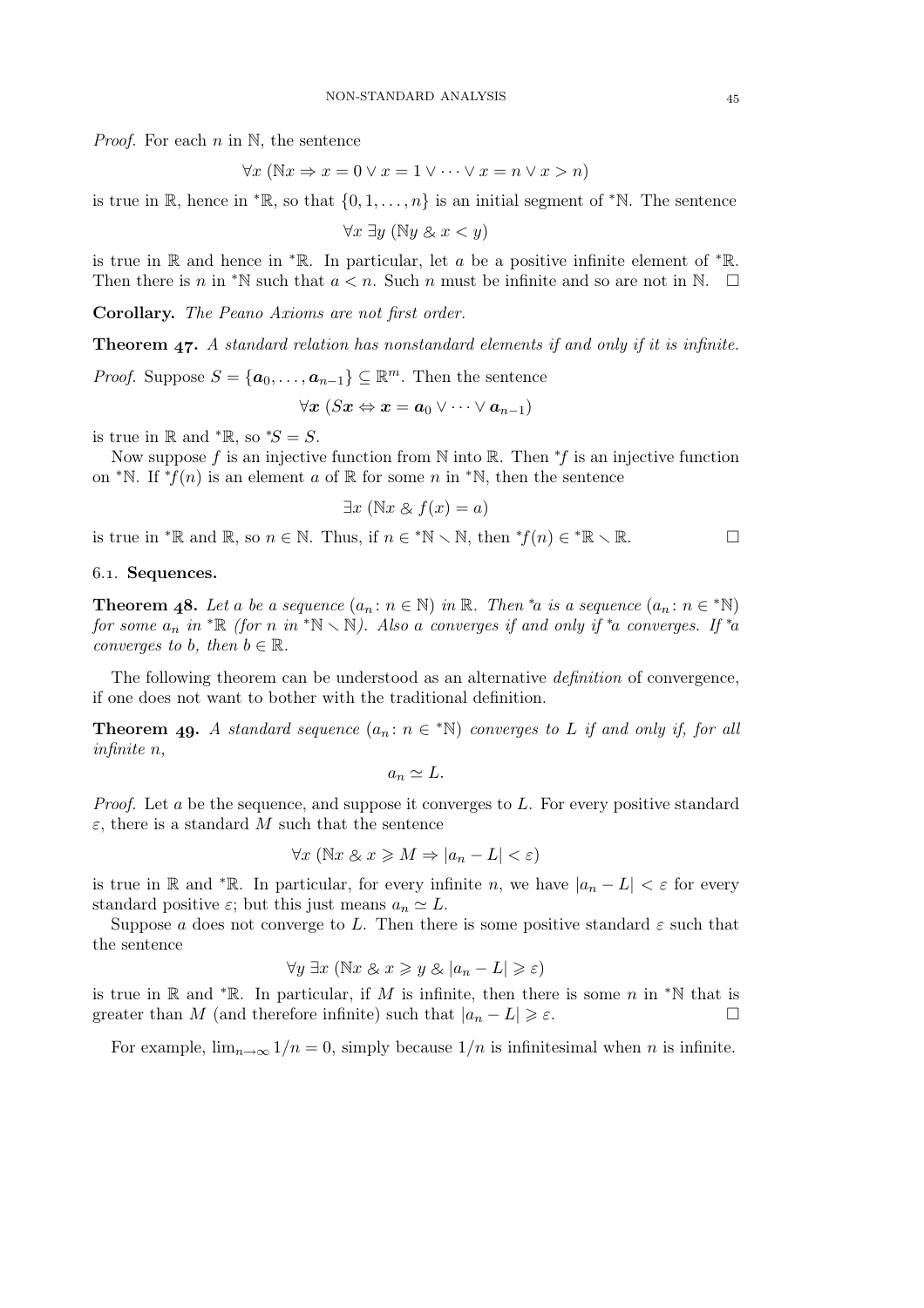**Theorem 50.** Let a and b be standard convergent sequences, and  $r \in \mathbb{R}$ . Then

$$
\lim(a+b) = \lim(a) + \lim(b),\tag{34}
$$

$$
\lim(r a) = r \lim(a),\tag{35}
$$

$$
\lim(ab) = \lim(a)\lim(b). \tag{36}
$$

*Proof.* Let R be the ring of finite members of  $* \mathbb{R}$ , and let I be its ideal of infinitesimals. Suppose  $a_n \simeq L$  and  $b_n \simeq M$ . Then  $a_n - L$  and  $b_n - M$  are in I, hence so are  $(a_n + b_n) (L + M)$  and  $ra_n - rL$ . This shows (34) and (35). For (36), note

$$
|a_n b_n - LM| = |a_n b_n - a_n M + a_n M - LM| \leq |a_n| |b_n - M| + |a_n - L| |M|.
$$

But the last is in I since  $|a_n|$  and  $|M|$  are in R (why?).

**Theorem 51.** A standard sequence is bounded if and only if every term is finite.

*Proof.* That a is bounded means that, for some M, the sentence

$$
\forall x \ (x \in \mathbb{N} \Rightarrow |a_x| < M)
$$

is true in R; then it is true in  $*R$ , so every entry in  $*a$  is bounded by M, hence finite. Suppose a is unbounded. Then the sentence

$$
\forall x\; \exists y\; (y\in \mathbb{N}\; \& \; |a_y|>x
$$

is true in R, hence in  $*R$ . Let L be positive and infinite; then there is n in  $*N$  such that  $|a_n| > L.$ 

Compare the following with Theorem 27.

**Theorem 52.** A standard sequence  $(a_n)$  converges if and only if, for all infinite m and n,

 $a_m \simeq a_n$ .

*Proof.* If  $(a_n)$  converges to L, then  $a \simeq L$  for all infinite n, and therefore  $a_m \simeq a_n$  for all infinite m and n, since  $\simeq$  is an equivalence relation.

Suppose conversely  $a_m \simeq a_n$  for all infinite m and n. If each  $a_n$  is *finite*, and n is in particular infinite, then  $(a_n)$  converges to the standard part of  $a_n$ . Suppose some  $a_n$ is infinite. Then by Theorem 51, the sequence  $(a_n : n \in \mathbb{N})$  is unbounded. Hence the sentence

$$
\forall x \; \exists y \; (x \in \mathbb{N} \Rightarrow y \in N \; \& \; x \leq y \; \& \; |a_x| + 1 \leq |a_y|)
$$

is true in R and  $^*$ R, so  $a_m$  and  $a_n$  fail to be infinitely close for some infinite m and n.  $\Box$ 

Traditionally, L is a limit point of  $(a_n)$  if for all positive  $\varepsilon$  and for all m in N, there is n such that  $m < n$  and  $|L - a_n| < \varepsilon$ . The following can be used as an alternative definition.

**Theorem 53.** A finite number L is a limit point of the standard sequence  $(a_n)$  if and *only if, for some infinite* n*,*

$$
a_n \simeq L.
$$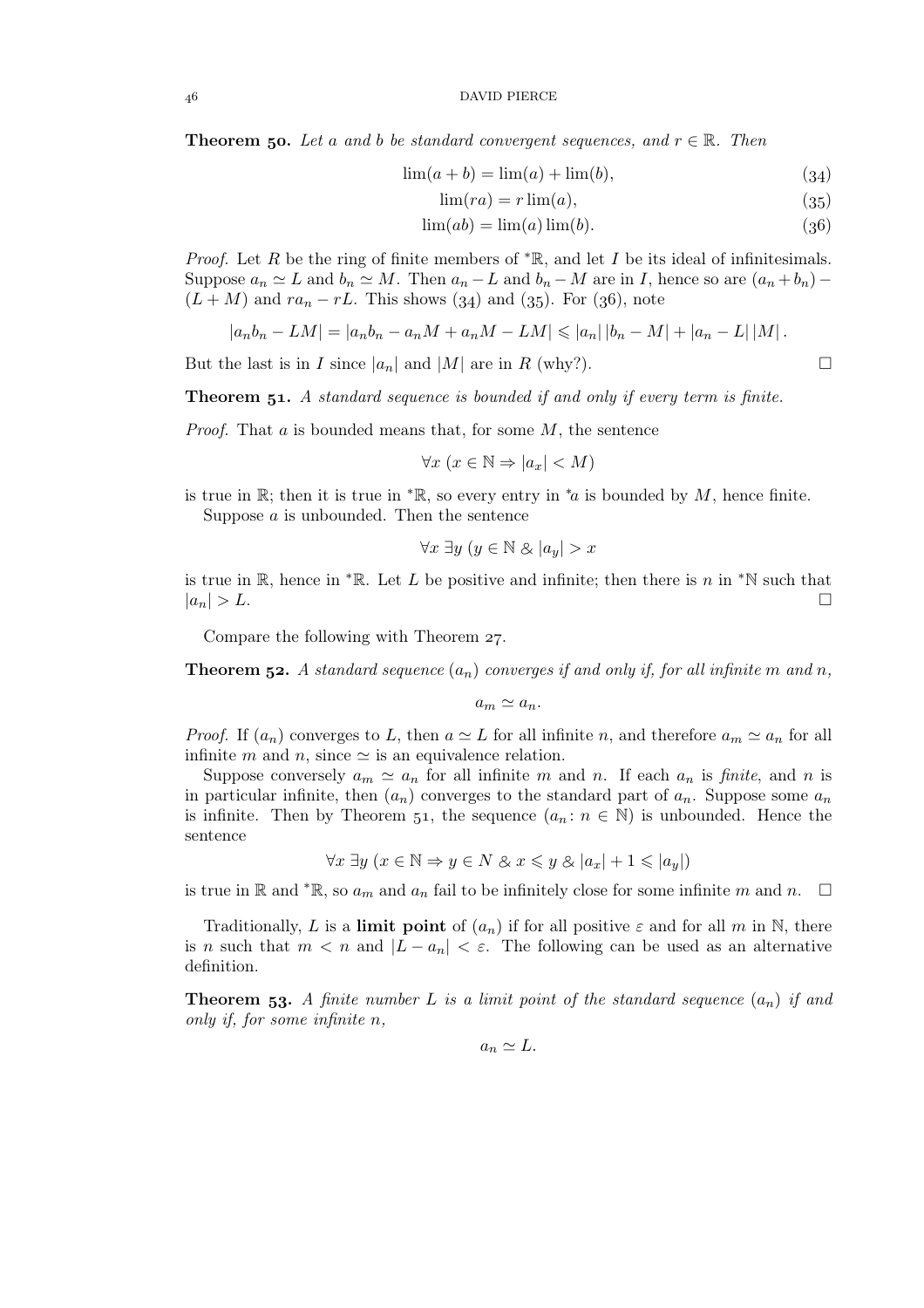*Proof.* If L is a limit point of  $(a_n)$ , then the sentence

$$
\forall x \,\forall y \,\exists z \,(x > 0 \,\& y \in \mathbb{N} \Rightarrow z \in N \,\& y < z \,\& |L - a_z| < x)
$$

is true in R and \*R, so for an infinitesimal  $\varepsilon$  there is an infinite n such that  $|L - a_n| < \varepsilon$ and hence  $a_n \simeq L$ .

Suppose L is not a limit point of  $(a_n)$ . Then there is some positive  $\varepsilon$  and some n in N such that the sentence

$$
\forall x \ (x \in \mathbb{N} \Rightarrow |L - a_x| \geqslant \varepsilon)
$$

is true in R and \*R. This means  $|L - a_n| \geq \varepsilon$  whenever *n* is infinite.

The non-standard proof of the following should be compared with the traditional divide-and-conquer proof.

Theorem 54 (Bolzano–Weierstraß). *Every bounded standard sequence has a limit point.* 

*Proof.* Indeed, by Theorem 51, if  $(a_n)$  is bounded, then each  $a_n$  has a standard part when n is infinite, and that standard part is a limit point of the sequence by Theorem 53.  $\Box$ 

6.2. **Continuity.** Suppose now f is a standard function defined on an interval [a, b]. If  $c \in [a, b]$ , we say, classically, that

$$
\lim_{x \to c} f(x) = \lim_{c} (f) = L
$$

if for all positive  $\varepsilon$  there is a positive  $\delta$  such that, for all x in [a, b],

$$
0 < |x - c| < \delta \implies |L - f(x)| < \varepsilon.
$$

Theorem 55. If f is a standard function defined on an interval I that contains c, then  $\lim_{c} f = L$  *if and only if, for all* x *in* I *that are distinct from c*,

$$
x \simeq c \implies f(x) \simeq L.
$$

**Theorem 56.** If  $\lim_{c} f$  and  $\lim_{c} g$  exist, then

$$
\lim_{c} (f+g) = \lim_{c} (f) + \lim_{c} (g),
$$

$$
\lim_{c} (fg) = \lim_{c} (f) \lim_{c} (g);
$$

*if also*  $\lim_{c} (f) \neq 0$ *, then* 

$$
\lim_{c} \left(\frac{1}{f}\right) = \frac{1}{\lim_{c}(f)}.\tag{37}
$$

*Proof.* For (37), if  $f(x) \simeq L$ , and  $L \neq 0$ , then  $|f(x)| > |L|/2$ , so that

$$
\left|\frac{1}{f(x)} - \frac{1}{L}\right| = \frac{|L - f(x)|}{|f(x)L|} < \frac{2}{L^2} |L - f(x)| \simeq 0. \qquad \Box
$$

The function f is **continuous at** c, if  $\lim_{c} (f) = f(c)$ ; **continuous on** [a, b], if continuous at every point of  $[a, b]$ .

**Theorem 57** (Intermediate Value). If f is continuous on [a, b], and d lies between  $f(a)$ and  $f(b)$ *, then for some* c in  $(a, b)$ *,* 

$$
f(c)=d.
$$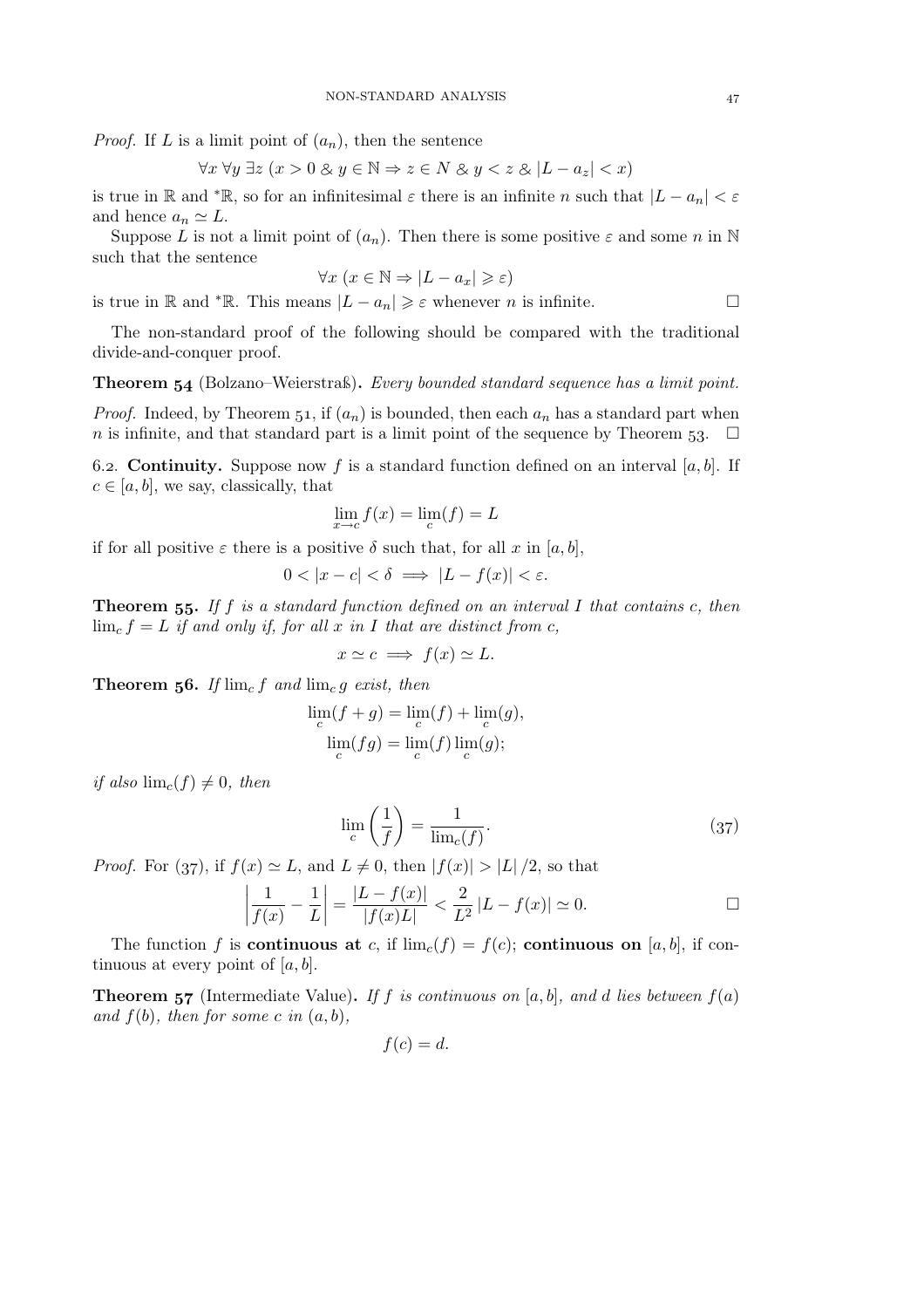DAVID PIERCE

*Proof.* Suppose  $f(a) < d < f(b)$ . In R, for all n in  $\mathbb{N}^+$ , there is some *least* j in N such that

$$
f(a + \frac{j}{n}(b - a)) < d \leq f(a + \frac{j+1}{n}(b - a)).\tag{38}
$$

Then the same is true in  $* \mathbb{R}$ , with  $* \mathbb{N}$  replacing N. In particular, we have (38) for some j in \*N, where n is in \*N  $\lt$  \*N. Let c be the standard part of  $a + (j/n)(b - a)$ . Then

$$
f(a + \frac{j}{n}(b - a)) \simeq f(c) \simeq f(a + \frac{j+1}{n}(b - a)).
$$
  
Therefore  $f(c) = d$ .

Theorem (Extreme Value). *If* f *is continuous on* [a, b]*, then it attains a maximum and minimum value on the interval.*

*Proof.* For all positive natural numbers n, for some natural number j such that  $j \leq n$ , the value of

$$
f(a+\frac{j}{n}(b-a))
$$

is maximized. In particular, this is so when n is infinite. If  $i \leq n$ , we now have

$$
f(a+\frac{i}{n}(b-a)) \leqslant f(a+\frac{j}{n}(b-a)).
$$

Let d be the standard part of  $a + (j/n)(b - a)$ . For every c in [a, b], there is a natural number i such that

$$
a + \frac{i}{n}(b - a) \leq c < a + \frac{i + 1}{n}(b - a).
$$

Then these three numbers are infinitely close, so

$$
f(c) \simeq f(a + \frac{i}{n}(b - a)).
$$

Therefore  $f(c) \leq f(d)$ .

6.3. Derivatives. If

$$
\lim_{x \to c} \frac{f(x) - f(c)}{x - c} = d,
$$

then we write

$$
f'(c) = d,
$$

saying f is differentiable at c, with derivative d at c. So  $f'(c) = d$  if and only if, whenever  $c \simeq c$  but  $x \neq c$ , we have

$$
\frac{f(x) - f(c)}{x - c} \simeq d.
$$

Theorem 59. If f *is differentiable at c, then it is continuous at c.* 

*Proof.* If f is differentiable at c and  $x \simeq c$ , then

$$
f(x) - f(c) \simeq (x - c)f'(c) \simeq 0;
$$

so f is continuous at c.  $\Box$ 

**Theorem 60.** If f and g are differentiable at c, then so are  $f + g$  and fg, and  $(f+g)'(c) = f'(c) + g'(c),$   $(fg)'(c) = f'(c)g(c) + f(c)g'(c).$ 

$$
f_{\rm{max}}
$$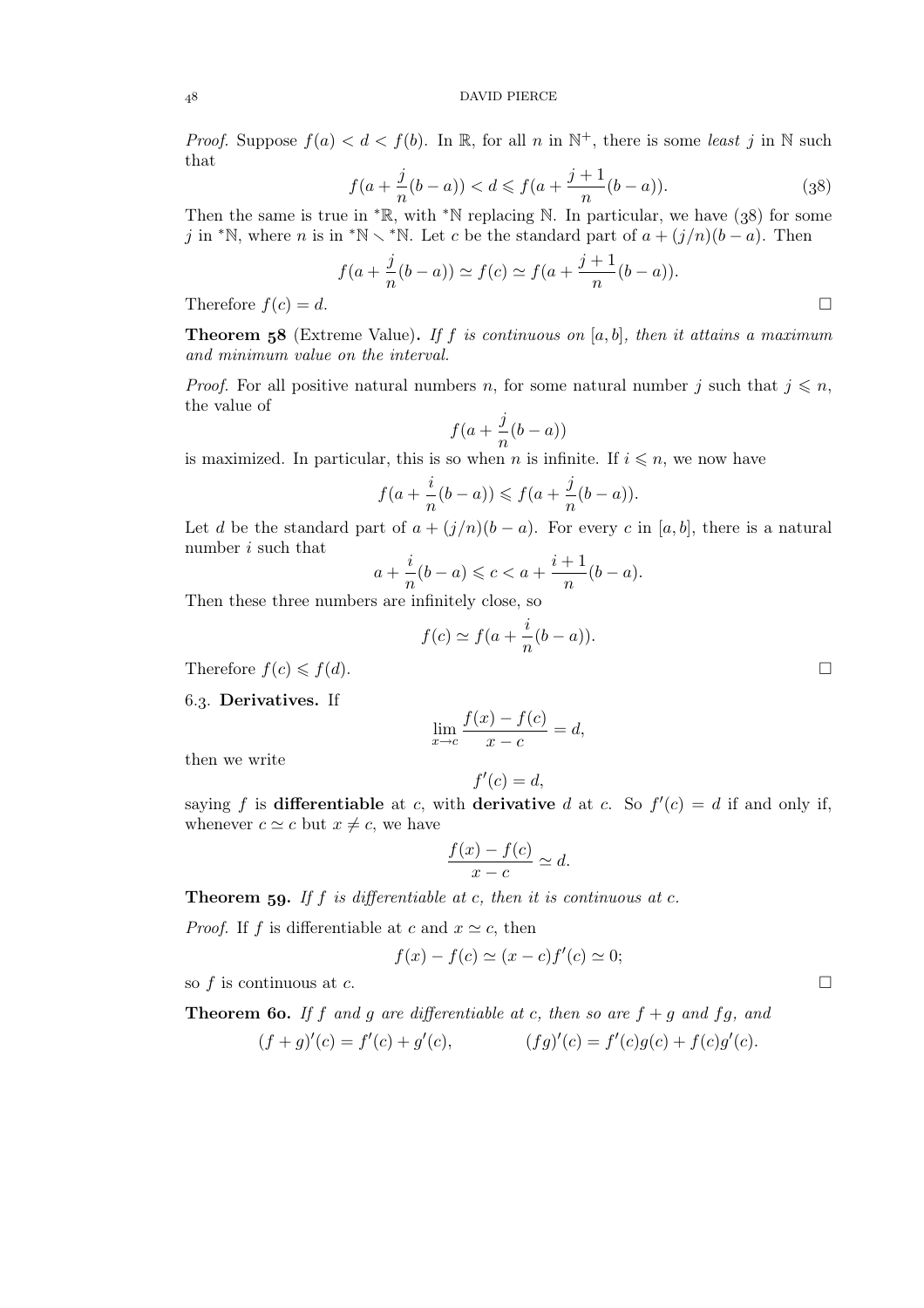*Proof.* If  $x \simeq c$ , then

$$
\frac{(fg)(x) - (fg)(c)}{x - c} = \frac{f(x) - f(c)}{x - c}g(c) + f(x)\frac{g(x) - g(c)}{x - c} \simeq f'(c)g(c) + f(c)g'(c). \quad \Box
$$

The standard function f has a **local maximum** at c if, for some positive  $\delta$ , the function f is defined on  $(c - \delta, c + \delta)$  and on this interval is maximized at c.

Theorem . *A standard function* f *has a local maximum at* c *if and only if* f *is defined on*  $\{x : x \simeq c\}$  *and on this interval is maximized at c.* 

*Proof.* Necessity of the condition is immediate. To prove sufficiency, suppose f does not have a local maximum at c. Then for every positive  $\delta$ , and in particular for  $\delta$  that are infinitely close to c, either f is not defined on  $(c - \delta, c + \delta)$ , or else f is not maximized<br>there at c. But that interval is a subset of  $\{x : x \sim c\}$ there at c. But that interval is a subset of  $\{x: x \simeq c\}$ .

**Theorem 62.** If f has a local maximum and is differentiable at c, then  $f'(c) = 0$ .

*Proof.* We assume that, if  $x \simeq c$ , but  $x \neq c$ , then  $f(x) \leq c$ , so

$$
\frac{f(x) - f(c)}{x - c} \begin{cases} \geqslant 0, & \text{if } x < c, \\ \leqslant 0, & \text{if } x > c. \end{cases}
$$

Since  $(f(x) - f(c))/(x - c) \simeq f'(c)$ , we can conclude that  $f'(c) = 0$ .

**Theorem 63** (Rolle). If f is continuous on [a, b] and differentiable on  $(a, b)$ , and  $f(a) =$  $f(b)$ *, then, for some c in*  $(a, b)$ *,* 

$$
f'(c)=0.
$$

*Proof.* Theorems  $58$  and  $62$ .

6.4. Integrals. Classically, the integral of a bounded function f on an interval [a, b] can be defined as follows. Suppose I is a number such that, for all positive  $\varepsilon$ , there is a positive  $\delta$  such that, for all positive integers n, for all lists  $(a_0, \ldots, a_n)$  and  $(\xi_1, \ldots, \xi_n)$ of numbers such that

$$
a = a_0 \le \xi_1 \le a_1 \le \dots \le a_{n-1} \le \xi_n \le a_n = b \tag{39}
$$

and also

$$
\min(a_1 - a_0, \dots, a_n - a_{n-1}) \leq \delta,
$$

we have

$$
\left| I - \sum_{i=1}^{n} f(\xi_i)(a_i - a_{i-1}) \right| < \varepsilon.
$$

Then f is **integrable** on [a, b], and

$$
\int_{a}^{b} f = I.
$$

This is not a first-order statement in R, so we move to R. Let  $A_{[a,b]}$  be the set of finite sequences  $(a_0, \xi_1, a_1, \ldots, a_n, a_n)$  with entries from R, where  $n \in \mathbb{N}$  and (39) holds. Such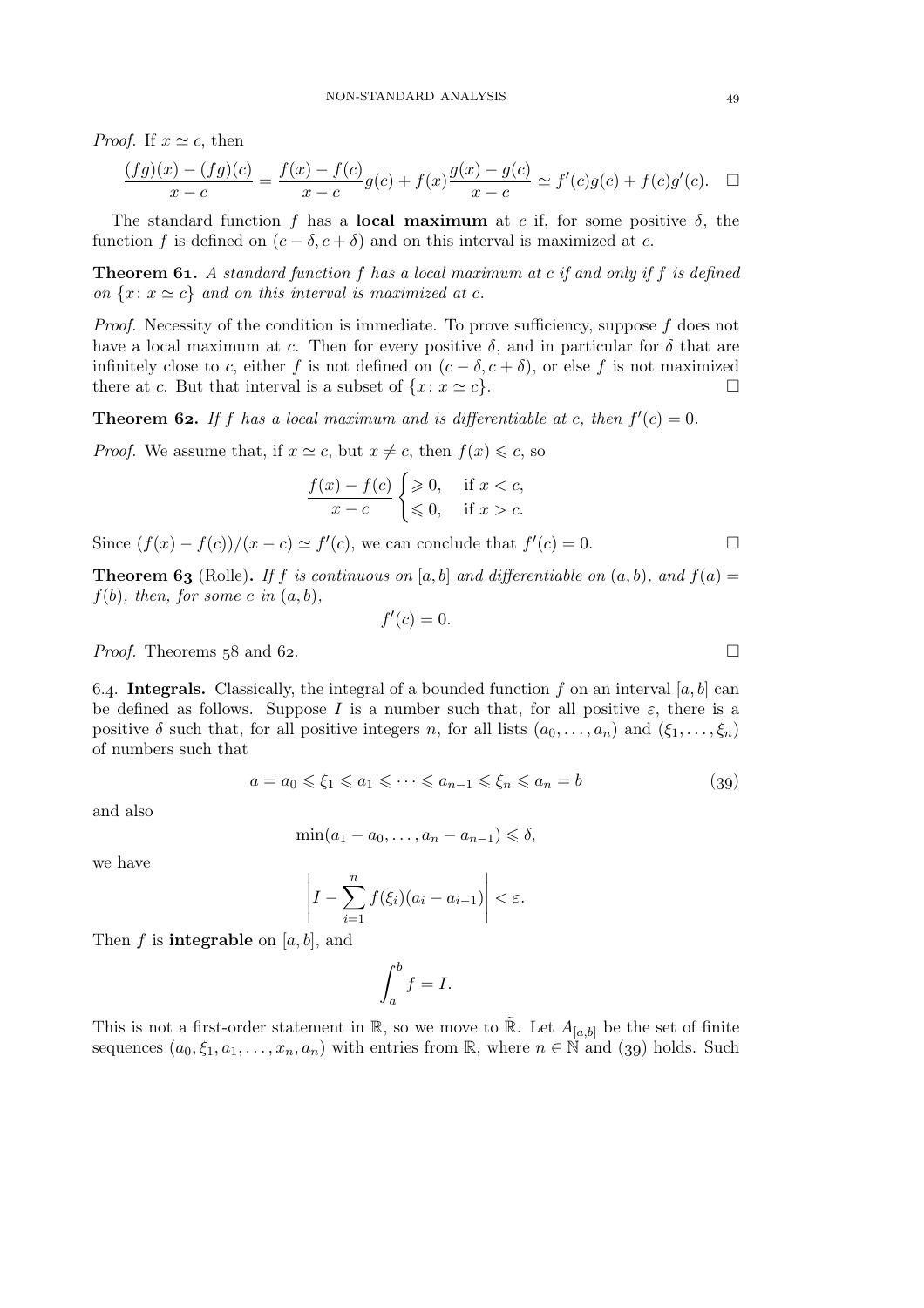sequences can be understood as binary relations on R, so that  $A_{[a,b]} \in \mathbb{R}_{200}$ . If f is a bounded function on [a, b], let  $S_{f,a,b}$  be the function

$$
(a_0, \xi_1, a_1, \dots, \xi_n, a_n) \mapsto \sum_{i=1}^n f(\xi_i)(a_i - a_{i-1})
$$

on A. So  $S_{f,a,b} \in \mathbb{R}_{22000}$ . An element of  $^*A_{[a,b]}$  also takes the form  $(a_0, \xi_1, a_1, \ldots, \xi_n, a_n)$ , where again (39) holds; but now  $n \in \mathbb{N}$ . Such an element can be called **fine** if  $a_{i-1} \simeq a_i$ for each i in  $\{1, \ldots, n\}$ . It must be noted that fine elements of  $*A$  do exist: for example,

$$
(a, a + \frac{1}{n}(b - a), a + \frac{1}{n}(b - a), \ldots, a + \frac{n-1}{n}(b - a), a + \frac{n-1}{n}(b - a)),
$$

where  $n$  is infinite.

**Theorem 64.** Given a bounded function f on  $[a, b]$ , Then f is integrable on  $[a, b]$  if and *only if, for any two fine elements* a and a' of  $^*A_{[a,b]}$ ,

$$
^*S_{f,a,b}(a) \simeq {^*S_{f,a,b}(a')}.
$$

In this case,  $\int_a^b f$  is the standard part of either of these sums.

**Theorem 65** (Fundamental, of Calculus). *Suppose* f is continuous on [a, b]. If  $a \leq c \leq b$ , *then* f *is integrable on* [a, c]*. The function*

$$
x \mapsto \int_a^x f
$$

*is differentiable on* [a, b]*, and its derivative is* f*.*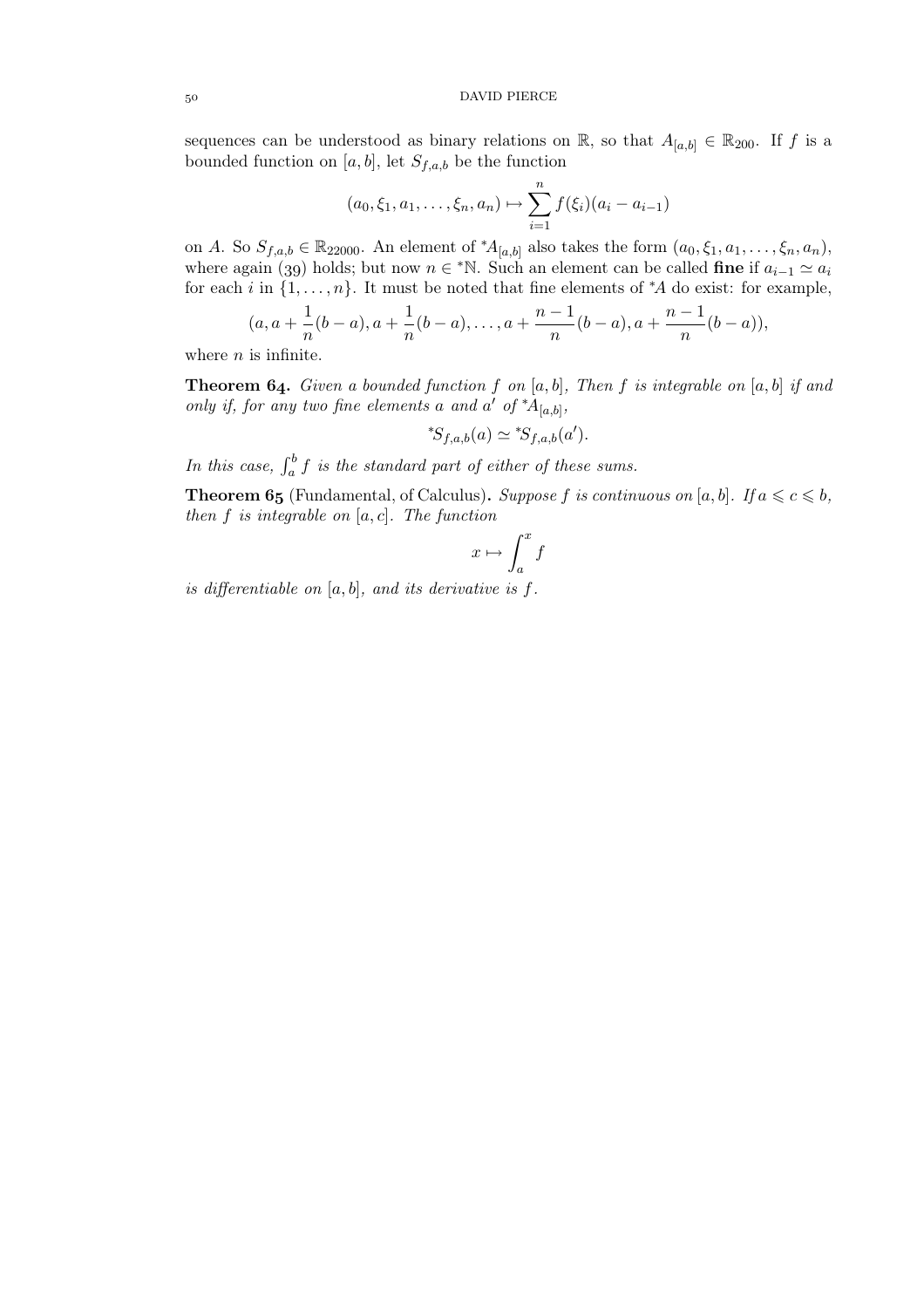| capital               | minuscule                                      | transliteration | name    |  |  |  |
|-----------------------|------------------------------------------------|-----------------|---------|--|--|--|
| А                     | $\alpha$                                       | $\mathbf{a}$    | alpha   |  |  |  |
| $\boldsymbol{B}$      | $_{\beta}$                                     | b               | beta    |  |  |  |
| $\varGamma$           |                                                | g               | gamma   |  |  |  |
| $\varDelta$           | $\begin{matrix} \gamma \\ \delta \end{matrix}$ | $\mathbf d$     | delta   |  |  |  |
| $\cal E$              | $\epsilon$                                     | e               | epsilon |  |  |  |
| Z                     | ζ                                              | Ζ               | zeta    |  |  |  |
| $H_{\rm}$             | $\eta$                                         | ê               | eta     |  |  |  |
| $\Theta$              | $\theta$                                       | $_{\rm th}$     | theta   |  |  |  |
| $\boldsymbol{I}$      | $\iota$                                        | $\mathbf{i}$    | iota    |  |  |  |
| $K \$                 | к                                              | $\mathbf k$     | kappa   |  |  |  |
| $\varLambda$          | λ                                              | $\mathbf{l}$    | lambda  |  |  |  |
| $\bm{M}$              | $\mu$                                          | m               | mu      |  |  |  |
| $\cal N$              | $\boldsymbol{\nu}$                             | $\mathbf n$     | nu      |  |  |  |
| $\varXi$              | ξ                                              | $\mathbf x$     | хi      |  |  |  |
| $\overline{O}$        | $\mathbf{o}$                                   | $\overline{O}$  | omicron |  |  |  |
| $\boldsymbol{\varPi}$ | $\pi$                                          | p               | pi      |  |  |  |
| $\overline{P}$        | $\rho$                                         | $\mathbf{r}$    | rho     |  |  |  |
| $\varSigma$           | $\sigma$ , s                                   | S               | sigma   |  |  |  |
| $\cal T$              | $\tau$                                         | $\mathbf t$     | tau     |  |  |  |
| $\boldsymbol{\gamma}$ | $\upsilon$                                     | y, u            | upsilon |  |  |  |
| $\varPhi$             | $\phi$                                         | ph              | phi     |  |  |  |
| X                     |                                                | ch              | chi     |  |  |  |
| Ψ                     | $\chi \over \psi$                              | ps              | psi     |  |  |  |
| Ω                     | $\omega$                                       | ô               | omega   |  |  |  |

# Appendix A. The Greek alphabet

The following remarks pertain to *ancient* Greek. The vowels are  $\alpha$ ,  $\epsilon$ ,  $\eta$ ,  $\iota$ ,  $\alpha$ ,  $\nu$ ,  $\omega$ , where  $\eta$ is a long  $\epsilon$ , and  $\omega$  is a long  $\epsilon$ ; the other vowels  $(a, \iota, \nu)$  can be long or short. Some vowels may be given tonal accents  $(\phi, \hat{a}, \hat{a})$ . An initial vowel takes either a rough-breathing mark (as in  $\dot{a}$ ) or a smooth-breathing mark ( $\dot{a}$ ): the former mark is transliterated by a preceding h, and the latter can be ignored, as in  $\hat{\nu}\pi\epsilon\rho\beta$ ολή hyperbolê *hyperbola*,  $\hat{\rho}\rho\theta\gamma\omega\gamma\omega\nu$ orthogônion *rectangle*. Likewise, *ρ* is transliterated as rh, as in *ρόμβος* rhombos *rhombus*. A long vowel may have an iota subscript  $(\alpha, \eta, \omega)$ , especially in case-endings of nouns. Of the two forms of minuscule sigma, the  $s$  appears at the ends of words; elsewhere,  $\sigma$ appears, as in βάσις basis *base.*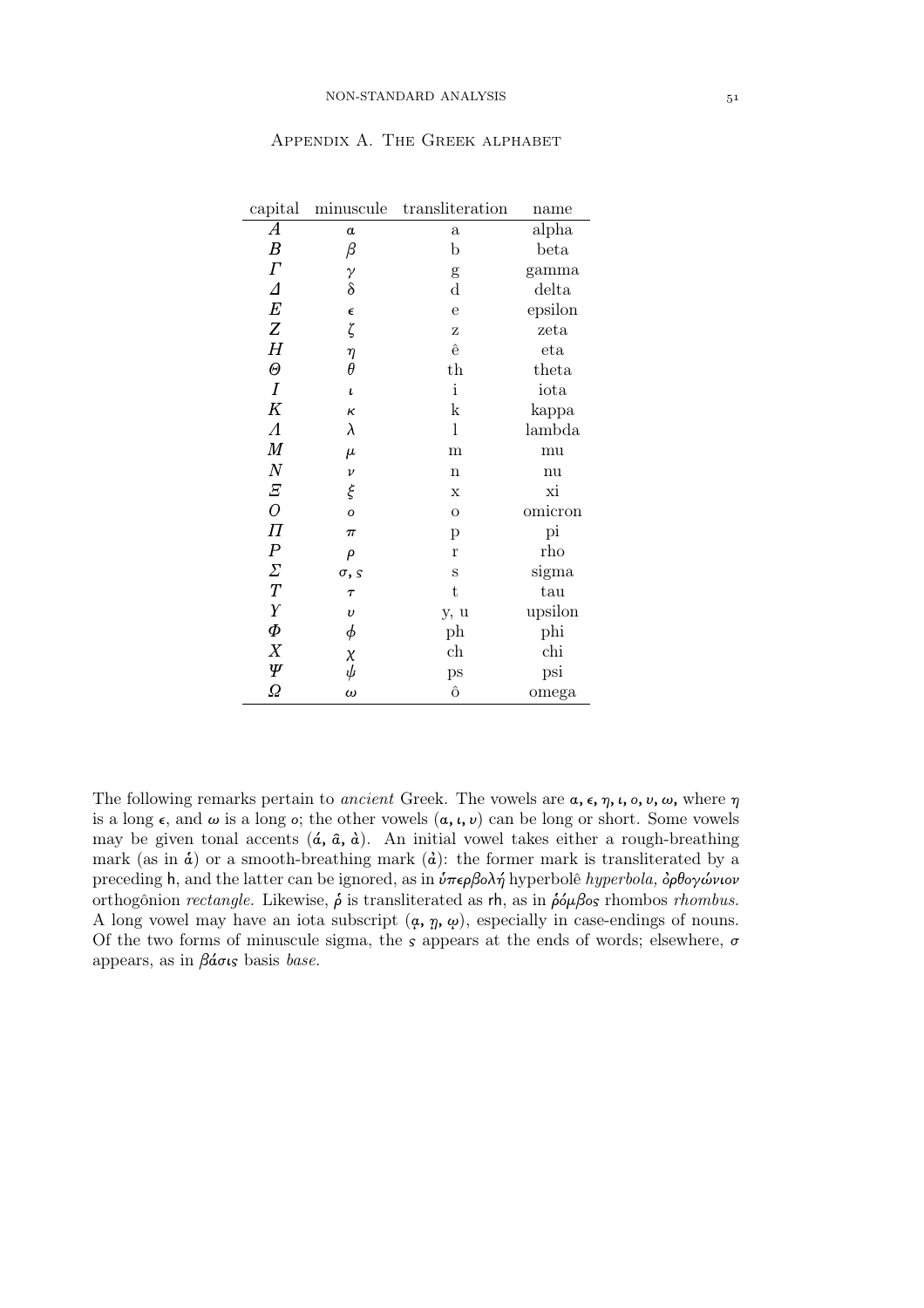DAVID PIERCE

### Appendix B. The German script

Writing in 1993, Wilfrid Hodges  $[8, Ch. 1, p. 21]$  observes

Until about a dozen years ago, most model theorists named structures in horrible Fraktur lettering. Recent writers sometimes adopt a notation according to which all structures are named  $M, M', M^*, \overline{M}, M_0, M_i$  or occasionally N.

For Hodges, structures are  $A, B, C$ , and so forth; he refers to their universes as **domains** and denotes these by  $dom(A)$  and so forth. This practice is convenient if one is using a typewriter (as in the preparation of another of Hodges's books  $[g]$ , from  $1985$ ). In 2002, David Marker  $[11]$  uses 'calligraphic' letters for structures, so that M is the universe of  $M$ . I still prefer the Fraktur letters:

|  |  | $\mathfrak{A} \mathfrak{B} \mathfrak{C} \mathfrak{D} \mathfrak{E} \mathfrak{F} \mathfrak{B} \mathfrak{H} \mathfrak{I}$ |  |  |  |  | abc defghi                     |  |  |  |
|--|--|------------------------------------------------------------------------------------------------------------------------|--|--|--|--|--------------------------------|--|--|--|
|  |  | J R L M N D P Q R                                                                                                      |  |  |  |  | j l Imnopqu                    |  |  |  |
|  |  | $6 \mathfrak{T}$ $1 \mathfrak{V}$ $2 \mathfrak{V}$ $3 \mathfrak{V}$ $3$                                                |  |  |  |  | $5$ tup to $\mathfrak x$ n $3$ |  |  |  |

A way to write these by hand is seen in a textbook of German from  $1931$  [7]:

A a Bb Cc Dd Ee Ff Gg<br> $M \approx \mathcal{L} \approx \mathcal{L} \approx \mathcal{L} \approx \mathcal{L} \approx \mathcal{L} \approx \mathcal{L} \approx \mathcal{L} \approx \mathcal{L} \approx \mathcal{L} \approx \mathcal{L} \approx \mathcal{L} \approx \mathcal{L} \approx \mathcal{L} \approx \mathcal{L} \approx \mathcal{L} \approx \mathcal{L} \approx \mathcal{L} \approx \mathcal{L} \approx \mathcal{L} \approx \mathcal{L} \approx \mathcal{L} \approx \mathcal{L} \approx \mathcal{L} \approx \mathcal{L} \approx \mathcal$  $Jj$  Kk  $\mathbf{I}$  i  $L_1$ H h M m N n Lyf I is If j O's & L.l. When The  $\mathbf{P} \quad \mathbf{P} \quad \mathbf{Q} \quad \mathbf{q} \quad \mathbf{R} \quad \mathbf{r} \quad \mathbf{S} \quad \mathbf{s}$ OO PP Qq Rr SS Tt UU<br>OO PJ Gy Rom TJS IA Win  $O$  o  $V_V$   $W_W$   $X_X$   $Y_Y$   $Z_Z$ <br> $W \alpha$   $W \alpha$   $X_Z$   $Y \beta$